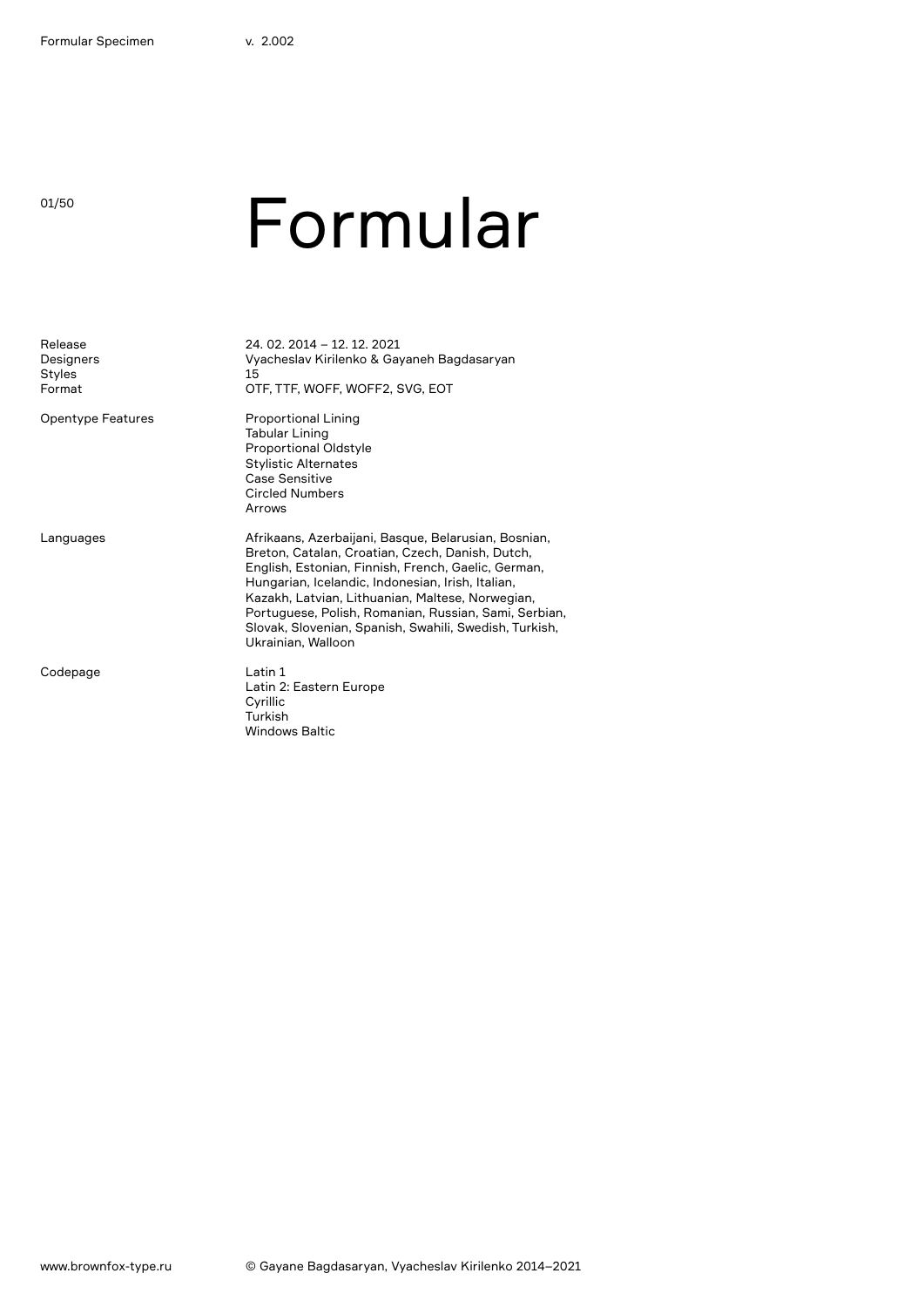02/450 Styles

Formular Extra Light *Formular Extra Light Italic* Formular Light *Formular Light Italic* Formular Regular *Formular Regular Italic* Formular Medium *Formular Medium Italic* **Formular Bold** *Formular Bold Italic* Formular Black *Formular Black Italic* Formular Ultra *Formular Ultra Italic* Formular Mono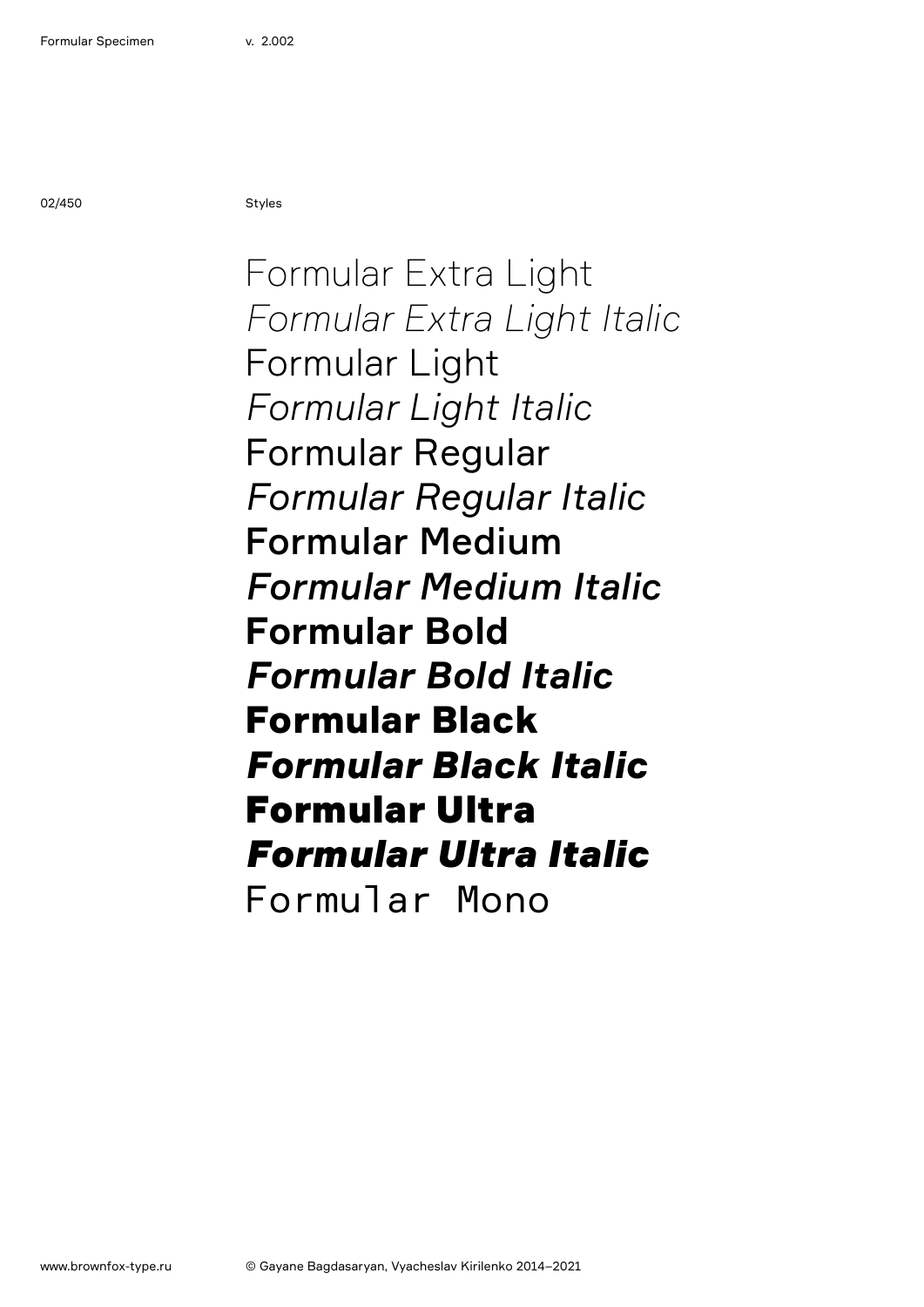03/50 Glyphs

| Latin Capitals                | ABCDEFGHIJKLMNOPQRSTUVWXYZ                                                     |
|-------------------------------|--------------------------------------------------------------------------------|
| Latin Lowercase               | abcdefghijklmnopqrstuvwxyz                                                     |
| <b>Proportional Lining</b>    | 0123456789                                                                     |
| Oldstyle                      | 123456789                                                                      |
| <b>Tabular Lining</b>         | 0123456789                                                                     |
| Ligatures                     | fifl                                                                           |
| <b>Stylistic Alternates</b>   | &0àáâãäåāăgtṭṭ'ŧ                                                               |
| Punctuation                   | !¡?¿.,:;-–——·•/\()[]{}¦ †‡*§»''',"""<>«»_                                      |
| Miscellaneous                 | @&%%%#^¶©®™Nº                                                                  |
| <b>Mathematical Operators</b> | Ω∂∆∏π+−±×÷=≠<>≤≥~≈∑∙√µ∞∫◊%                                                     |
| Numerators, Denominators      | 10123456789 <sub>0123456789</sub>                                              |
| Ordinals                      | 1 <sub>go</sub>                                                                |
| Fractions                     | $\frac{1}{4}$ / <sub>2</sub> $\frac{3}{4}$                                     |
| <b>Proportional Currency</b>  | \$€£¥₴₽₸¢f¤                                                                    |
| <b>Tabular Currency</b>       | \$€£¥₴₽₸¢                                                                      |
| <b>Accented Capitals</b>      | ÀÁÂÃÄÄÅĀĂĄÆÇĆČĎÈÉÊËĒĖĘĚĢÌÍĨĨĨĨJĶĹĻĽŁŃÑŅ                                        |
|                               | ŇŊÒÓÔÕÖØŌŐŒŔŖŘŚŞŠŢŤŦÙÚÛÜŨŨŮŰŲÝŸŹ                                               |
|                               | ŻŽĐÞ                                                                           |
| <b>Accented Lowercase</b>     | àáâãäåāăąæçćčďèéêëēeeěģìíîïïījķĺḷľłńñṇňŋòóôõöø                                 |
|                               | ōőœŕŗřśşštťŧùúûüũūůűyýÿźżžðþ                                                   |
| <b>Cyrillic Capitals</b>      | <b>АБВГДЕЁЖЗИЙКЛМНОПРСТУФХЦЧШЩЪ</b>                                            |
|                               | ӸҌӬЮЯЂЋЃҐЄЅӀЇЈЉЊЌЎЏҒҚҢҮҰҺӘѲ                                                    |
| <b>Cyrillic Lowercase</b>     | абвгдеёжзийклмнопрстуфхцчшщъ                                                   |
|                               | ыьэюяђћѓґєѕіїјљњќўџғқңүұhәө                                                    |
| Arrows                        | $\leftarrow \uparrow \rightarrow \downarrow \wedge \nearrow \swarrow \searrow$ |
| <b>Circled Numbers</b>        | 003056089 <b>000060000</b>                                                     |
|                               |                                                                                |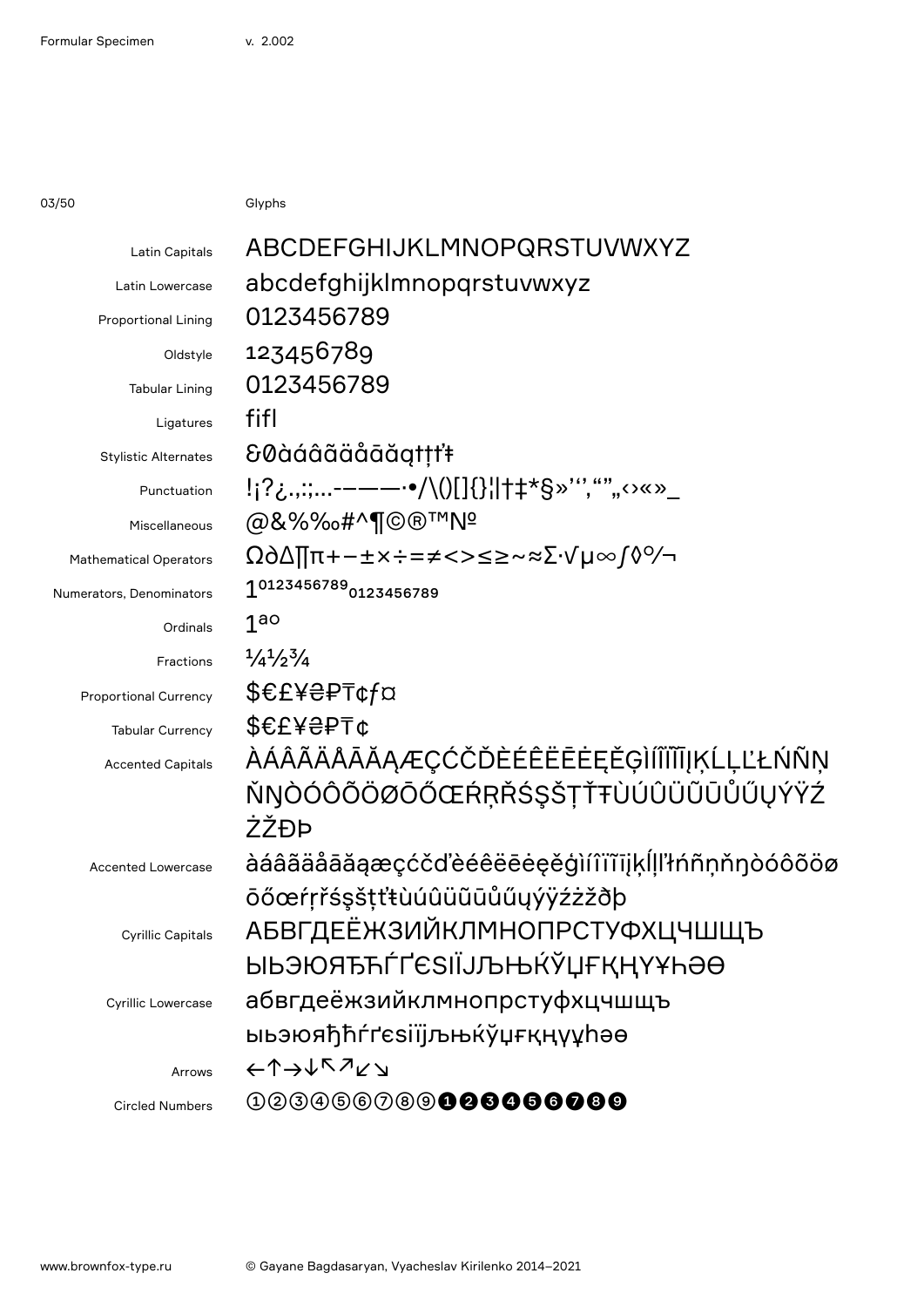04/50 **Formular Neutral Mono Glyphs** 

| ABCDEFGHIJKLMNOPQRSTUVWXYZ                    |
|-----------------------------------------------|
| abcdefghijklmnopqrstuvwxyz                    |
| 0123456789                                    |
| fifl                                          |
| àáâãäåāăątțťŧ                                 |
| !;?¿.,:;-----•/\()[]{}¦ †‡*§»s''',            |
| "",, $\leftrightarrow$ $\times$ $\rightarrow$ |
| @&%‰#^¶©®                                     |
| Ω∂∆∏π+−±×+=≠<>≤≥~≈∑∙√µ∞∫◊°∕¬                  |
| 1 0 1 2 3 4 5 6 7 8 9 0 1 2 3 4 5 6 7 8 9     |
| 1 <sup>a</sup>                                |
| $\frac{1}{4}$ $\frac{1}{2}$ $\frac{3}{4}$     |
| \$€£¥¢f¤                                      |
| ÀÁÂÃÄÅĀĂĂĄÆÇĆČĎÈÉÊËĒĖĘĚĢÌÍÎÏĨĪĮĶĹĻĽŁŃÑŅ       |
| ŇŊÒÓÔÕÖØŌŐŒŔŖŘŚŞŠŢŤŦÙÚÛÜŨŨŮŰŲÝŸŹŻŽĐÞ          |
| àáâãäåāăąæçćčďèéêëēėęěģìíîïïījķĺ]l'łńñṇ       |
| ňŋòóôõöøōőœŕŗřśşšṭťŧùúûüũūůűyýÿźżžðþ          |
| <b>АБВГДЕЁЖЗИЙКЛМНОПРСТУФХЦЧШЩЪ</b>           |
| ЫЬЭЮЯЂЋЃҐЄЅӀЇЈЉЊКУЏҒҚҢҮҰҺӘӨ                   |
| абвгдеёжзийклмнопрстуфхцчшщъ                  |
| ыьэюяђћгґєѕіїјљњќу́џғқңүұһәө                  |
| ←↑→↓下↗ <sub>→</sub> ∠                         |
| 00000000000000000                             |
|                                               |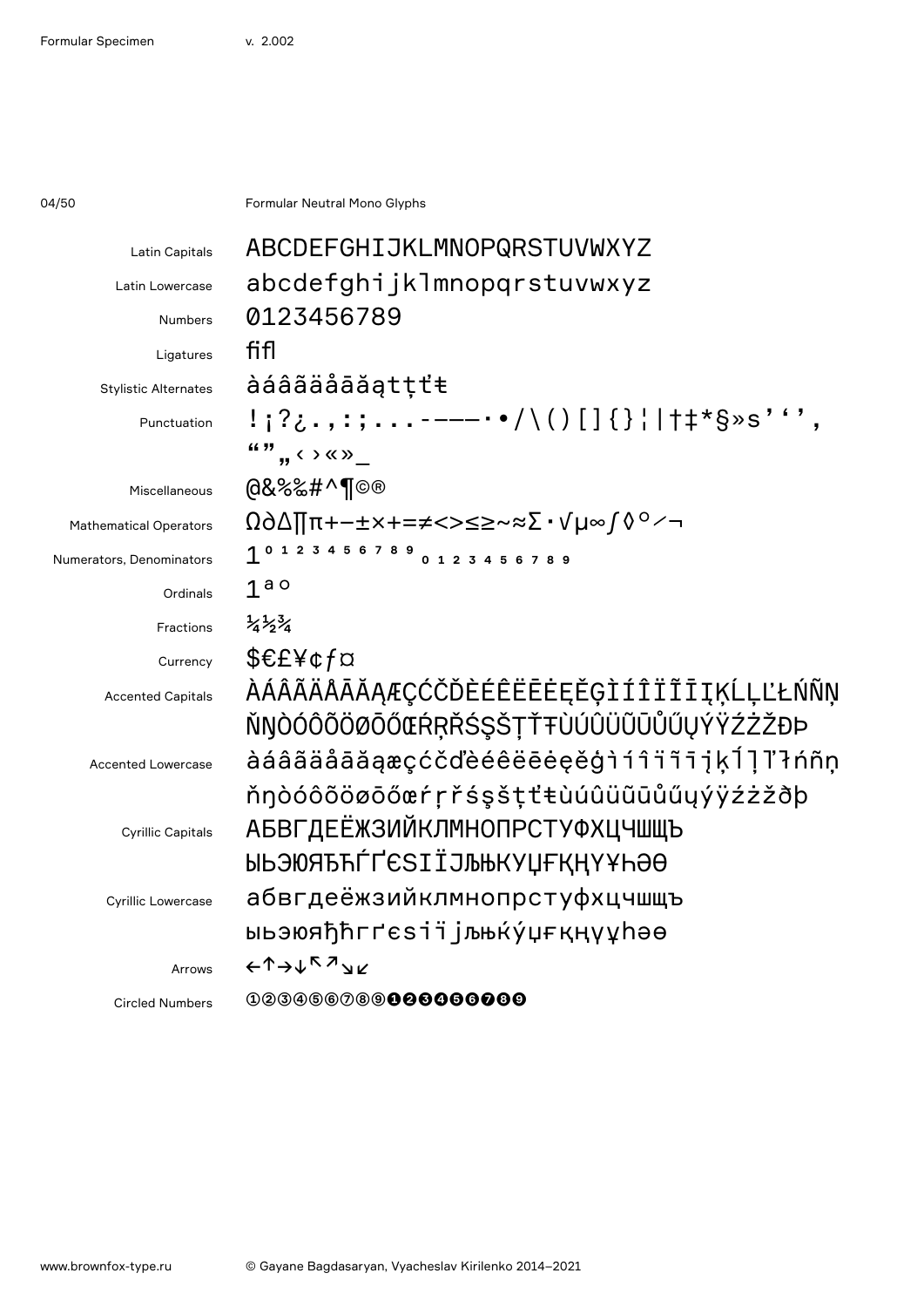05/50 Open Type Features (off/on)

| <b>Tabular Lining</b>    | \$20.508       | \$20.508                         |
|--------------------------|----------------|----------------------------------|
|                          | \$18.403       | \$18.403                         |
| Oldstyle                 | 18.403         | 18.403                           |
| Fraction                 | 25/6 59/100    | $25/6$ $59/100$                  |
| Numerators, Denominators | 182 145        | <sup>182</sup> 145               |
| Ordinals                 | Hoa            | Hao                              |
| <b>Case Sensitive</b>    | H@ {H} ¿H; «H» | $H@$ $(H)$ $\dot{\phi}$ $Hi$ «H» |
|                          | Oslo-Rome      | OSLO-ROME                        |
| Stylistic Set 2          | Oslo-Rome      | Oslo—Rome                        |
| Stylistic Set 2, case    | Oslo-Rome      | OSLO-ROME                        |
| Stylistic Set 3          | Amsterdam      | Amsterdam                        |
| Stylistic Set 4          | Rational       | Rational                         |
| Stylistic Set 5          | <b>CYCLON</b>  | <b>CYCLON</b>                    |
| Stylistic Set 6          | High & Low     | High & Low                       |
| Stylistic Set 7          | 205            | 205                              |
| Stylistic Set 9          | $A - Z$        | $A\rightarrow Z$                 |
| Stylistic Set 11         | (8)            | ⑧                                |
| Stylistic Set 12         | (8)            | 0                                |
|                          |                |                                  |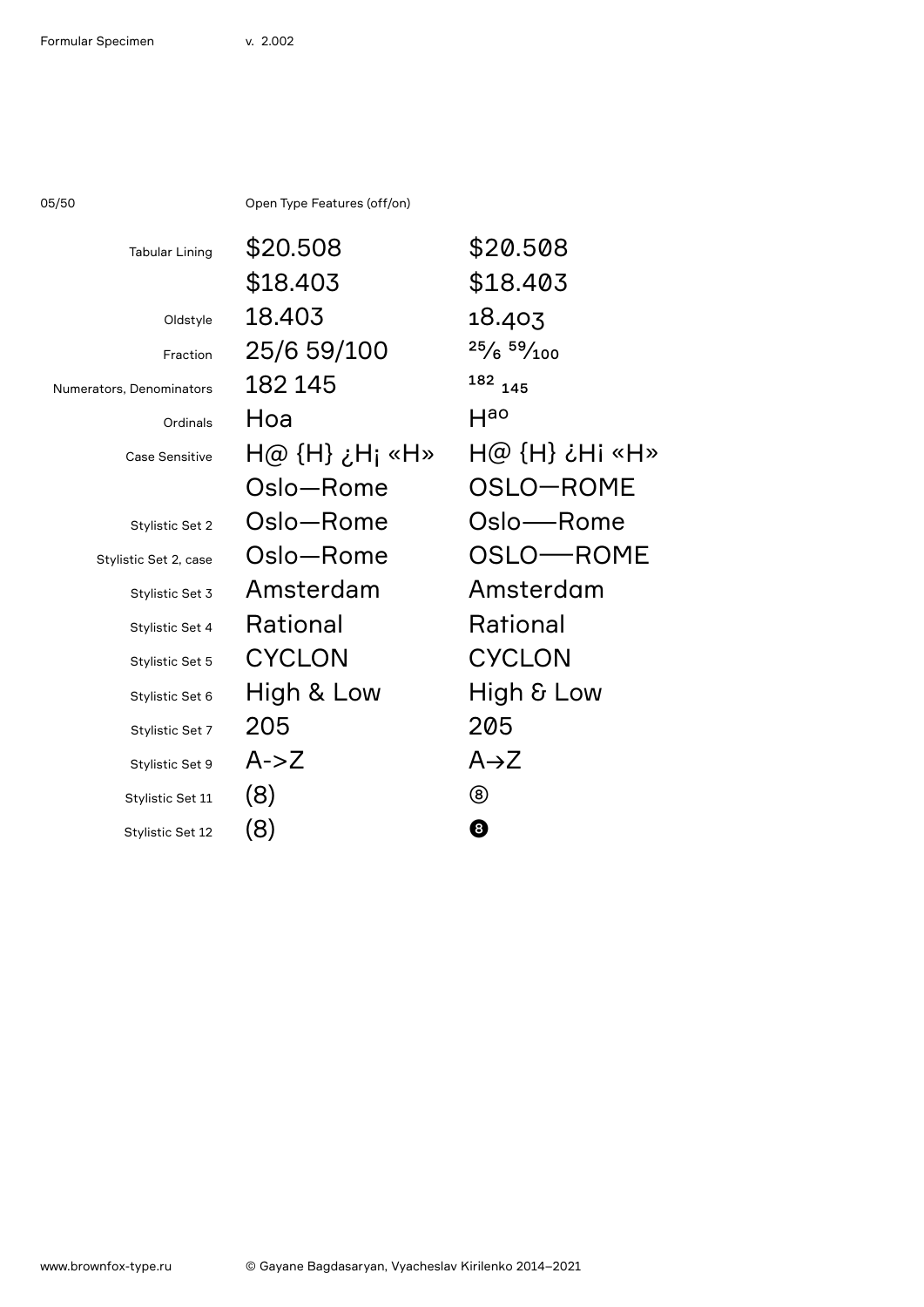06/50 Extra Light

### 48 points, 50 leading

36 points, 40 leading

24 points, 28 leading

## The Norwegian historian Yngvar Nielsen was commissioned by the

The Norwegian historian Yngvar Nielsen was commissioned by the Norwegian government in 1889 to determine

The Norwegian historian Yngvar Nielsen was commissioned by the Norwegian government in 1889 to determine this question in order to settle the contemporary question of Sami land rights. He concluded that the Sami had lived no further south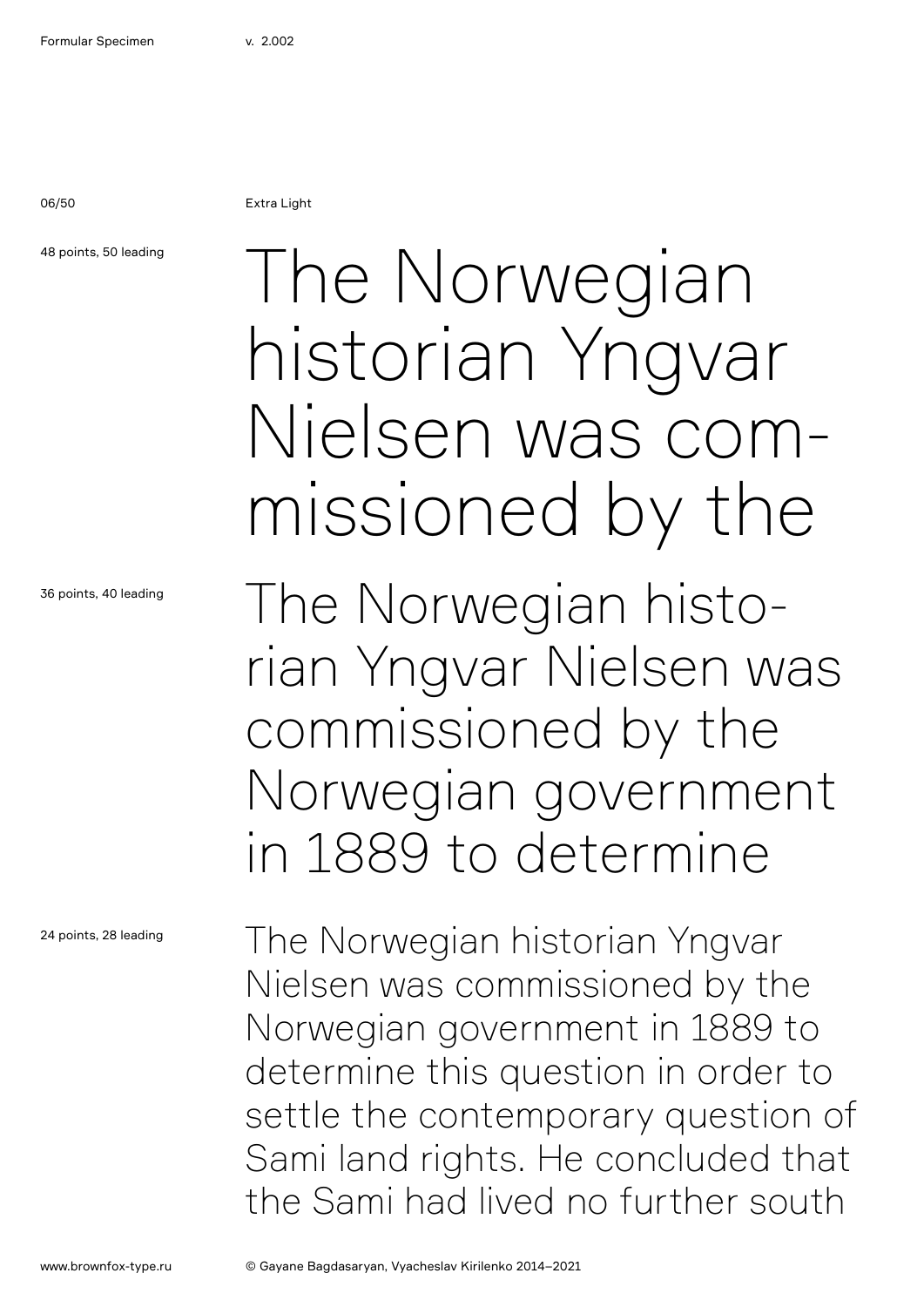### 07/50 Extra Light

14 points, 18.5 leading

The Norwegian historian Yngvar Nielsen was commissioned by the Norwegian government in 1889 to determine this question in order to settle the contemporary question of Sami land rights. He concluded that the Sami had lived no further south than Lierne in Nord-Trøndelag county until around 1500, when they had started moving south, reaching the area around Lake Femunden in the 18th century. This hypothesis is still accepted among many historians, but has been the subject of scholarly debate in the 21st century. In favour of Nielsen's view, it is pointed out that no Sami settlement to the south of Lierne in medieval times has left any traces in written sources.

12 points, 16 leading The Norwegian historian Yngvar Nielsen was commissioned by the Norwegian government in 1889 to determine this question in order to settle the contemporary question of Sami land rights. He concluded that the Sami had lived no further south than Lierne in Nord-Trøndelag county until around 1500, when they had started moving south, reaching the area around Lake Femunden in the 18th century. This hypothesis is still accepted among many historians, but has been the subject of scholarly debate in the 21st century. In favour of Nielsen's view, it is pointed out that no Sami settlement to the south of Lierne in medieval times has left any traces in written sources. This argument is countered by pointing out that the Sami culture was nomadic and non-literary, and as such would not be expected to leave written sources. In recent years, the number of archaeological finds that are interpreted as indicating a Sami

9 points, 12 leading

The Norwegian historian Yngvar Nielsen was commissioned by the Norwegian government in 1889 to determine this question in order to settle the contemporary question of Sami land rights. He concluded that the Sami had lived no further south than Lierne in Nord-Trøndelag county until around 1500, when they had started moving south, reaching the area around Lake Femunden in the 18th century. This hypothesis is still accepted among many historians, but has been the subject of scholarly debate in the 21st century. In favour of Nielsen's view, it is pointed out that no Sami settlement to the south of Lierne in medieval times has left any traces in written sources. This argument is countered

by pointing out that the Sami culture was nomadic and non-literary, and as such would not be expected to leave written sources. In recent years, the number of archaeological finds that are interpreted as indicating a Sami presence in Southern Norway in the Middle Ages, has increased. These includes foundations in Lesja, in Vang in Valdres and in Hol and Ål in Hallingdal. Proponents of the Sami interpretations of these finds assume a mixed populations of Norse and Sami people in the mountainous areas of Southern Norway in the Middle Ages. Up to around 1500 the Sami were mainly fishermen and trappers, usually in a combination, leading a nomadic lifestyle decided by the migrations of the reindeer.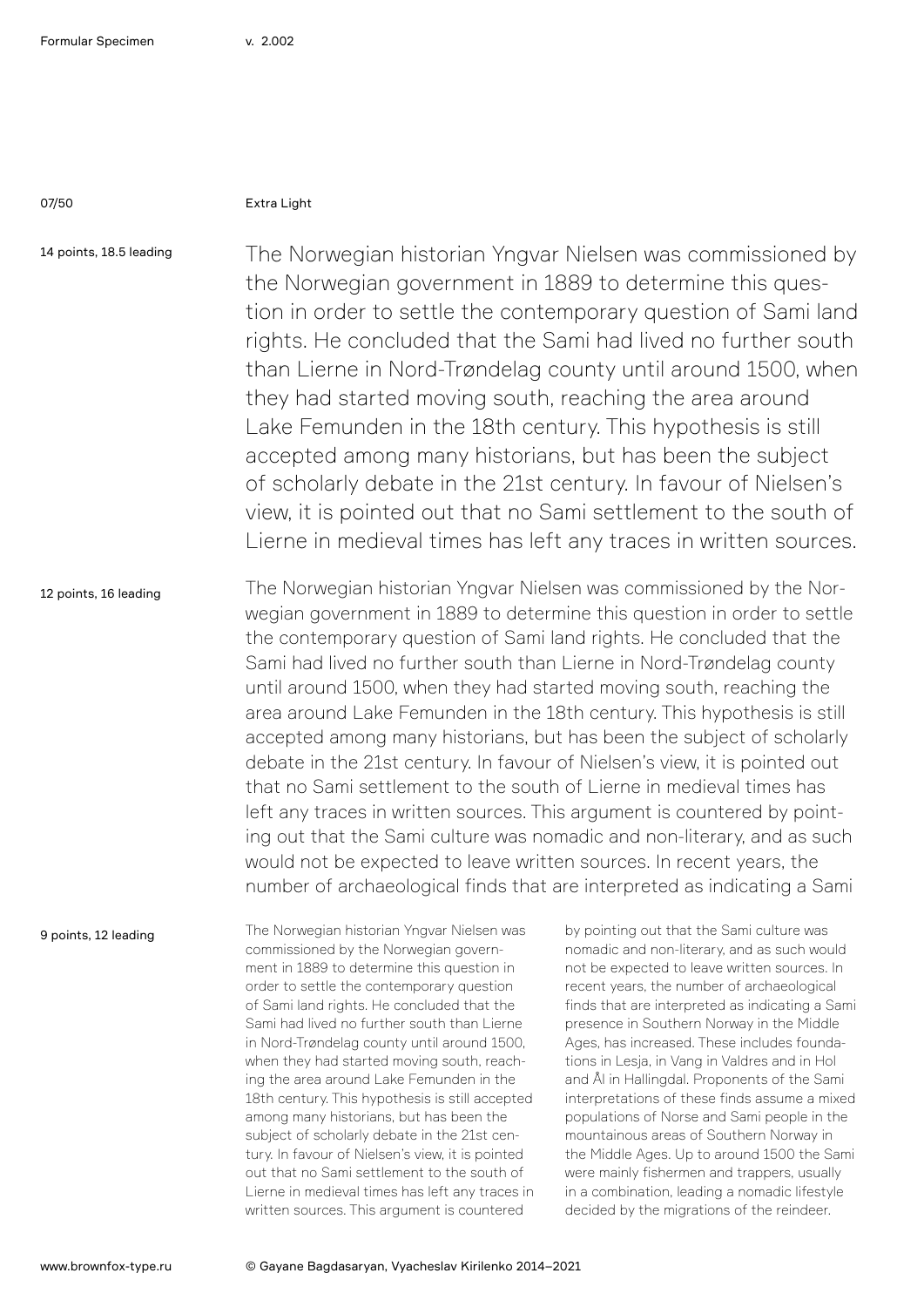### 08/50 Extra Light

German, French 9 points, 12 leading

Danish, Spanish 9 points, 12 leading

Czech, Russian 9 points, 12 leading

Er warf sich auf sein Bett und nahm vom Waschtisch einen schönen Apfel, den er sich gestern abend für das Frühstück vorbereitet hatte. Jetzt war er sein einziges Frühstück und jedenfalls, wie er sich beim ersten großen Bissen versicherte, viel besser, als das Frühstück aus dem schmutzigen Nachtcafé gewesen wäre, das er durch die Gnade der Wächter hätte bekommen können. Er fühlte sich wohl und zuversichtlich, in der Bank versäumte er zwar heute vormittag seinen Dienst, aber das war bei der verhältnismäßig hohen Stellung, die er dort einnahm, leicht entschuldigt. Sollte er die wirkliche Entschuldigung anführen? Er gedachte es zu tun, Würde man ihm nicht glauben, was in diesem Fall begreiflich war,

Dersom der ingen evig Bevidsthed var i et Menneske, dersom der til Grund for Alt kun laae en vildt gjærende Magt, der vridende sig i dunkle Lidenskaber frembragte Alt, hvad der var stort og hvad der var ubetydeligt, dersom en bundløs Tomhed, aldrig mættet, skjulte sig under Alt, hvad var da Livet Andet end Fortvivlelse? Dersom det forholdt sig saaledes, dersom der intet helligt Baand var, der sammenknyttede Menneskeheden, dersom den ene Slægt stod op efter den anden som Løvet i Skoven, dersom den ene Slægt afløste den anden som Fuglesangen i Skoven, dersom Slægten gik gjennem Verden, som Skibet gaaer gjennem Havet, som Veiret gjennem Ørkenen, en tankeløs og ufrugtbar Gjerning,

Pocítil tehdy nevysvětlitelnou lásku k té téměř neznámé dívce; zdálo se mu, že je to dítě, které někdo položil do ošatky vytřené smolou a poslal po vodě řeky, aby ji Tomáš vylovil na břeh své postele. Zůstala u něho týden, než se uzdravila, a pak zase odjela do svého města vzdáleného dvě stě kilometrů od Prahy. A tehdy přišla ta chvíle, o které jsem mluvil a která mi připadá jako klíč k jeho životu: stoj í u okna, dívá se do dvora na zdi protěj ších činžáků a přemýšlí: Má ji pozvat do Prahy natrvalo? Bál se té odpovědnosti. Kdyby ji teď k sobě pozval, přijela by za ním, aby mu nabídla celý svůj život. Anebo se j í už nemá hlásit? To by znamenalo, že Tereza zůstane servírkou v restauraci jednoho zapadlého města a on ji už

Ma mère, quand il fut question d'avoir pour la première fois M. de Norpois à dîner, ayant exprimé le regret que le Professeur Cottard fût en voyage et qu'elle-même eût entièrement cessé de fréquenter Swann, car l'un et l'autre eussent sans doute intéressé l'ancien Ambassadeur, mon père répondit qu'un convive éminent, un savant illustre, comme Cottard, ne pouvait jamais mal faire dans un dîner, mais que Swann, avec son ostentation, avec sa manière de crier sur les toits ses moindres relations, était un vulgaire esbrouffeur que le Marquis de Norpois eût sans doute trouvé selon son expression, «puant». Or cette réponse de mon père demande quelques mots d'explication, certaines personnes se souve-

Muchos años después, frente al pelotón de fusilamiento, el coronel Aureliano Buendía había de recordar aquella tarde remota en que su padre lo llevó a conocer el hielo. Macondo era entonces una aldea de veinte casas de barro y cañabrava construidas a la orilla de un río de aguas diáfanas que se precipitaban por un lecho de piedras pulidas, blancas y enormes como huevos prehistóricos. El mundo era tan reciente, que muchas cosas carecían de nombre, y para mencionarlas había que señalarías con el dedo. Todos los años, por el mes de marzo, una familia de gitanos desarrapados plantaba su carpa cerca de la aldea, y con un grande alboroto de pitos y timbales daban a conocer los nuevos inventos. Primero llevaron

Сам Кречмар не только не был Магде противен — он даже нравился ей. У него была мягкая, благородная наружность, от него веяло душистым тальком и хорошим табаком. Разумеется, густое счастье её первой любви было неповторимо. Она запрещала себе вспоминать Мюллера, меловую бледность его щёк, горячий мясистый рот, длинные, всепонимающие руки. Когда она всё-таки вспоминала, как он покинул её, ей сразу опять хотелось выпрыгнуть из окна или открыть газовый кран. Кречмар мог до некоторой степени успокоить её, утолить жар, — как те прохладные листья подорожника, которые так приятно прикладывать к воспалённому месту. А кроме всего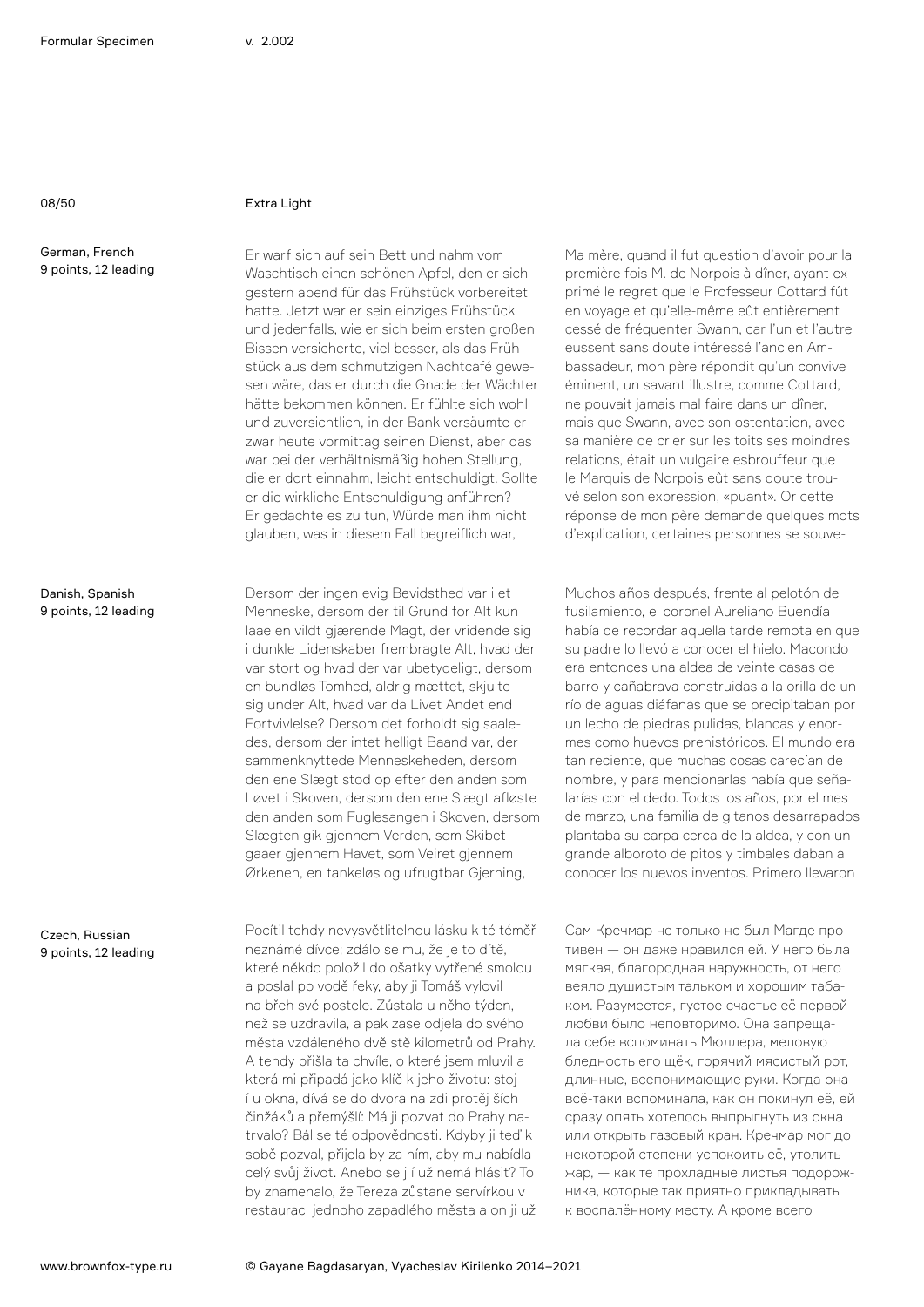09/50 Extra Light Italic

48 points, 50 leading

36 points, 40 leading

24 points, 28 leading

*The Norwegian historian Yngvar Nielsen was commissioned by the*

*The Norwegian historian Yngvar Nielsen was commissioned by the Norwegian government in 1889 to determine* 

*The Norwegian historian Yngvar Nielsen was commissioned by the Norwegian government in 1889 to determine this question in order to settle the contemporary question of Sami land rights. He concluded that the Sami had lived no further south*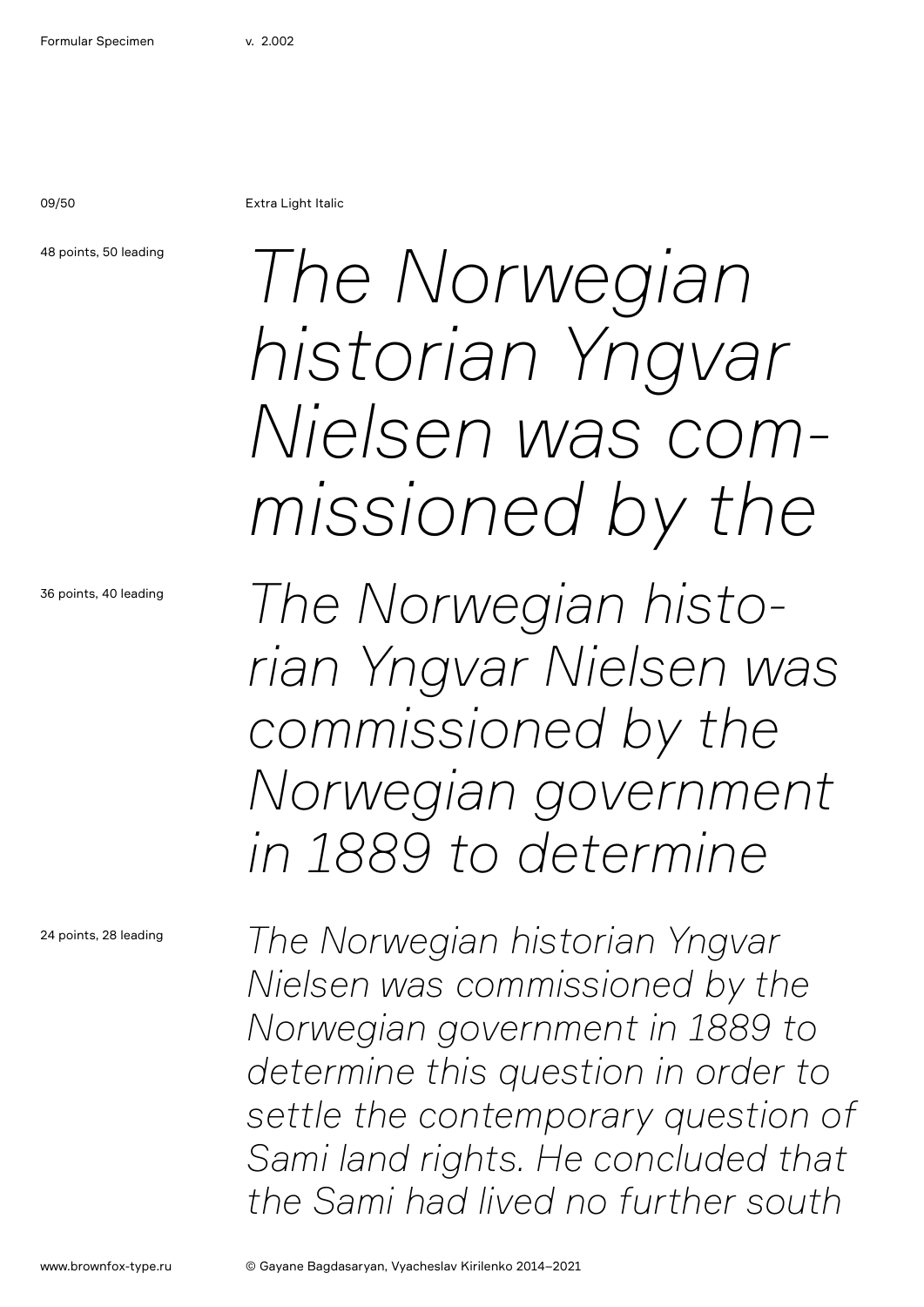### 10/50 Extra Light Italic

14 points, 18.5 leading

*The Norwegian historian Yngvar Nielsen was commissioned by the Norwegian government in 1889 to determine this question in order to settle the contemporary question of Sami land rights. He concluded that the Sami had lived no further south than Lierne in Nord-Trøndelag county until around 1500, when they had started moving south, reaching the area around Lake Femunden in the 18th century. This hypothesis is still accepted among many historians, but has been the subject of schol*arly debate in the 21st century. In favour of Nielsen's view, it *is pointed out that no Sami settlement to the south of Lierne in medieval times has left any traces in written sources. This* 

12 points, 16 leading

*The Norwegian historian Yngvar Nielsen was commissioned by the Norwegian government in 1889 to determine this question in order to settle the contemporary question of Sami land rights. He concluded that the Sami had lived no further south than Lierne in Nord-Trøndelag county until around 1500, when they had started moving south, reaching the area around Lake Femunden in the 18th century. This hypothesis is still accepted among many historians, but has been the subject of scholarly debate in the 21st century. In favour of Nielsen's view, it is pointed out that no Sami settlement to the south of Lierne in medieval times has left*  any traces in written sources. This argument is countered by pointing out *that the Sami culture was nomadic and non-literary, and as such would not be expected to leave written sources. In recent years, the number of archaeological finds that are interpreted as indicating a Sami presence* 

9 points, 12 leading

*The Norwegian historian Yngvar Nielsen was commissioned by the Norwegian government in 1889 to determine this question in order to settle the contemporary question of Sami land rights. He concluded that the Sami had lived no further south than Lierne in Nord-Trøndelag county until around 1500, when they had started moving south, reaching the area around Lake Femunden in the 18th century. This hypothesis is still accepted among many historians, but has been the subject of scholarly debate in the 21st century. In favour of Nielsen's view, it is pointed out that no Sami settlement to the south of Lierne in medieval times has left any traces in written sources. This argument is countered by pointing out* 

*that the Sami culture was nomadic and nonliterary, and as such would not be expected to leave written sources. In recent years, the number of archaeological finds that are interpreted as indicating a Sami presence in Southern Norway in the Middle Ages, has increased. These includes foundations in Lesja, in Vang in Valdres and in Hol and Ål in Hallingdal. Proponents of the Sami interpretations of these finds assume a mixed populations of Norse and Sami people in the mountainous areas of Southern Norway in the Middle Ages. Up to around 1500 the Sami were mainly fishermen and trappers, usually in a combination, leading a nomadic lifestyle decided by the migrations of the reindeer. Around 1500, due to excessive*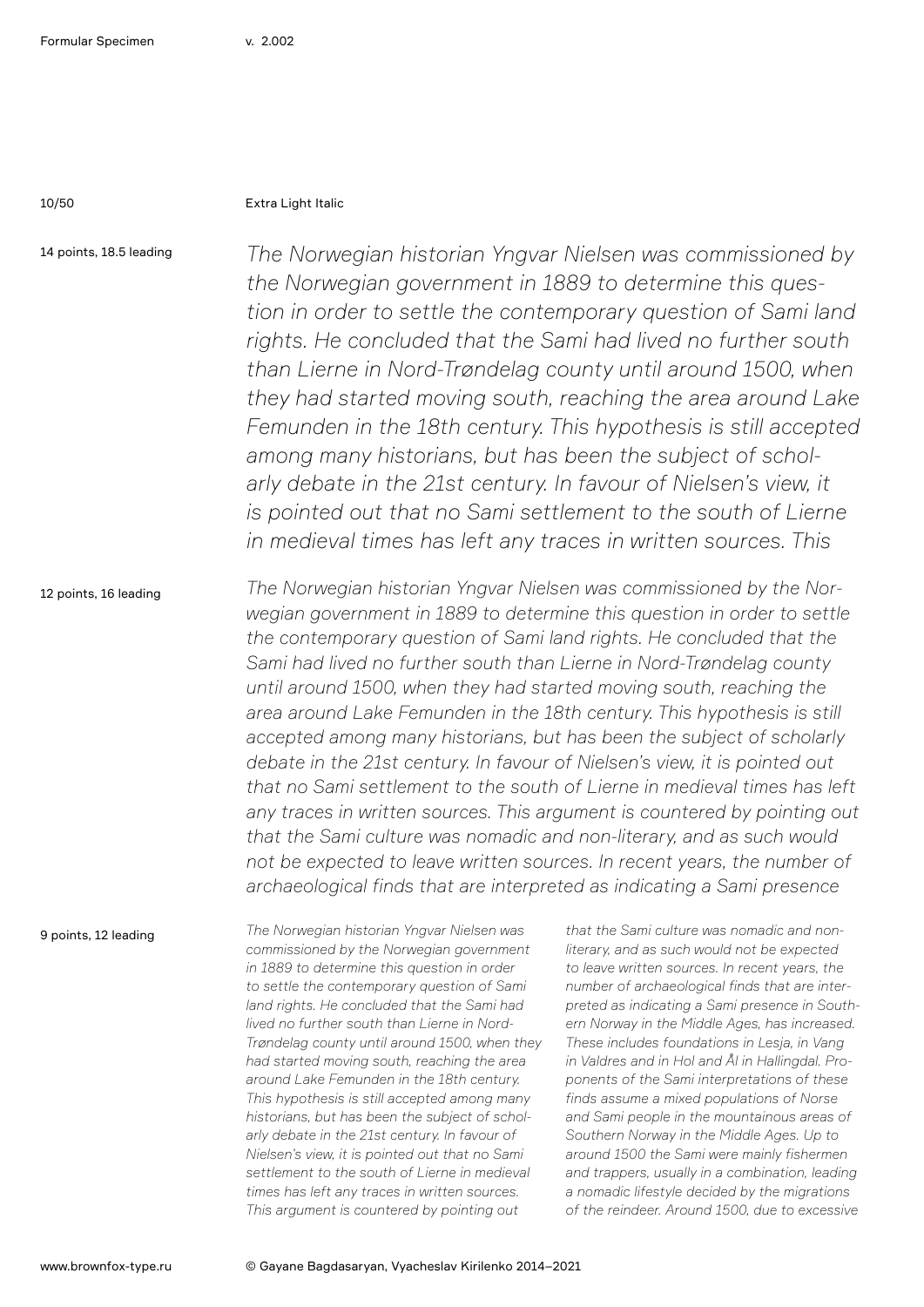German, French 9 points, 12 leading

## 11/50 Extra Light Italic

*Er warf sich auf sein Bett und nahm vom Waschtisch einen schönen Apfel, den er sich gestern abend für das Frühstück vorbereitet hatte. Jetzt war er sein einziges Frühstück und jedenfalls, wie er sich beim ersten großen Bissen versicherte, viel besser, als das Frühstück aus dem schmutzigen Nachtcafé gewesen wäre, das er durch die Gnade der Wächter hätte bekommen können. Er fühlte sich wohl und zuversichtlich, in der Bank versäumte er zwar heute vormittag seinen Dienst, aber das war bei der verhältnismäßig hohen Stellung, die er dort einnahm, leicht entschuldigt. Sollte er die wirkliche Entschuldigung anführen? Er gedachte es zu tun, Würde man ihm nicht glauben, was in diesem Fall begreiflich war,*

*Dersom der ingen evig Bevidsthed var i et Menneske, dersom der til Grund for Alt kun laae en vildt gjærende Magt, der vridende sig i dunkle Lidenskaber frembragte Alt, hvad der var stort og hvad der var ubetydeligt, dersom en bundløs Tomhed, aldrig mættet, skjulte sig under Alt, hvad var da Livet Andet end Fortvivlelse? Dersom det forholdt sig saaledes, dersom der intet helligt Baand var, der sammenknyttede Menneskeheden, dersom den ene Slægt stod op efter den anden som Løvet i Skoven, dersom den ene Slægt afløste den anden som Fuglesangen i Skoven, dersom Slægten gik gjennem Verden, som Skibet gaaer gjennem Havet, som Veiret gjennem Ørkenen, en tankeløs og ufrugtbar*

*Pocítil tehdy nevysvětlitelnou lásku k té téměř neznámé dívce; zdálo se mu, že je to dítě, které někdo položil do ošatky vytřené smolou a poslal po vodě řeky, aby ji Tomáš vylovil na břeh své postele. Zůstala u něho týden, než se uzdravila, a pak zase odjela do svého města vzdáleného dvě stě kilometrů od Prahy. A tehdy přišla ta chvíle, o které jsem mluvil a která mi připadá jako klíč k jeho životu: stoj í u okna, dívá se do dvora na zdi protěj ších činžáků a přemýšlí: Má ji pozvat do Prahy natrvalo? Bál se té odpovědnosti. Kdyby ji teď k sobě pozval, přijela by za ním, aby mu nabídla celý svůj život. Anebo se j í už nemá hlásit? To by znamenalo, že Tereza zůstane servírkou v restauraci jednoho zapadlého města a on ji už*

*Ma mère, quand il fut question d'avoir pour la première fois M. de Norpois à dîner, ayant exprimé le regret que le Professeur Cottard fût en voyage et qu'elle-même eût entièrement cessé de fréquenter Swann, car l'un et l'autre eussent sans doute intéressé l'ancien Ambassadeur, mon père répondit qu'un convive éminent, un savant illustre, comme Cottard, ne pouvait jamais mal faire dans un dîner, mais que Swann, avec son ostentation, avec sa manière de crier sur les toits ses moindres relations, était un vulgaire esbrouffeur que le Marquis de Norpois eût sans doute trouvé selon son expression, «puant». Or cette réponse de mon père demande quelques mots d'explication, certaines personnes se souve-*

*Muchos años después, frente al pelotón de fusilamiento, el coronel Aureliano Buendía había de recordar aquella tarde remota en que su padre lo llevó a conocer el hielo. Macondo era entonces una aldea de veinte casas de barro y cañabrava construidas a la orilla de un río de aguas diáfanas que se precipitaban por un lecho de piedras pulidas, blancas y enormes como huevos prehistóricos. El mundo era tan reciente, que muchas cosas carecían de nombre, y para mencionarlas había que señalarías con el dedo. Todos los años, por el mes de marzo, una familia de gitanos desarrapados plantaba su carpa cerca de la aldea, y con un grande alboroto de pitos y timbales daban a conocer los nuevos inventos. Primero llevaron*

*Сам Кречмар не только не был Магде противен — он даже нравился ей. У него была мягкая, благородная наружность, от него веяло душистым тальком и хорошим табаком. Разумеется, густое счастье её первой любви было неповторимо. Она запрещала себе вспоминать Мюллера, меловую бледность его щёк, горячий мясистый рот, длинные, всепонимающие руки. Когда она всё-таки вспоминала, как он покинул её, ей сразу опять хотелось выпрыгнуть из окна или открыть газовый кран. Кречмар мог до некоторой степени успокоить её, утолить жар, — как те прохладные листья подорожника, которые так приятно прикладывать к воспалённому месту. А кроме всего* 

Danish, Spanish 9 points, 12 leading

Czech, Russian 9 points, 12 leading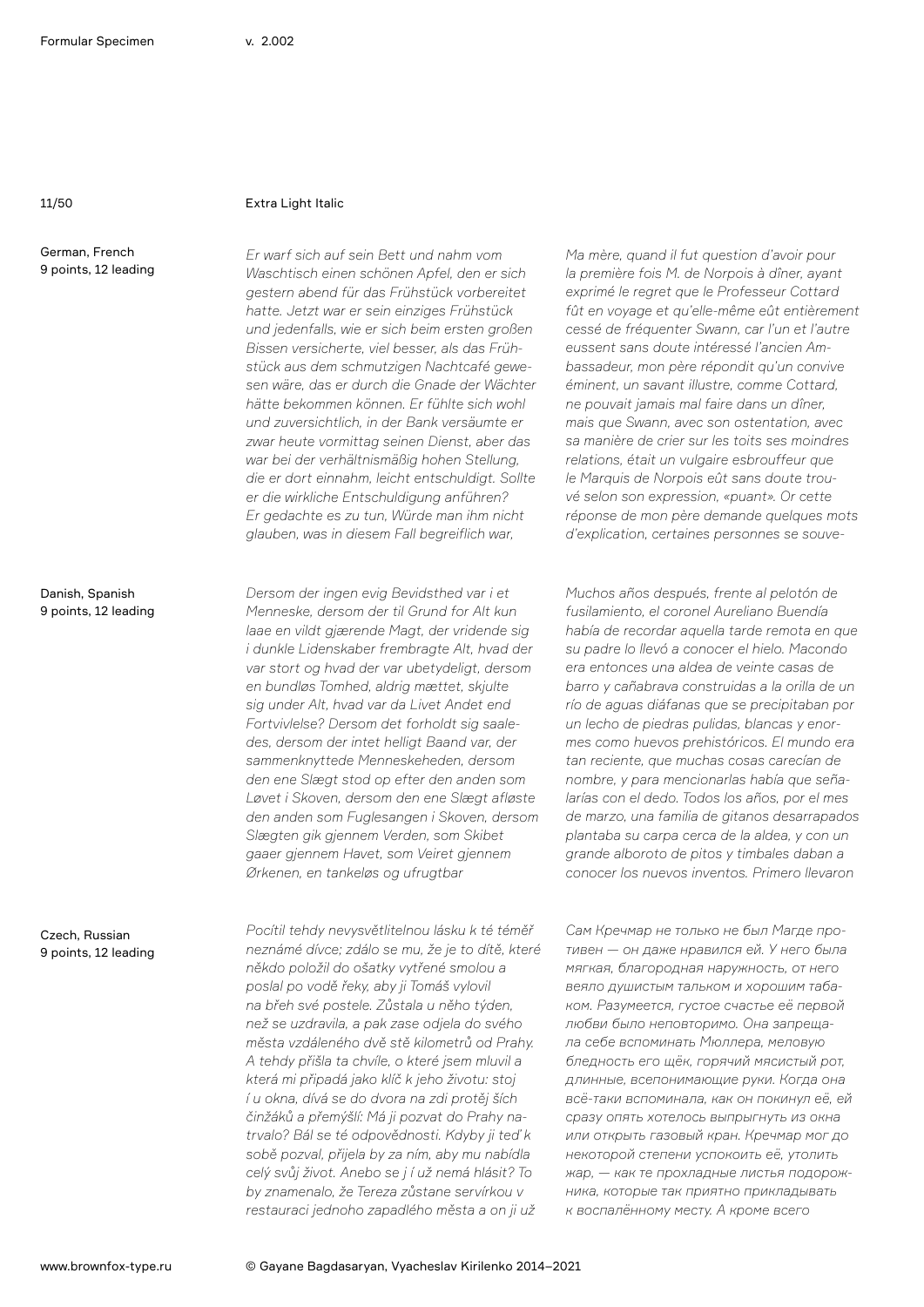12/50 Light

## 48 points, 50 leading

36 points, 40 leading

24 points, 28 leading

## The Norwegian historian Yngvar Nielsen was commissioned by the

The Norwegian historian Yngvar Nielsen was commissioned by the Norwegian government in 1889 to determine

The Norwegian historian Yngvar Nielsen was commissioned by the Norwegian government in 1889 to determine this question in order to settle the contemporary question of Sami land rights. He concluded that the Sami had lived no further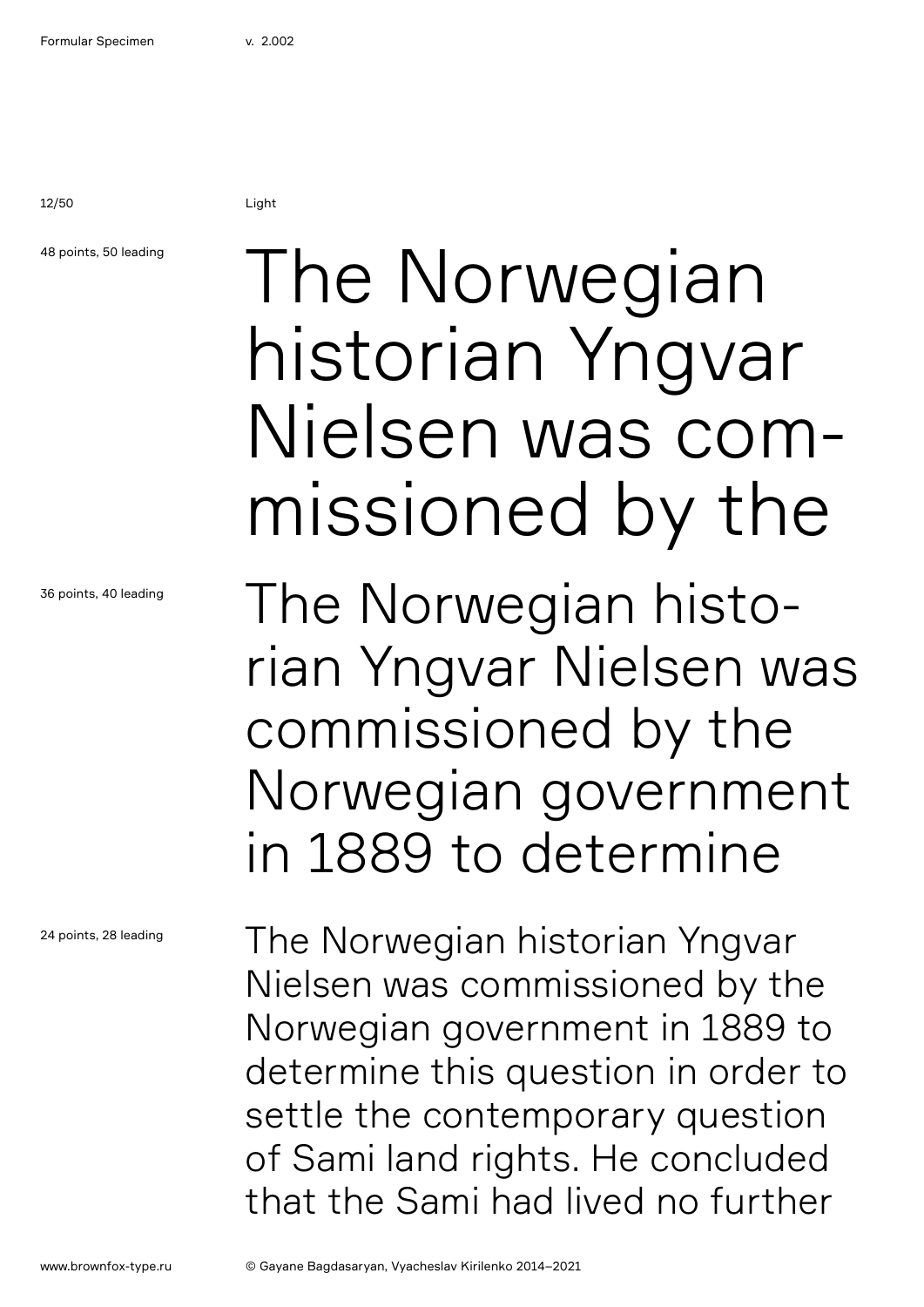13/50 Light

14 points, 18.5 leading

The Norwegian historian Yngvar Nielsen was commissioned by the Norwegian government in 1889 to determine this question in order to settle the contemporary question of Sami land rights. He concluded that the Sami had lived no further south than Lierne in Nord-Trøndelag county until around 1500, when they had started moving south, reaching the area around Lake Femunden in the 18th century. This hypothesis is still accepted among many historians, but has been the subject of scholarly debate in the 21st century. In favour of Nielsen's view, it is pointed out that no Sami settlement to the south of Lierne in medieval times has left

12 points, 16 leading The Norwegian historian Yngvar Nielsen was commissioned by the Norwegian government in 1889 to determine this question in order to settle the contemporary question of Sami land rights. He concluded that the Sami had lived no further south than Lierne in Nord-Trøndelag county until around 1500, when they had started moving south, reaching the area around Lake Femunden in the 18th century. This hypothesis is still accepted among many historians, but has been the subject of scholarly debate in the 21st century. In favour of Nielsen's view, it is pointed out that no Sami settlement to the south of Lierne in medieval times has left any traces in written sources. This argument is countered by pointing out that the Sami culture was nomadic and nonliterary, and as such would not be expected to leave written sources. In recent years, the number of archaeological finds that are interpreted

9 points, 12 leading

The Norwegian historian Yngvar Nielsen was commissioned by the Norwegian government in 1889 to determine this question in order to settle the contemporary question of Sami land rights. He concluded that the Sami had lived no further south than Lierne in Nord-Trøndelag county until around 1500, when they had started moving south, reaching the area around Lake Femunden in the 18th century. This hypothesis is still accepted among many historians, but has been the subject of scholarly debate in the 21st century. In favour of Nielsen's view, it is pointed out that no Sami settlement to the south of Lierne in medieval times has left any traces in written sources. This argument is countered

by pointing out that the Sami culture was nomadic and non-literary, and as such would not be expected to leave written sources. In recent years, the number of archaeological finds that are interpreted as indicating a Sami presence in Southern Norway in the Middle Ages, has increased. These includes founda- tions in Lesja, in Vang in Valdres and in Hol and Ål in Hallingdal. Proponents of the Sami interpretations of these finds assume a mixed populations of Norse and Sami people in the mountainous areas of Southern Norway in the Middle Ages. Up to around 1500 the Sami were mainly fishermen and trappers, usually in a combination, leading a nomadic lifestyle decided by the migrations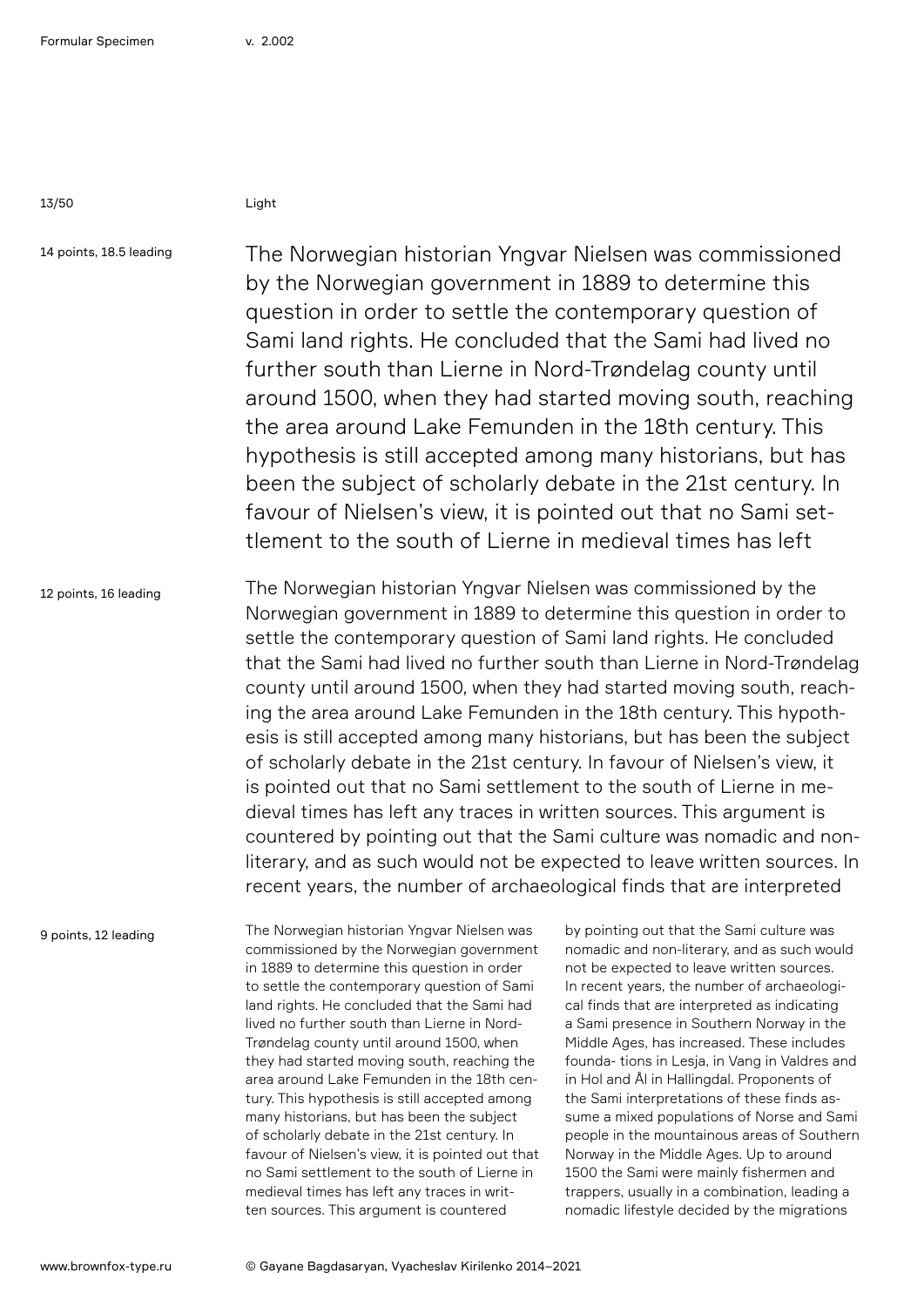14/50 Light

German, French 9 points, 12 leading

Danish, Spanish 9 points, 12 leading

Czech, Russian 9 points, 12 leading

Er warf sich auf sein Bett und nahm vom Waschtisch einen schönen Apfel, den er sich gestern abend für das Frühstück vorbereitet hatte. Jetzt war er sein einziges Frühstück und jedenfalls, wie er sich beim ersten großen Bissen versicherte, viel besser, als das Frühstück aus dem schmutzigen Nachtcafé gewesen wäre, das er durch die Gnade der Wächter hätte bekommen können. Er fühlte sich wohl und zuversichtlich, in der Bank versäumte er zwar heute vormittag seinen Dienst, aber das war bei der verhältnismäßig hohen Stellung, die er dort einnahm, leicht entschuldigt. Sollte er die wirkliche Entschuldigung anführen? Er gedachte es zu tun, Würde man ihm nicht glauben, was in diesem

Dersom der ingen evig Bevidsthed var i et Menneske, dersom der til Grund for Alt kun laae en vildt gjærende Magt, der vridende sig i dunkle Lidenskaber frembragte Alt, hvad der var stort og hvad der var ubetydeligt, dersom en bundløs Tomhed, aldrig mættet, skjulte sig under Alt, hvad var da Livet Andet end Fortvivlelse? Dersom det forholdt sig saaledes, dersom der intet helligt Baand var, der sammenknyttede Menneskeheden, dersom den ene Slægt stod op efter den anden som Løvet i Skoven, dersom den ene Slægt afløste den anden som Fuglesangen i Skoven, dersom Slægten gik gjennem Verden, som Skibet gaaer gjennem Havet, som Veiret gjennem Ørkenen, en tankeløs og ufrugtbar

Pocítil tehdy nevysvětlitelnou lásku k té téměř neznámé dívce; zdálo se mu, že je to dítě, které někdo položil do ošatky vytřené smolou a poslal po vodě řeky, aby ji Tomáš vylovil na břeh své postele. Zůstala u něho týden, než se uzdravila, a pak zase odjela do svého města vzdáleného dvě stě kilometrů od Prahy. A tehdy přišla ta chvíle, o které jsem mluvil a která mi připadá jako klíč k jeho životu: stoj í u okna, dívá se do dvora na zdi protěj ších činžáků a přemýšlí: Má ji pozvat do Prahy natrvalo? Bál se té odpovědnosti. Kdyby ji teď k sobě pozval, přijela by za ním, aby mu nabídla celý svůj život. Anebo se j í už nemá hlásit? To by znamenalo, že Tereza zůstane servírkou v restauraci jednoho zaMa mère, quand il fut question d'avoir pour la première fois M. de Norpois à dîner, ayant exprimé le regret que le Professeur Cottard fût en voyage et qu'elle-même eût entièrement cessé de fréquenter Swann, car l'un et l'autre eussent sans doute intéressé l'ancien Ambassadeur, mon père répondit qu'un convive éminent, un savant illustre, comme Cottard, ne pouvait jamais mal faire dans un dîner, mais que Swann, avec son ostentation, avec sa manière de crier sur les toits ses moindres relations, était un vulgaire esbrouffeur que le Marquis de Norpois eût sans doute trouvé selon son expression, «puant». Or cette réponse de mon père demande quelques mots d'explication, certaines personnes se

Muchos años después, frente al pelotón de fusilamiento, el coronel Aureliano Buendía había de recordar aquella tarde remota en que su padre lo llevó a conocer el hielo. Macondo era entonces una aldea de veinte casas de barro y cañabrava construidas a la orilla de un río de aguas diáfanas que se precipitaban por un lecho de piedras pulidas, blancas y enormes como huevos prehistóricos. El mundo era tan reciente, que muchas cosas carecían de nombre, y para mencionarlas había que señalarías con el dedo. Todos los años, por el mes de marzo, una familia de gitanos desarrapados plantaba su carpa cerca de la aldea, y con un grande alboroto de pitos y timbales daban a conocer los nuevos

Сам Кречмар не только не был Магде противен — он даже нравился ей. У него была мягкая, благородная наружность, от него веяло душистым тальком и хорошим табаком. Разумеется, густое счастье её первой любви было неповторимо. Она запрещала себе вспоминать Мюллера, меловую бледность его щёк, горячий мясистый рот, длинные, всепонимающие руки. Когда она всё-таки вспоминала, как он покинул её, ей сразу опять хотелось выпрыгнуть из окна или открыть газовый кран. Кречмар мог до некоторой степени успокоить её, утолить жар, — как те прохладные листья подорожника, которые так приятно прикладывать к воспалённому месту. А кроме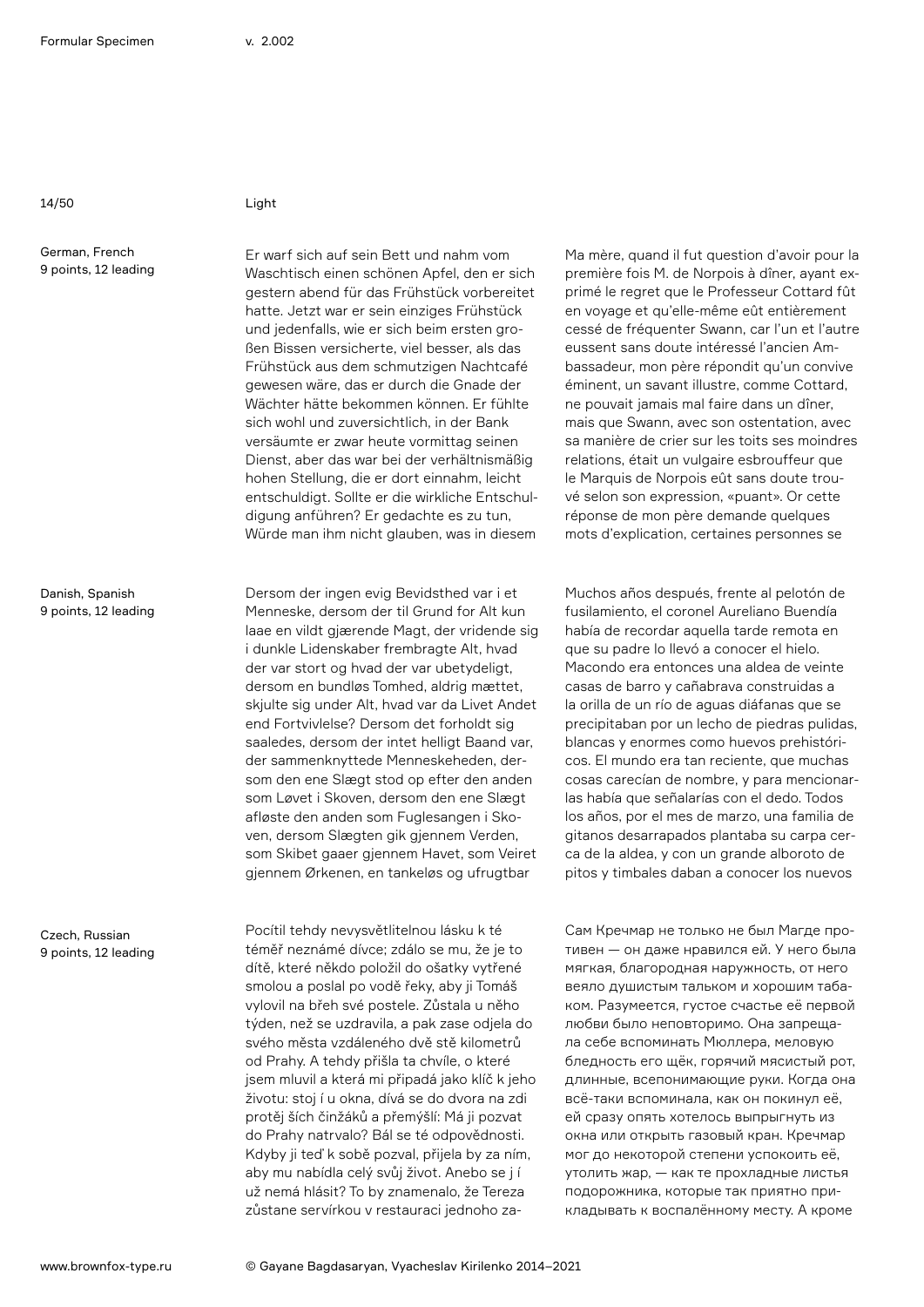15/50 Light Italic

### 48 points, 50 leading

36 points, 40 leading

24 points, 28 leading

# *The Norwegian historian Yngvar Nielsen was commissioned by the*

*The Norwegian historian Yngvar Nielsen was commissioned by the Norwegian government in 1889 to determine* 

*The Norwegian historian Yngvar Nielsen was commissioned by the Norwegian government in 1889 to determine this question in order to settle the contemporary question of Sami land rights. He concluded that the Sami had lived no further*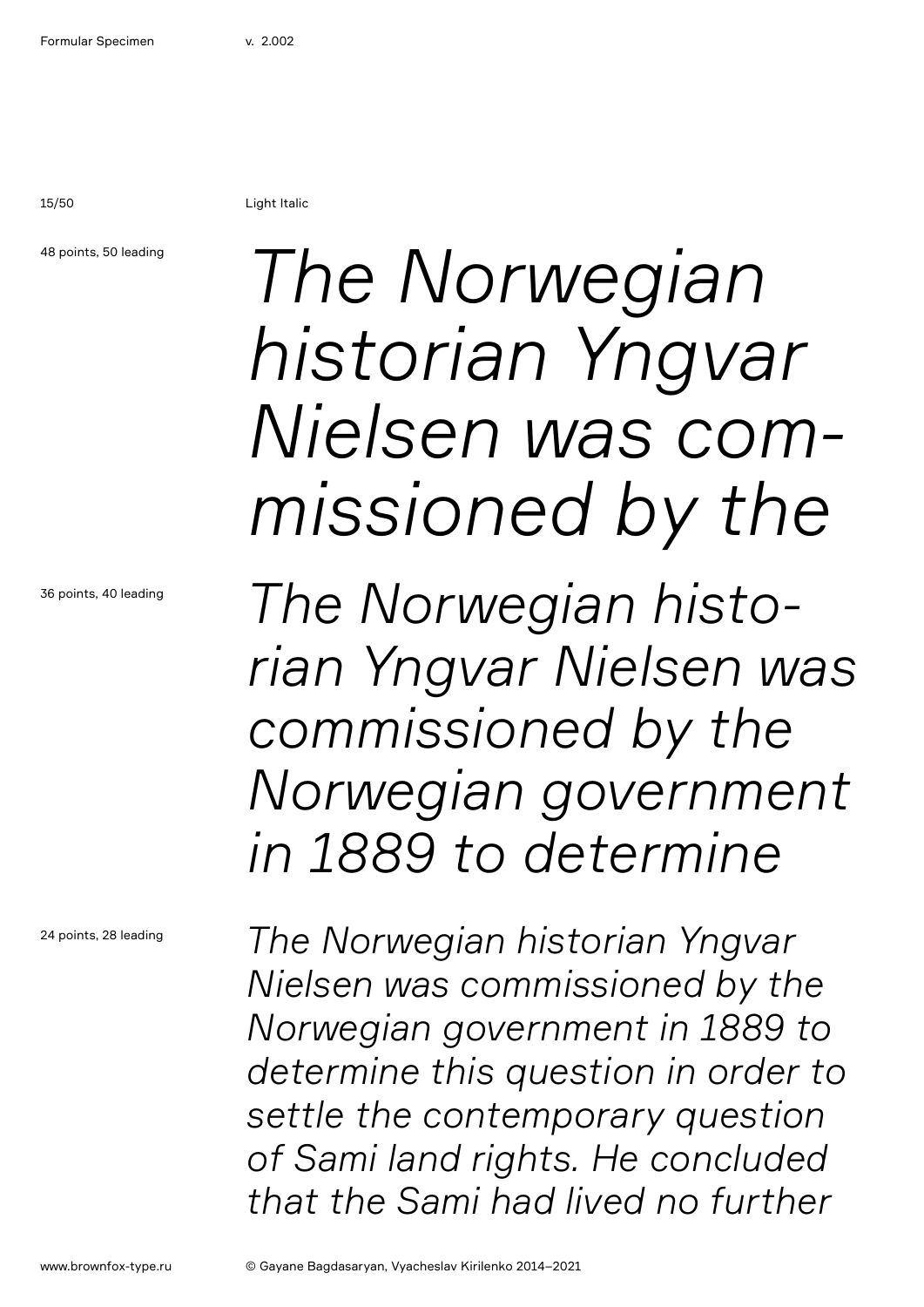16/50 Light Italic

14 points, 18.5 leading

*The Norwegian historian Yngvar Nielsen was commissioned by the Norwegian government in 1889 to determine this question in order to settle the contemporary question of Sami land rights. He concluded that the Sami had lived no further south than Lierne in Nord-Trøndelag county until around 1500, when they had started moving south, reaching the area around Lake Femunden in the 18th century. This hypothesis is still accepted among many historians, but has been the subject of scholarly debate in the 21st century. In favour of Nielsen's view, it is pointed out that no Sami settlement to the south of Lierne in medieval times has left* 

12 points, 16 leading

*The Norwegian historian Yngvar Nielsen was commissioned by the Norwegian government in 1889 to determine this question in order to settle the contemporary question of Sami land rights. He concluded that the Sami had lived no further south than Lierne in Nord-Trøndelag county until around 1500, when they had started moving south, reaching the area around Lake Femunden in the 18th century. This hypothesis is still accepted among many historians, but has been the subject of scholarly debate in the 21st century. In favour of Nielsen's view, it is pointed out that no Sami settlement to the south of Lierne in medieval times has left any traces in written sources. This argument is countered by pointing out that the Sami culture was nomadic and non-literary, and as such would not be expected to leave written sources. In recent years, the number of archaeological finds that are interpreted as in-*

9 points, 12 leading

*The Norwegian historian Yngvar Nielsen was commissioned by the Norwegian government in 1889 to determine this question in order to settle the contemporary question of Sami land rights. He concluded that the Sami had lived no further south than Lierne in Nord-Trøndelag county until around 1500, when they had started moving south, reaching the area around Lake Femunden in the 18th century. This hypothesis is still accepted among many historians, but has been the subject of scholarly debate in the 21st century. In favour of Nielsen's view, it is pointed out that no Sami settlement to the south of Lierne in medieval times has left any traces in written sources. This argument is countered* 

*by pointing out that the Sami culture was nomadic and non-literary, and as such would not be expected to leave written sources. In recent years, the number of archaeological finds that are interpreted as indicating a Sami presence in Southern Norway in the Middle Ages, has increased. These includes foundations in Lesja, in Vang in Valdres and in Hol and Ål in Hallingdal. Proponents of the Sami interpretations of these finds assume a mixed populations of Norse and Sami people in the mountainous areas of Southern Norway in the Middle Ages. Up to around 1500 the Sami were mainly fishermen and trappers, usually in a combination, leading a nomadic lifestyle decided by the migrations of the*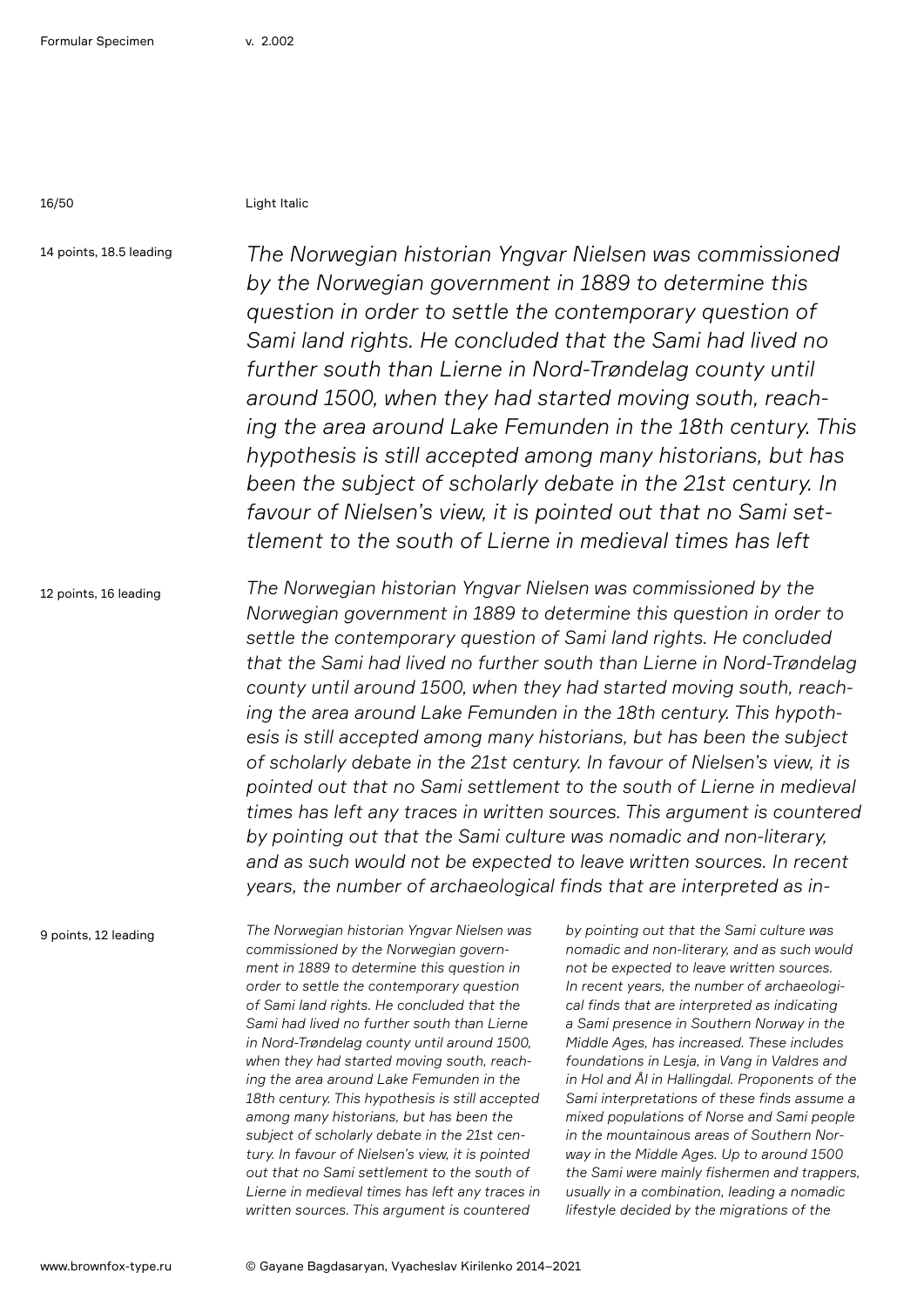German, French 9 points, 12 leading

### 17/50 Light Italic

*Er warf sich auf sein Bett und nahm vom Waschtisch einen schönen Apfel, den er sich gestern abend für das Frühstück vorbereitet hatte. Jetzt war er sein einziges Frühstück und jedenfalls, wie er sich beim ersten großen Bissen versicherte, viel besser, als das Frühstück aus dem schmutzigen Nachtcafé gewesen wäre, das er durch die Gnade der Wächter hätte bekommen können. Er fühlte sich wohl und zuversichtlich, in der Bank versäumte er zwar heute vormittag seinen Dienst, aber das war bei der verhältnismäßig hohen Stellung, die er dort einnahm, leicht entschuldigt. Sollte er die wirkliche Entschuldigung anführen? Er gedachte es zu tun, Würde man ihm nicht glauben, was in diesem* 

*Dersom der ingen evig Bevidsthed var i et Menneske, dersom der til Grund for Alt kun laae en vildt gjærende Magt, der vridende sig i dunkle Lidenskaber frembragte Alt, hvad der var stort og hvad der var ubetydeligt, dersom en bundløs Tomhed, aldrig mættet, skjulte sig under Alt, hvad var da Livet Andet end Fortvivlelse? Dersom det forholdt sig saaledes, dersom der intet helligt Baand var, der sammenknyttede Menneskeheden, dersom den ene Slægt stod op efter den anden som Løvet i Skoven, dersom den ene Slægt afløste den anden som Fuglesangen i Skoven, dersom Slægten gik gjennem Verden, som Skibet gaaer gjennem Havet, som Veiret gjennem Ørkenen, en tankeløs og ufrugtbar*

*Pocítil tehdy nevysvětlitelnou lásku k té téměř neznámé dívce; zdálo se mu, že je to dítě, které někdo položil do ošatky vytřené smolou a poslal po vodě řeky, aby ji Tomáš vylovil na břeh své postele. Zůstala u něho týden, než se uzdravila, a pak zase odjela do svého města vzdáleného dvě stě kilometrů od Prahy. A tehdy přišla ta chvíle, o které jsem mluvil a která mi připadá jako klíč k jeho životu: stoj í u okna, dívá se do dvora na zdi protěj ších činžáků a přemýšlí: Má ji pozvat do Prahy natrvalo? Bál se té odpovědnosti. Kdyby ji teď k sobě pozval, přijela by za ním, aby mu nabídla celý svůj život. Anebo se j í už nemá hlásit? To by znamenalo, že Tereza zůstane servírkou v restauraci jednoho zapadlého města a on* 

*Ma mère, quand il fut question d'avoir pour la première fois M. de Norpois à dîner, ayant exprimé le regret que le Professeur Cottard fût en voyage et qu'elle-même eût entièrement cessé de fréquenter Swann, car l'un et l'autre eussent sans doute intéressé l'ancien Ambassadeur, mon père répondit qu'un convive éminent, un savant illustre, comme Cottard, ne pouvait jamais mal faire dans un dîner, mais que Swann, avec son ostentation, avec sa manière de crier sur les toits ses moindres relations, était un vulgaire esbrouffeur que le Marquis de Norpois eût sans doute trouvé selon son expression, «puant». Or cette réponse de mon père demande quelques mots d'explication, certaines personnes se* 

*Muchos años después, frente al pelotón de fusilamiento, el coronel Aureliano Buendía había de recordar aquella tarde remota en que su padre lo llevó a conocer el hielo. Macondo era entonces una aldea de veinte casas de barro y cañabrava construidas a la orilla de un río de aguas diáfanas que se precipitaban por un lecho de piedras pulidas, blancas y enormes como huevos prehistóricos. El mundo era tan reciente, que muchas cosas carecían de nombre, y para mencionarlas había que señalarías con el dedo. Todos los años, por el mes de marzo, una familia de gitanos desarrapados plantaba su carpa cerca de la aldea, y con un grande alboroto de pitos y timbales daban a conocer los nuevos inven-*

*Сам Кречмар не только не был Магде противен — он даже нравился ей. У него была мягкая, благородная наружность, от него веяло душистым тальком и хорошим табаком. Разумеется, густое счастье её первой любви было неповторимо. Она запрещала себе вспоминать Мюллера, меловую бледность его щёк, горячий мясистый рот, длинные, всепонимающие руки. Когда она всё-таки вспоминала, как он покинул её, ей сразу опять хотелось выпрыгнуть из окна или открыть газовый кран. Кречмар мог до некоторой степени успокоить её, утолить жар, — как те прохладные листья подорожника, которые так приятно прикладывать к воспалённому месту. А кроме всего*

Danish, Spanish 9 points, 12 leading

Czech, Russian 9 points, 12 leading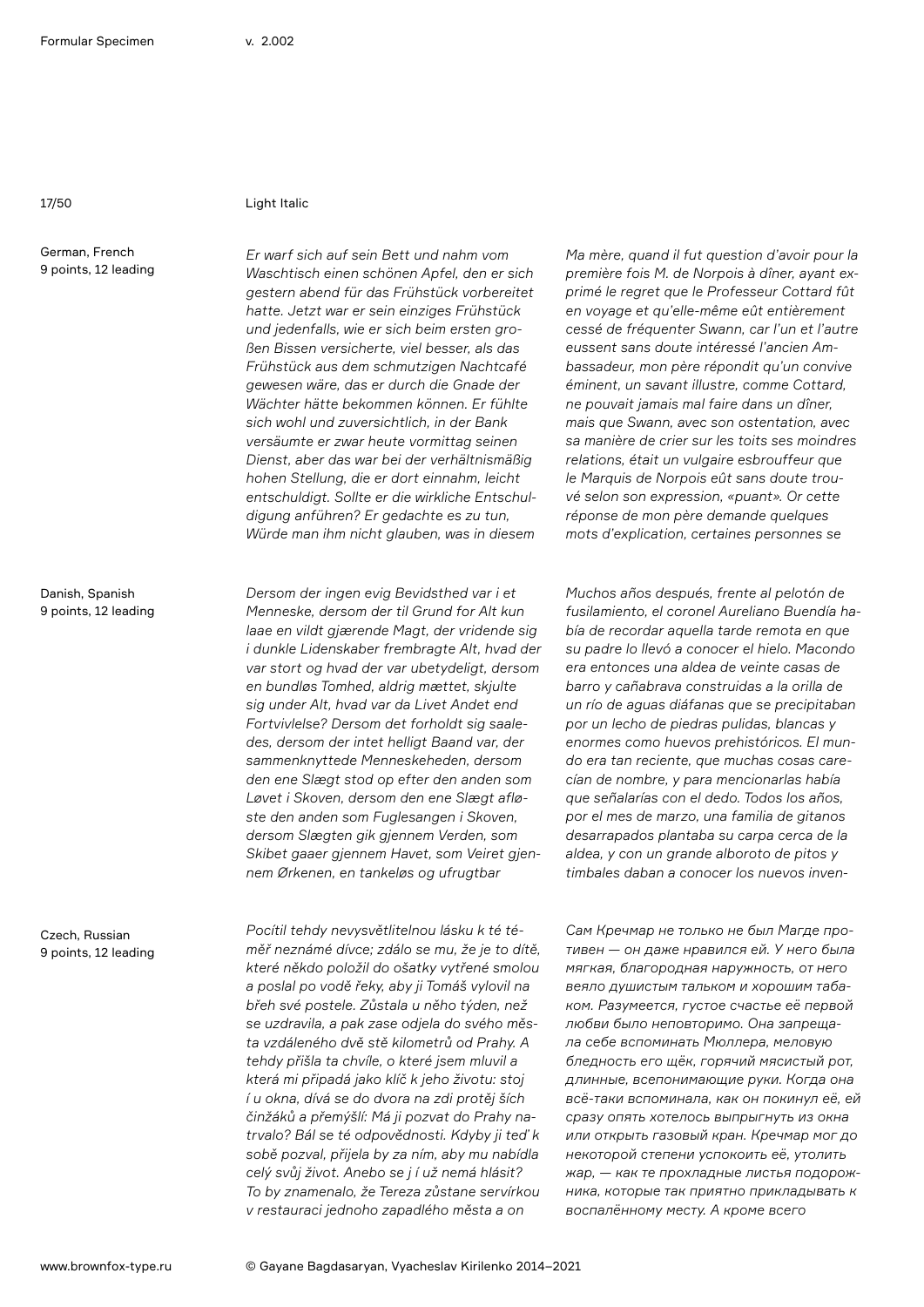18/50 Regular

## 48 points, 50 leading

36 points, 40 leading

24 points, 28 leading

# The Norwegian historian Yngvar Nielsen was commissioned by the

The Norwegian historian Yngvar Nielsen was commissioned by the Norwegian government in 1889 to determine

The Norwegian historian Yngvar Nielsen was commissioned by the Norwegian government in 1889 to determine this question in order to settle the contemporary question of Sami land rights. He concluded that the Sami had lived no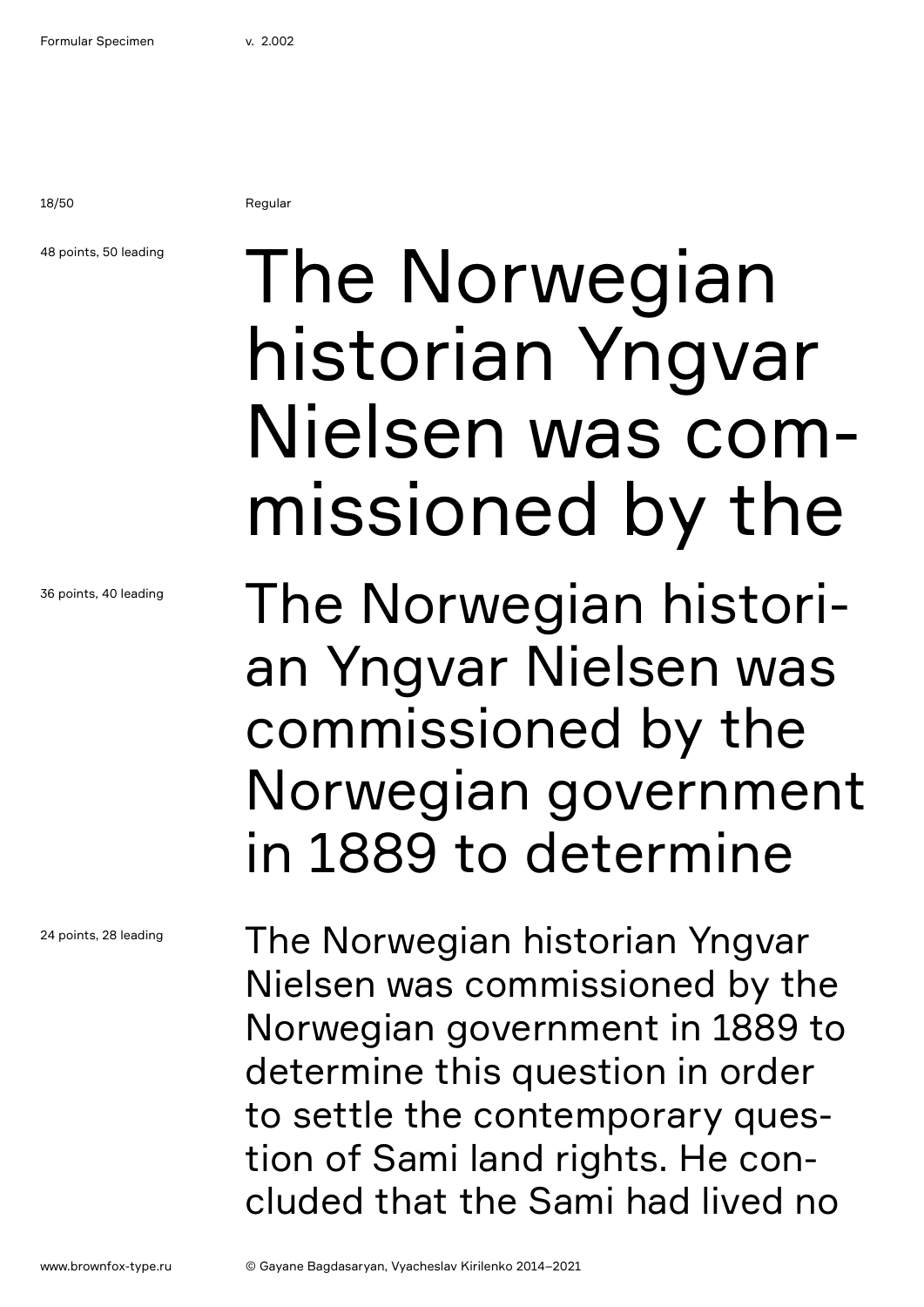19/50 Regular

14 points, 18.5 leading

The Norwegian historian Yngvar Nielsen was commissioned by the Norwegian government in 1889 to determine this question in order to settle the contemporary question of Sami land rights. He concluded that the Sami had lived no further south than Lierne in Nord-Trøndelag county until around 1500, when they had started moving south, reaching the area around Lake Femunden in the 18th century. This hypothesis is still accepted among many historians, but has been the subject of scholarly debate in the 21st century. In favour of Nielsen's view, it is pointed out that no Sami settlement to the south of Lierne in medieval times

12 points, 16 leading The Norwegian historian Yngvar Nielsen was commissioned by the Norwegian government in 1889 to determine this question in order to settle the contemporary question of Sami land rights. He concluded that the Sami had lived no further south than Lierne in Nord-Trøndelag county until around 1500, when they had started moving south, reaching the area around Lake Femunden in the 18th century. This hypothesis is still accepted among many historians, but has been the subject of scholarly debate in the 21st century. In favour of Nielsen's view, it is pointed out that no Sami settlement to the south of Lierne in medieval times has left any traces in written sources. This argument is countered by pointing out that the Sami culture was nomadic and non-literary, and as such would not be expected to leave written sources. In recent years, the number of archaeological finds that are

9 points, 12 leading

The Norwegian historian Yngvar Nielsen was commissioned by the Norwegian government in 1889 to determine this question in order to settle the contemporary question of Sami land rights. He concluded that the Sami had lived no further south than Lierne in Nord-Trøndelag county until around 1500, when they had started moving south, reaching the area around Lake Femunden in the 18th century. This hypothesis is still accepted among many historians, but has been the subject of scholarly debate in the 21st century. In favour of Nielsen's view, it is pointed out that no Sami settlement to the south of Lierne in medieval times has left any traces in written sources. This argu-

ment is countered by pointing out that the Sami culture was nomadic and non-literary, and as such would not be expected to leave written sources. In recent years, the number of archaeological finds that are interpreted as indicating a Sami presence in Southern Norway in the Middle Ages, has increased. These includes founda- tions in Lesja, in Vang in Valdres and in Hol and Ål in Hallingdal. Proponents of the Sami interpretations of these finds assume a mixed populations of Norse and Sami people in the mountainous areas of Southern Norway in the Middle Ages. Up to around 1500 the Sami were mainly fishermen and trappers, usually in a combination, leading a nomadic lifestyle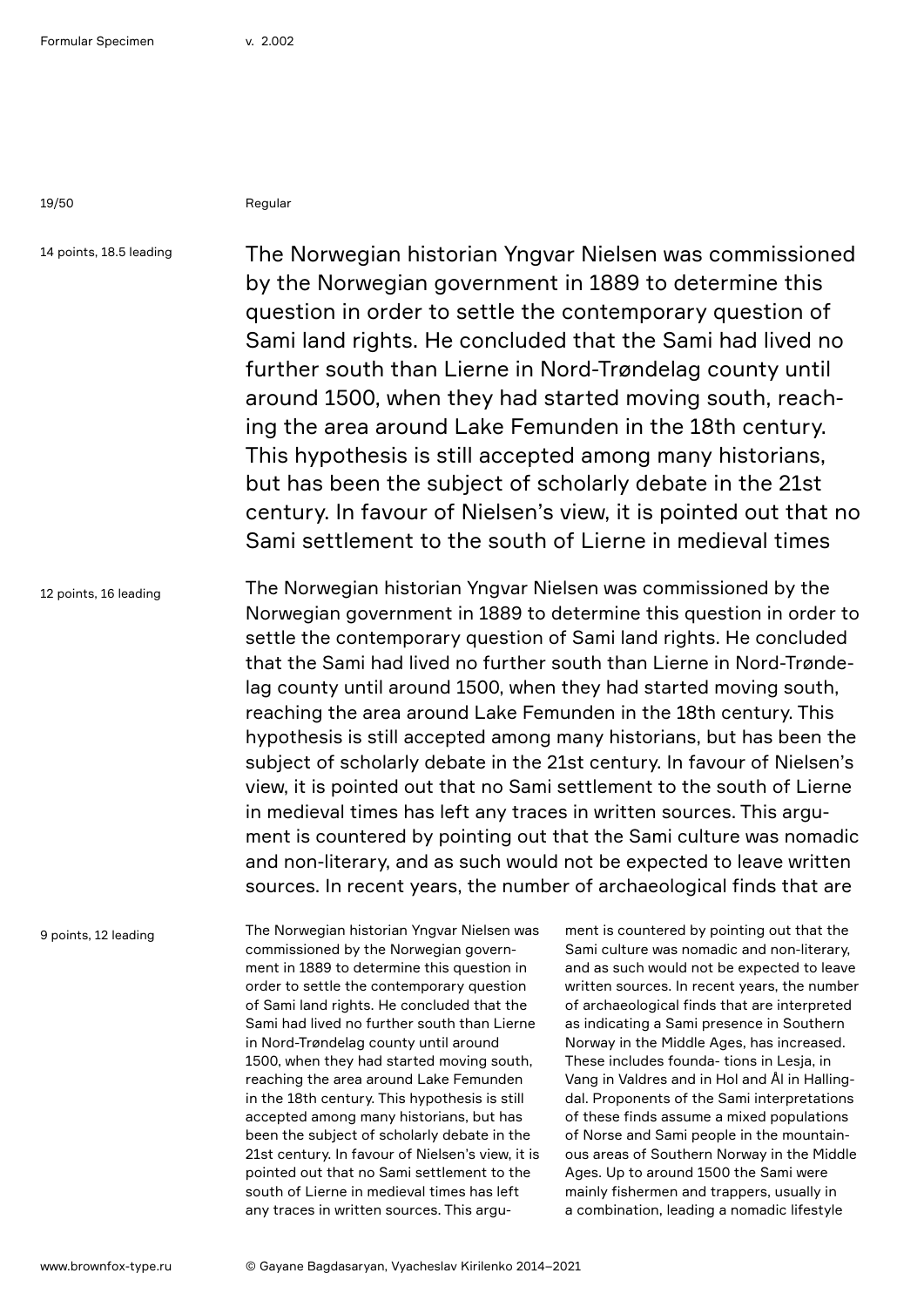20/50 Regular

German, French 9 points, 12 leading

Danish, Spanish 9 points, 12 leading

Czech, Russian 9 points, 12 leading

Er warf sich auf sein Bett und nahm vom Waschtisch einen schönen Apfel, den er sich gestern abend für das Frühstück vorbereitet hatte. Jetzt war er sein einziges Frühstück und jedenfalls, wie er sich beim ersten großen Bissen versicherte, viel besser, als das Frühstück aus dem schmutzigen Nachtcafé gewesen wäre, das er durch die Gnade der Wächter hätte bekommen können. Er fühlte sich wohl und zuversichtlich, in der Bank versäumte er zwar heute vormittag seinen Dienst, aber das war bei der verhältnismäßig hohen Stellung, die er dort einnahm, leicht entschuldigt. Sollte er die wirkliche Entschuldigung anführen? Er gedachte es zu tun, Würde man ihm nicht

Dersom der ingen evig Bevidsthed var i et Menneske, dersom der til Grund for Alt kun laae en vildt gjærende Magt, der vridende sig i dunkle Lidenskaber frembragte Alt, hvad der var stort og hvad der var ubetydeligt, dersom en bundløs Tomhed, aldrig mættet, skjulte sig under Alt, hvad var da Livet Andet end Fortvivlelse? Dersom det forholdt sig saaledes, dersom der intet helligt Baand var, der sammenknyttede Menneskeheden, dersom den ene Slægt stod op efter den anden som Løvet i Skoven, dersom den ene Slægt afløste den anden som Fuglesangen i Skoven, dersom Slægten gik gjennem Verden, som Skibet gaaer gjennem Havet, som Veiret gjennem Ørkenen, en tankeløs

Pocítil tehdy nevysvětlitelnou lásku k té téměř neznámé dívce; zdálo se mu, že je to dítě, které někdo položil do ošatky vytřené smolou a poslal po vodě řeky, aby ji Tomáš vylovil na břeh své postele. Zůstala u něho týden, než se uzdravila, a pak zase odjela do svého města vzdáleného dvě stě kilometrů od Prahy. A tehdy přišla ta chvíle, o které jsem mluvil a která mi připadá jako klíč k jeho životu: stoj í u okna, dívá se do dvora na zdi protěj ších činžáků a přemýšlí: Má ji pozvat do Prahy natrvalo? Bál se té odpovědnosti. Kdyby ji teď k sobě pozval, přijela by za ním, aby mu nabídla celý svůj život. Anebo se j í už nemá hlásit? To by znamenalo, že Tereza zůstane servírkou v restauraci

Ma mère, quand il fut question d'avoir pour la première fois M. de Norpois à dîner, ayant exprimé le regret que le Professeur Cottard fût en voyage et qu'elle-même eût entièrement cessé de fréquenter Swann, car l'un et l'autre eussent sans doute intéressé l'ancien Ambassadeur, mon père répondit qu'un convive éminent, un savant illustre, comme Cottard, ne pouvait jamais mal faire dans un dîner, mais que Swann, avec son ostentation, avec sa manière de crier sur les toits ses moindres relations, était un vulgaire esbrouffeur que le Marquis de Norpois eût sans doute trouvé selon son expression, «puant». Or cette réponse de mon père demande quelques mots d'explication,

Muchos años después, frente al pelotón de fusilamiento, el coronel Aureliano Buendía había de recordar aquella tarde remota en que su padre lo llevó a conocer el hielo. Macondo era entonces una aldea de veinte casas de barro y cañabrava construidas a la orilla de un río de aguas diáfanas que se precipitaban por un lecho de piedras pulidas, blancas y enormes como huevos prehistóricos. El mundo era tan reciente, que muchas cosas carecían de nombre, y para mencionarlas había que señalarías con el dedo. Todos los años, por el mes de marzo, una familia de gitanos desarrapados plantaba su carpa cerca de la aldea, y con un grande alboroto de pitos y timbales da-

Сам Кречмар не только не был Магде противен — он даже нравился ей. У него была мягкая, благородная наружность, от него веяло душистым тальком и хорошим табаком. Разумеется, густое счастье её первой любви было неповторимо. Она запрещала себе вспоминать Мюллера, меловую бледность его щёк, горячий мясистый рот, длинные, всепонимающие руки. Когда она всё-таки вспоминала, как он покинул её, ей сразу опять хотелось выпрыгнуть из окна или открыть газовый кран. Кречмар мог до некоторой степени успокоить её, утолить жар, — как те прохладные листья подорожника, которые так приятно прикладывать к воспалённо-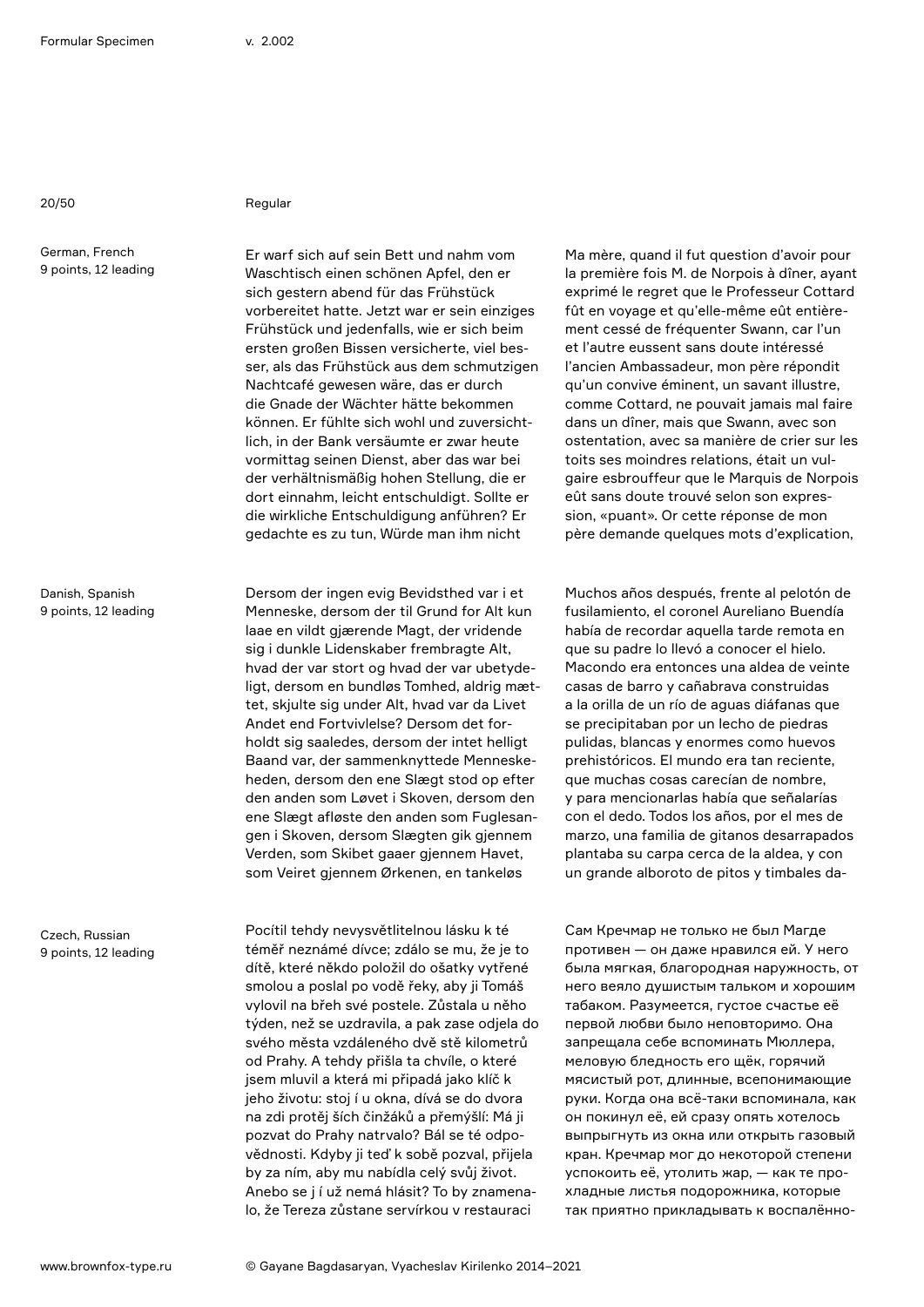21/50 Regular Italic

48 points, 50 leading

# *The Norwegian historian Yngvar Nielsen was commissioned by the*

*The Norwegian historian Yngvar Nielsen was commissioned by the Norwegian government in 1889 to determine* 

*The Norwegian historian Yngvar Nielsen was commissioned by the Norwegian government in 1889 to determine this question in order to settle the contemporary question of Sami land rights. He concluded that the Sami had lived no further*

36 points, 40 leading

24 points, 28 leading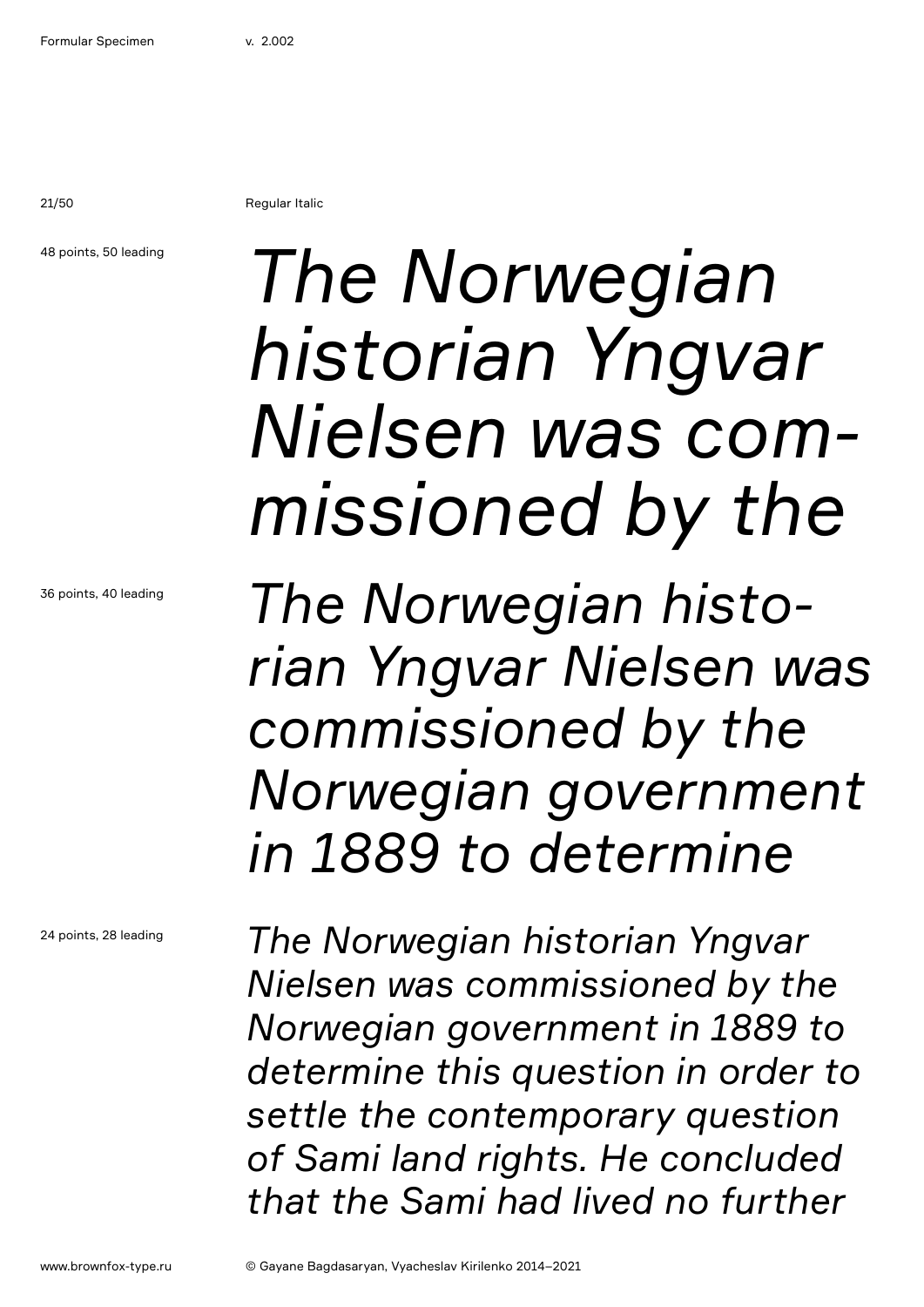22/50 Regular Italic

14 points, 18.5 leading

*The Norwegian historian Yngvar Nielsen was commissioned by the Norwegian government in 1889 to determine this question in order to settle the contemporary question of Sami land rights. He concluded that the Sami had lived no further south than Lierne in Nord-Trøndelag county until around 1500, when they had started moving south, reaching the area around Lake Femunden in the 18th century. This hypothesis is still accepted among many historians, but has been the subject of scholarly debate in the 21st century. In favour of Nielsen's view, it is pointed out that no Sami settlement to the south of Lierne in medieval times* 

12 points, 16 leading

*The Norwegian historian Yngvar Nielsen was commissioned by the Norwegian government in 1889 to determine this question in order to settle the contemporary question of Sami land rights. He concluded that the Sami had lived no further south than Lierne in Nord-Trøndelag county until around 1500, when they had started moving south, reaching the area around Lake Femunden in the 18th century. This hypothesis is still accepted among many historians, but has been the subject of scholarly debate in the 21st century. In favour of Nielsen's view, it is pointed out that no Sami settlement to the south of Lierne in medieval times has left any traces in written sources. This argument is countered by pointing out that the Sami culture was nomadic and non-literary, and as such would not be expected to leave written sources. In recent years, the number of archaeological finds that are* 

9 points, 12 leading

*The Norwegian historian Yngvar Nielsen was commissioned by the Norwegian government in 1889 to determine this question in order to settle the contemporary question of Sami land rights. He concluded that the Sami had lived no further south than Lierne in Nord-Trøndelag county until around 1500, when they had started moving south, reaching the area around Lake Femunden in the 18th century. This hypothesis is still accepted among many historians, but has been the subject of scholarly debate in the 21st century. In favour of Nielsen's view, it is pointed out that no Sami settlement to the south of Lierne in medieval times has left any traces in written sources. This argu-*

*ment is countered by pointing out that the Sami culture was nomadic and non-literary, and as such would not be expected to leave written sources. In recent years, the number of archaeological finds that are interpreted as indicating a Sami presence in Southern Norway in the Middle Ages, has increased. These includes foundations in Lesja, in Vang in Valdres and in Hol and Ål in Hallingdal. Proponents of the Sami interpretations of these finds assume a mixed populations of Norse and Sami people in the mountainous areas of Southern Norway in the Middle Ages. Up to around 1500 the Sami were mainly fishermen and trappers, usually in a combination, leading a nomadic lifestyle*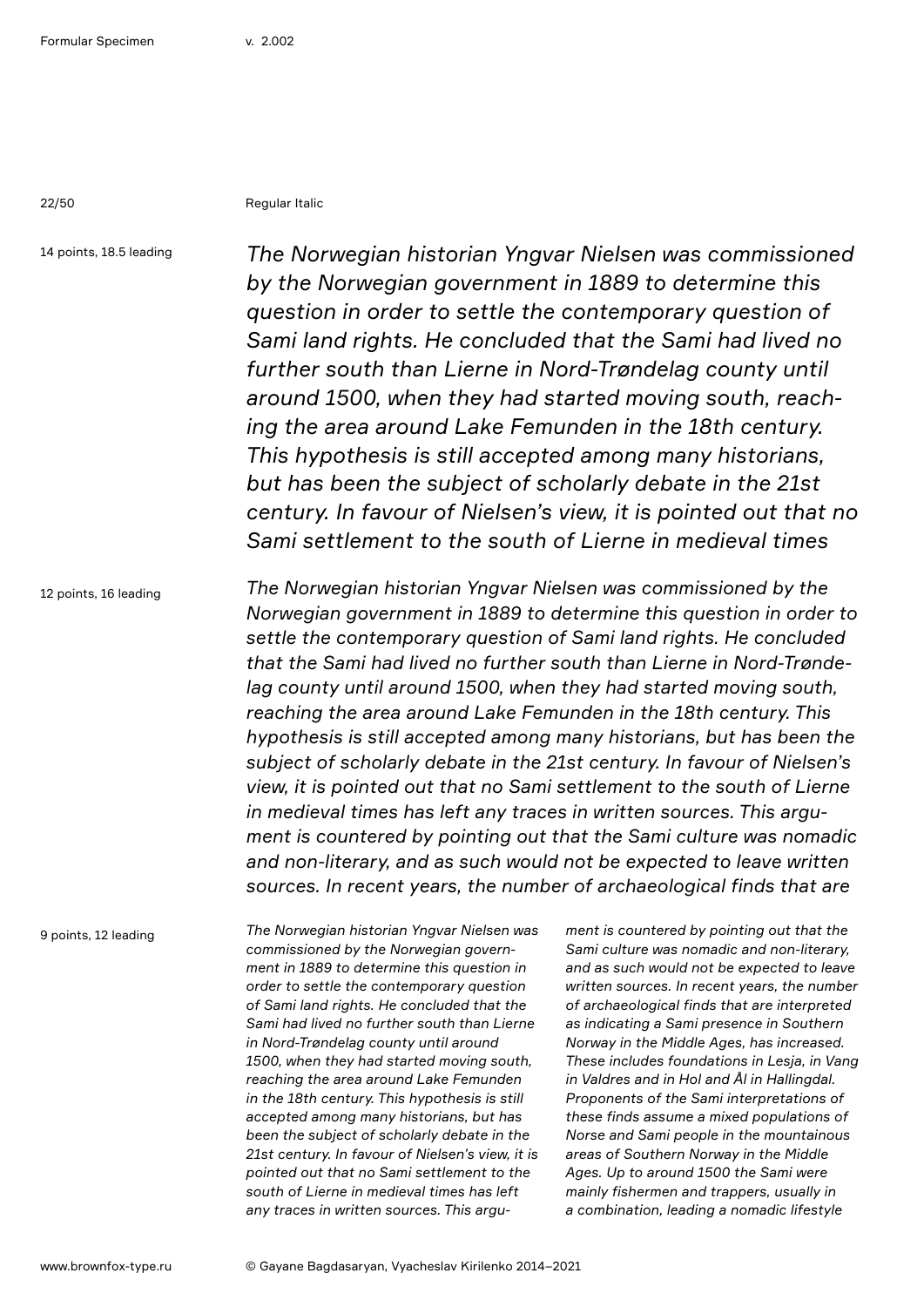### 23/50 Regular Italic

German, French 9 points, 12 leading

Danish, Spanish 9 points, 12 leading

Czech, Russian 9 points, 12 leading

*Er warf sich auf sein Bett und nahm vom Waschtisch einen schönen Apfel, den er sich gestern abend für das Frühstück vorbereitet hatte. Jetzt war er sein einziges Frühstück und jedenfalls, wie er sich beim ersten großen Bissen versicherte, viel besser, als das Frühstück aus dem schmutzigen Nachtcafé gewesen wäre, das er durch die Gnade der Wächter hätte bekommen können. Er fühlte sich wohl und zuversichtlich, in der Bank versäumte er zwar heute vormittag seinen Dienst, aber das war bei der verhältnismäßig hohen Stellung, die er dort einnahm, leicht entschuldigt. Sollte er die wirkliche Entschuldigung anführen? Er gedachte es zu tun, Würde man ihm nicht glauben, was in* 

*Dersom der ingen evig Bevidsthed var i et Menneske, dersom der til Grund for Alt kun laae en vildt gjærende Magt, der vridende sig i dunkle Lidenskaber frembragte Alt, hvad der var stort og hvad der var ubetydeligt, dersom en bundløs Tomhed, aldrig mættet, skjulte sig under Alt, hvad var da Livet Andet end Fortvivlelse? Dersom det forholdt sig saaledes, dersom der intet helligt Baand var, der sammenknyttede Menneskeheden, dersom den ene Slægt stod op efter den anden som Løvet i Skoven, dersom den ene Slægt afløste den anden som Fuglesangen i Skoven, dersom Slægten gik gjennem Verden, som Skibet gaaer gjennem Havet, som Veiret gjennem Ørkenen, en tankeløs og* 

*Pocítil tehdy nevysvětlitelnou lásku k té téměř neznámé dívce; zdálo se mu, že je to dítě, které někdo položil do ošatky vytřené smolou a poslal po vodě řeky, aby ji Tomáš vylovil na břeh své postele. Zůstala u něho týden, než se uzdravila, a pak zase odjela do svého města vzdáleného dvě stě kilometrů od Prahy. A tehdy přišla ta chvíle, o které jsem mluvil a která mi připadá jako klíč k jeho životu: stoj í u okna, dívá se do dvora na zdi protěj ších činžáků a přemýšlí: Má ji pozvat do Prahy natrvalo? Bál se té odpovědnosti. Kdyby ji teď k sobě pozval, přijela by za ním, aby mu nabídla celý svůj život. Anebo se j í už nemá hlásit? To by znamenalo, že Tereza zůstane servírkou v restauraci* 

*Ma mère, quand il fut question d'avoir pour la première fois M. de Norpois à dîner, ayant exprimé le regret que le Professeur Cottard fût en voyage et qu'elle-même eût entièrement cessé de fréquenter Swann, car l'un et l'autre eussent sans doute intéressé l'ancien Ambassadeur, mon père répondit qu'un convive éminent, un savant illustre, comme Cottard, ne pouvait jamais mal faire dans un dîner, mais que Swann, avec son ostentation, avec sa manière de crier sur les toits ses moindres relations, était un vulgaire esbrouffeur que le Marquis de Norpois eût sans doute trouvé selon son expression, «puant». Or cette réponse de mon père demande quelques mots d'explication, cer-*

*Muchos años después, frente al pelotón de fusilamiento, el coronel Aureliano Buendía había de recordar aquella tarde remota en que su padre lo llevó a conocer el hielo. Macondo era entonces una aldea de veinte casas de barro y cañabrava construidas a la orilla de un río de aguas diáfanas que se precipitaban por un lecho de piedras pulidas, blancas y enormes como huevos prehistóricos. El mundo era tan reciente, que muchas cosas carecían de nombre, y para mencionarlas había que señalarías con el dedo. Todos los años, por el mes de marzo, una familia de gitanos desarrapados plantaba su carpa cerca de la aldea, y con un grande alboroto de pitos y timbales da-*

*Сам Кречмар не только не был Магде противен — он даже нравился ей. У него была мягкая, благородная наружность, от него веяло душистым тальком и хорошим табаком. Разумеется, густое счастье её первой любви было неповторимо. Она запрещала себе вспоминать Мюллера, меловую бледность его щёк, горячий мясистый рот, длинные, всепонимающие руки. Когда она всё-таки вспоминала, как он покинул её, ей сразу опять хотелось выпрыгнуть из окна или открыть газовый кран. Кречмар мог до некоторой степени успокоить её, утолить жар, — как те прохладные листья подорожника, которые так приятно прикладывать к воспалённому месту. А кроме*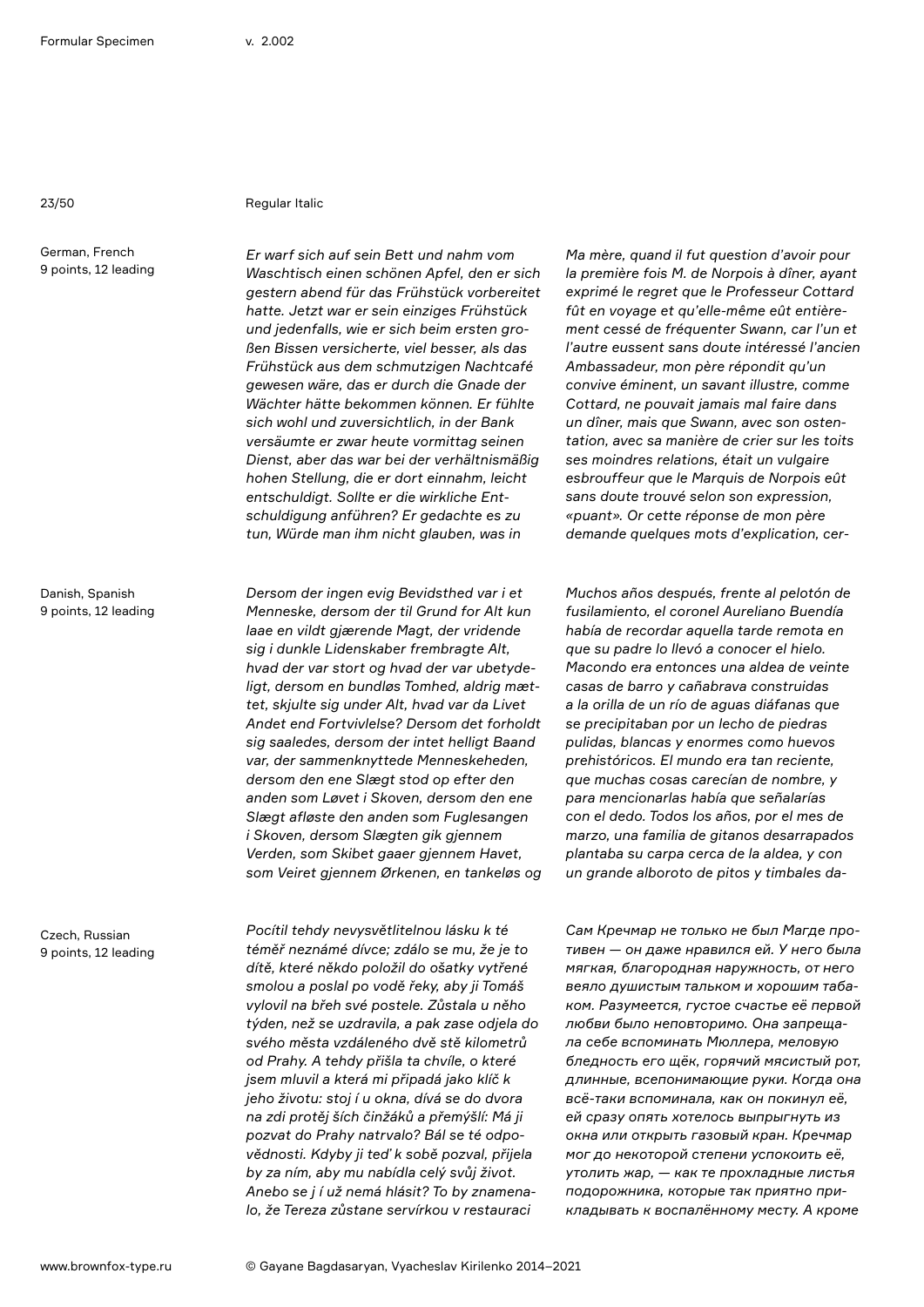24/50 Medium

### 48 points, 50 leading

36 points, 40 leading

24 points, 28 leading

# The Norwegian historian Yngvar Nielsen was commissioned

The Norwegian historian Yngvar Nielsen was commissioned by the Norwegian government in 1889 to deter-

The Norwegian historian Yngvar Nielsen was commissioned by the Norwegian government in 1889 to determine this question in order to settle the contemporary question of Sami land rights. He concluded that the Sami had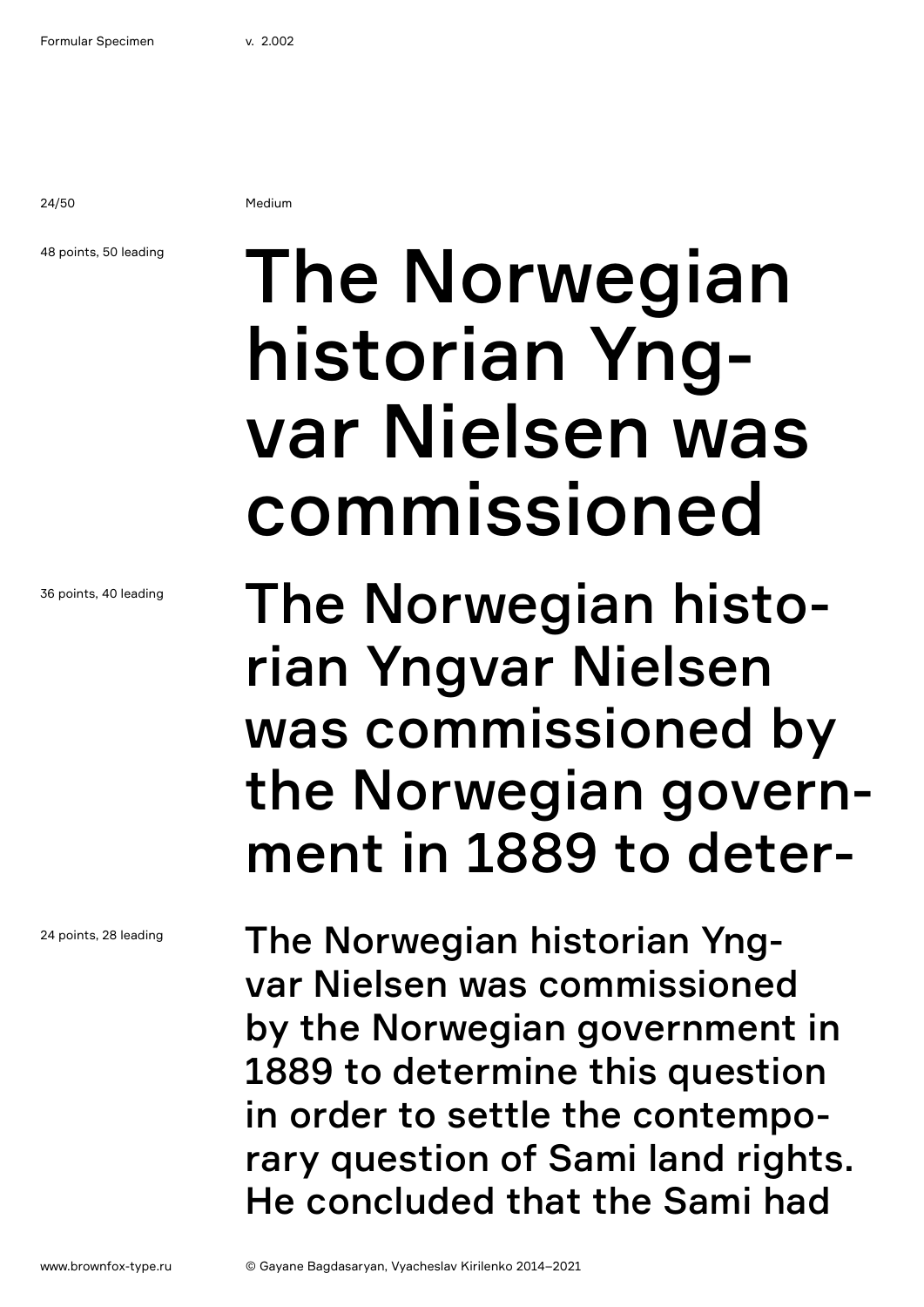25/50 Medium

14 points, 18.5 leading

The Norwegian historian Yngvar Nielsen was com- missioned by the Norwegian government in 1889 to determine this question in order to settle the contemporary question of Sami land rights. He concluded that the Sami had lived no further south than Lierne in Nord-Trøndelag county until around 1500, when they had started moving south, reaching the area around Lake Femunden in the 18th century. This hypothesis is still accepted among many historians, but has been the subject of scholarly debate in the 21st century. In favour of Nielsen's view, it is pointed out that no Sami settlement to the south

12 points, 16 leading

The Norwegian historian Yngvar Nielsen was commissioned by the Norwegian government in 1889 to determine this question in order to settle the contemporary question of Sami land rights. He concluded that the Sami had lived no further south than Lierne in Nord-Trøndelag county until around 1500, when they had started moving south, reaching the area around Lake Femunden in the 18th century. This hypothesis is still accepted among many historians, but has been the subject of scholarly debate in the 21st century. In favour of Nielsen's view, it is pointed out that no Sami settlement to the south of Lierne in medieval times has left any traces in written sources. This argument is countered by pointing out that the Sami culture was nomadic and non-literary, and as such would not be expected to leave written sources. In recent years,

9 points, 12 leading

The Norwegian historian Yngvar Nielsen was commissioned by the Norwegian government in 1889 to determine this question in order to settle the contemporary question of Sami land rights. He concluded that the Sami had lived no further south than Lierne in Nord-Trøndelag county until around 1500, when they had started moving south, reaching the area around Lake Femunden in the 18th century. This hypothesis is still accepted among many historians, but has been the subject of scholarly debate in the 21st century. In favour of Nielsen's view, it is pointed out that no Sami settlement to the south of Lierne in medieval times has left any

traces in written sources. This argument is countered by pointing out that the Sami culture was nomadic and non-literary, and as such would not be expected to leave written sources. In recent years, the number of archaeological finds that are interpreted as indicating a Sami presence in Southern Norway in the Middle Ages, has increased. These includes foundations in Lesja, in Vang in Valdres and in Hol and Ål in Hallingdal. Proponents of the Sami interpretations of these finds assume a mixed populations of Norse and Sami people in the mountainous areas of Southern Norway in the Middle Ages. Up to around 1500 the Sami were mainly fishermen and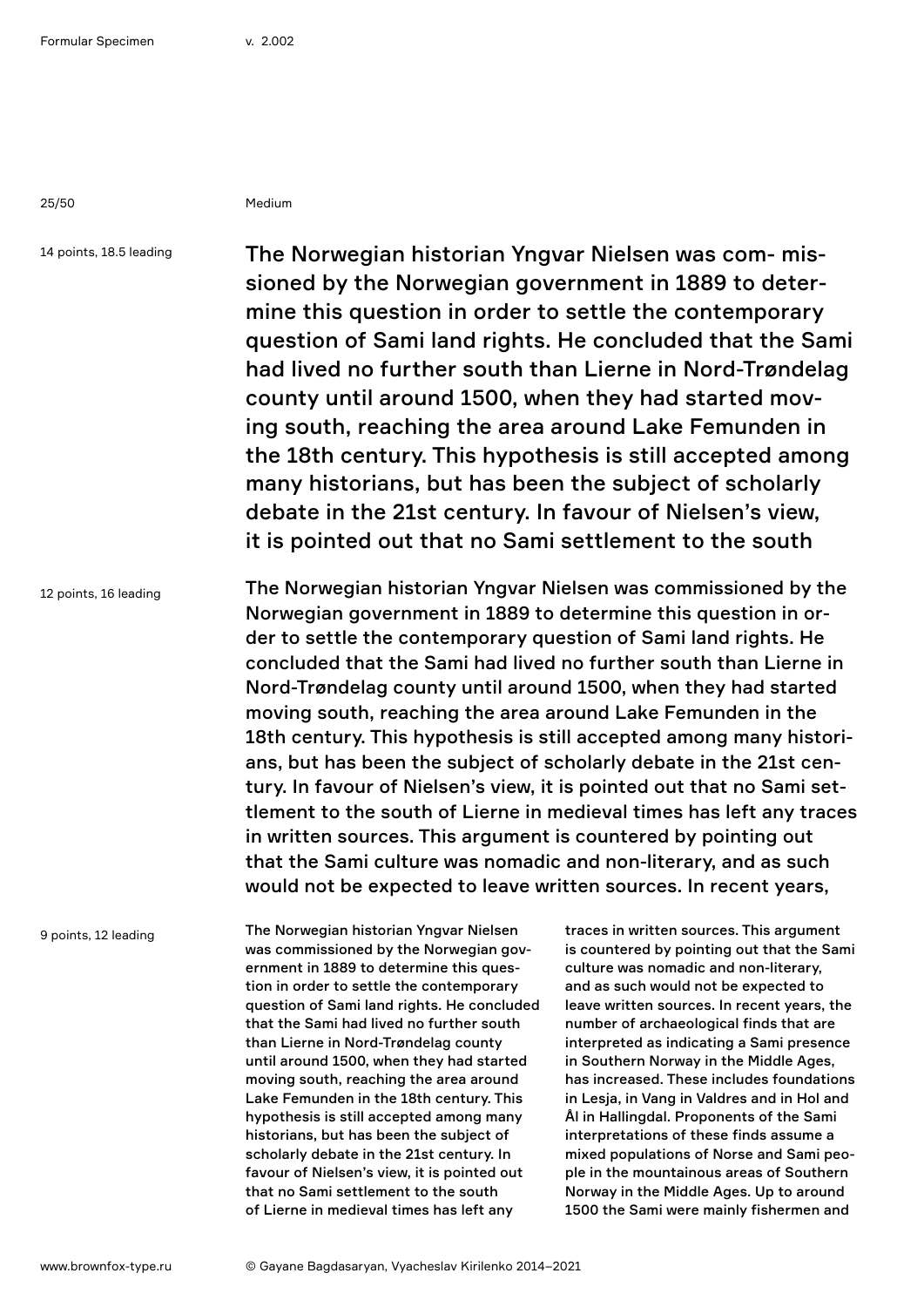26/50 Medium

German, French 9 points, 12 leading

Danish, Spanish 9 points, 12 leading

Czech, Russian 9 points, 12 leading

Er warf sich auf sein Bett und nahm vom Waschtisch einen schönen Apfel, den er sich gestern abend für das Frühstück vorbereitet hatte. Jetzt war er sein einziges Frühstück und jedenfalls, wie er sich beim ersten großen Bissen versicherte, viel besser, als das Frühstück aus dem schmutzigen Nachtcafé gewesen wäre, das er durch die Gnade der Wächter hätte bekommen können. Er fühlte sich wohl und zuversichtlich, in der Bank versäumte er zwar heute vormittag seinen Dienst, aber das war bei der verhältnismäßig hohen Stellung, die er dort einnahm, leicht entschuldigt. Sollte er die wirkliche Entschuldigung anführen? Er gedachte es zu tun, Würde man ihm

Dersom der ingen evig Bevidsthed var i et Menneske, dersom der til Grund for Alt kun laae en vildt gjærende Magt, der vridende sig i dunkle Lidenskaber frembragte Alt, hvad der var stort og hvad der var ubetydeligt, dersom en bundløs Tomhed, aldrig mættet, skjulte sig under Alt, hvad var da Livet Andet end Fortvivlelse? Dersom det forholdt sig saaledes, dersom der intet helligt Baand var, der sammenknyttede Menneskeheden, dersom den ene Slægt stod op efter den anden som Løvet i Skoven, dersom den ene Slægt afløste den anden som Fuglesangen i Skoven, dersom Slægten gik gjennem Verden, som Skibet gaaer gjennem Havet, som Veiret gjennem

Pocítil tehdy nevysvětlitelnou lásku k té téměř neznámé dívce; zdálo se mu, že je to dítě, které někdo položil do ošatky vytřené smolou a poslal po vodě řeky, aby ji Tomáš vylovil na břeh své postele. Zůstala u něho týden, než se uzdravila, a pak zase odjela do svého města vzdáleného dvě stě kilometrů od Prahy. A tehdy přišla ta chvíle, o které jsem mluvil a která mi připadá jako klíč k jeho životu: stoj í u okna, dívá se do dvora na zdi protěj ších činžáků a přemýšlí: Má ji pozvat do Prahy natrvalo? Bál se té odpovědnosti. Kdyby ji teď k sobě pozval, přijela by za ním, aby mu nabídla celý svůj život. Anebo se j í už nemá hlásit? To by znamenalo, že Tereza zůstane servírkou

Ma mère, quand il fut question d'avoir pour la première fois M. de Norpois à dîner, ayant exprimé le regret que le Professeur Cottard fût en voyage et qu'elle-même eût entièrement cessé de fréquenter Swann, car l'un et l'autre eussent sans doute intéressé l'ancien Ambassadeur, mon père répondit qu'un convive éminent, un savant illustre, comme Cottard, ne pouvait jamais mal faire dans un dîner, mais que Swann, avec son ostentation, avec sa manière de crier sur les toits ses moindres relations, était un vulgaire esbrouffeur que le Marquis de Norpois eût sans doute trouvé selon son expression, «puant». Or cette réponse de mon père demande quelques

Muchos años después, frente al pelotón de fusilamiento, el coronel Aureliano Buendía había de recordar aquella tarde remota en que su padre lo llevó a conocer el hielo. Macondo era entonces una aldea de veinte casas de barro y cañabrava construidas a la orilla de un río de aguas diáfanas que se precipitaban por un lecho de piedras pulidas, blancas y enormes como huevos prehistóricos. El mundo era tan reciente, que muchas cosas carecían de nombre, y para mencionarlas había que señalarías con el dedo. Todos los años, por el mes de marzo, una familia de gitanos desarrapados plantaba su carpa cerca de la aldea, y con un grande alboroto de pitos y timba-

Сам Кречмар не только не был Магде противен — он даже нравился ей. У него была мягкая, благородная наружность, от него веяло душистым тальком и хорошим табаком. Разумеется, густое счастье её первой любви было неповторимо. Она запрещала себе вспоминать Мюллера, меловую бледность его щёк, горячий мясистый рот, длинные, всепонимающие руки. Когда она всё-таки вспоминала, как он покинул её, ей сразу опять хотелось выпрыгнуть из окна или открыть газовый кран. Кречмар мог до некоторой степени успокоить её, утолить жар, — как те прохладные листья подорожника, которые так приятно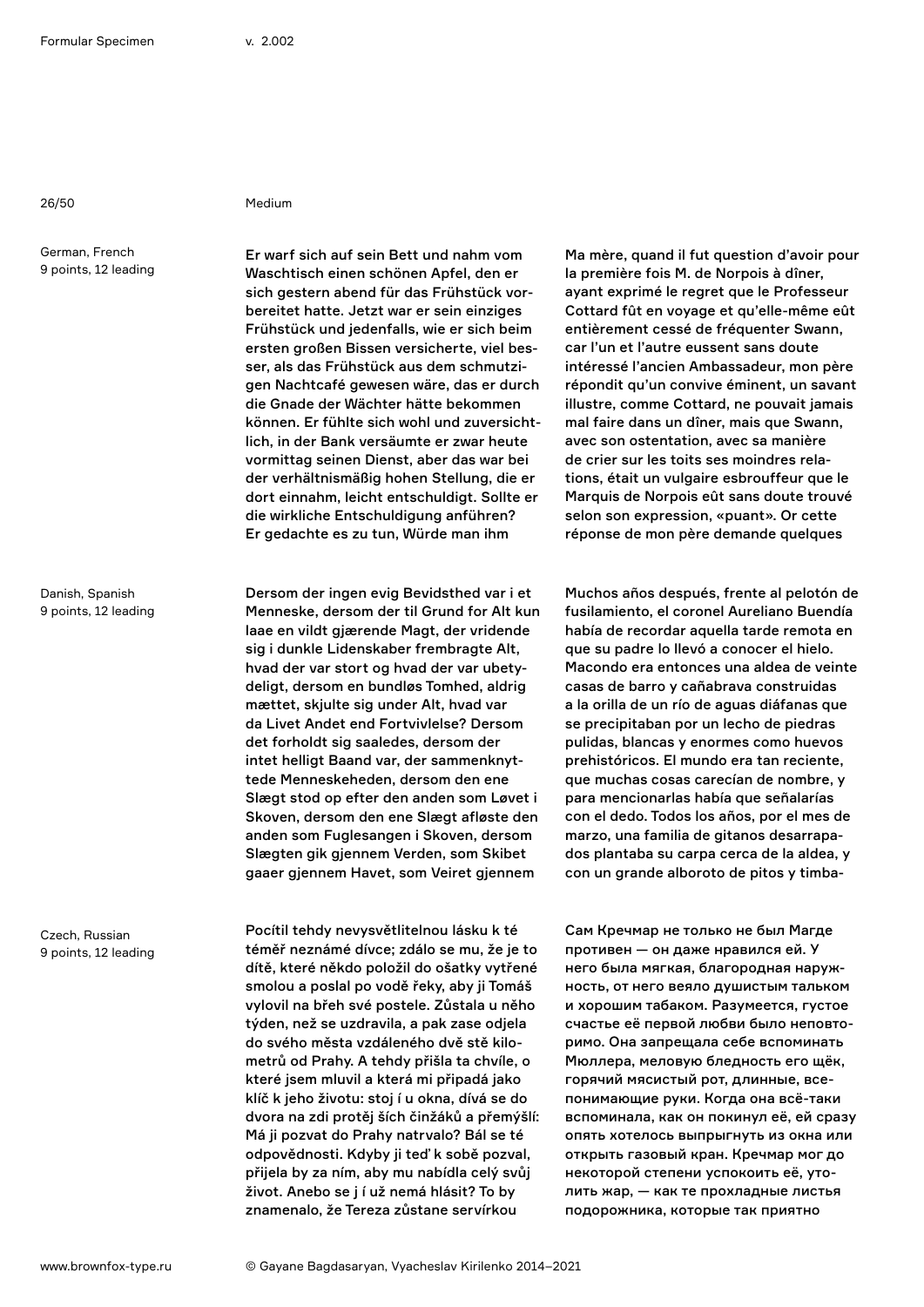27/50 Medium Italic

48 points, 50 leading

36 points, 40 leading

24 points, 28 leading

# *The Norwegian historian Yngvar Nielsen was commissioned*

*The Norwegian historian Yngvar Nielsen was commissioned by the Norwegian government in 1889 to deter-*

*The Norwegian historian Yngvar Nielsen was commissioned by the Norwegian government in 1889 to determine this question in order to settle the contemporary question of Sami land rights. He concluded that the Sami had lived no*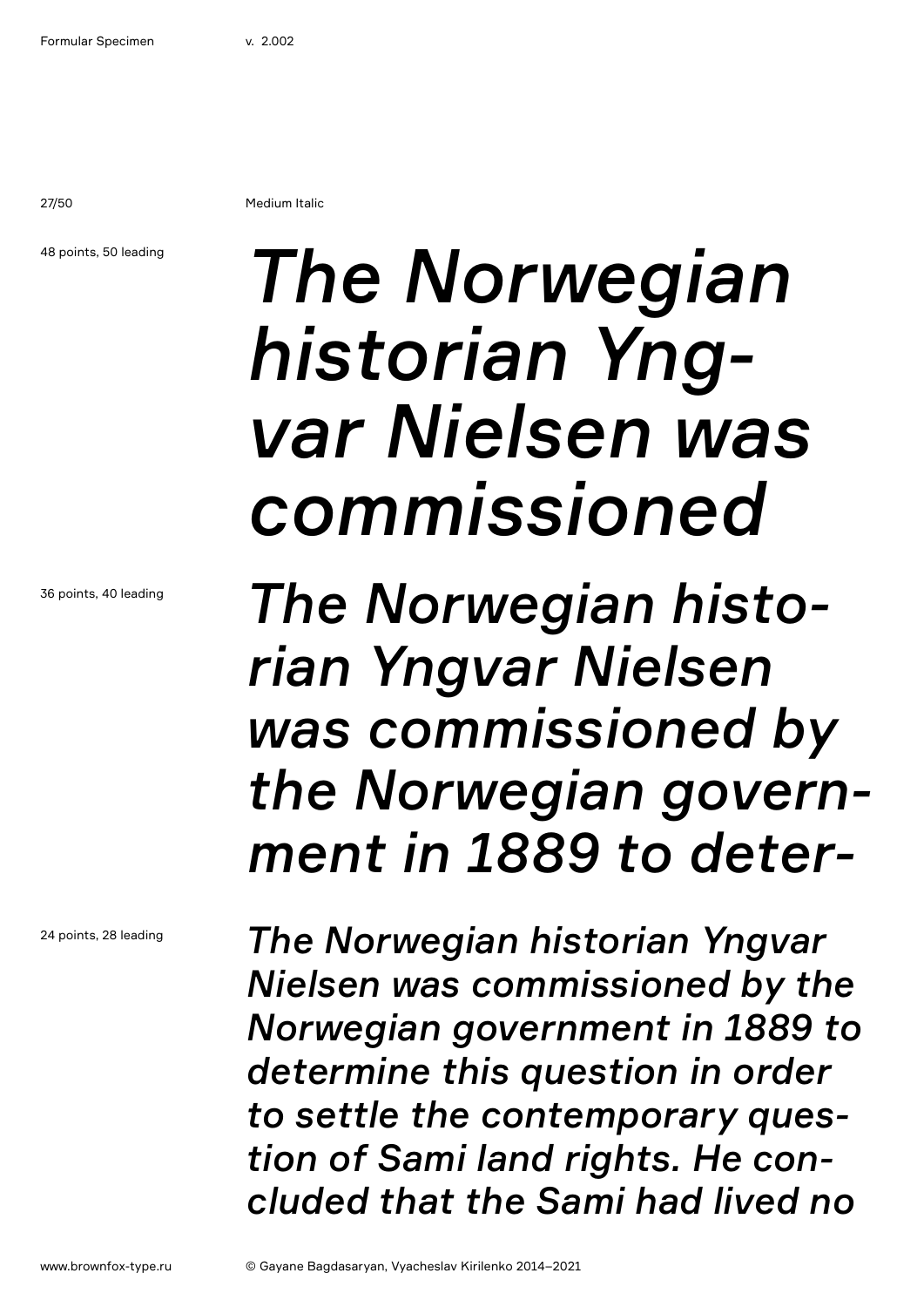28/50 Medium Italic

14 points, 18.5 leading

*The Norwegian historian Yngvar Nielsen was com- missioned by the Norwegian government in 1889 to determine this question in order to settle the contemporary question of Sami land rights. He concluded that the Sami had lived no further south than Lierne in Nord-Trøndelag county until around 1500, when they had started moving south, reaching the area around Lake Femunden in the 18th century. This hypothesis is still accepted among many historians, but has been the subject of scholarly debate in the 21st century. In favour of Nielsen's view, it is pointed out that no Sami settlement to the south* 

12 points, 16 leading

*The Norwegian historian Yngvar Nielsen was commissioned by the Norwegian government in 1889 to determine this question in order to settle the contemporary question of Sami land rights. He concluded that the Sami had lived no further south than Lierne in Nord-Trøndelag county until around 1500, when they had started moving south, reaching the area around Lake Femunden in the 18th century. This hypothesis is still accepted among many historians, but has been the subject of scholarly debate in the 21st century. In favour of Nielsen's view, it is pointed out that no Sami settlement to the south of Lierne in medieval times has left any traces in written sources. This argument is countered by pointing out that the Sami culture was nomadic and non-literary, and as such would not be expected to leave written sources. In recent years, the number* 

9 points, 12 leading

*The Norwegian historian Yngvar Nielsen was commissioned by the Norwegian government in 1889 to determine this question in order to settle the contemporary question of Sami land rights. He concluded that the Sami had lived no further south than Lierne in Nord-Trøndelag county until around 1500, when they had started moving south, reaching the area around Lake Femunden in the 18th century. This hypothesis is still accepted among many historians, but has been the subject of scholarly debate in the 21st century. In favour of Nielsen's view, it is pointed out that no Sami settlement to the south of Lierne in medieval times has left any traces in writ-* *ten sources. This argument is countered by pointing out that the Sami culture was nomadic and non-literary, and as such would not be expected to leave written sources. In recent years, the number of archaeological finds that are interpreted as indicating a Sami presence in Southern Norway in the Middle Ages, has increased. These includes founda- tions in Lesja, in Vang in Valdres and in Hol and Ål in Hallingdal. Proponents of the Sami interpretations of these finds assume a mixed populations of Norse and Sami people in the mountainous areas of Southern Norway in the Middle Ages. Up to around 1500 the Sami were mainly fishermen and trappers, usually in a combina-*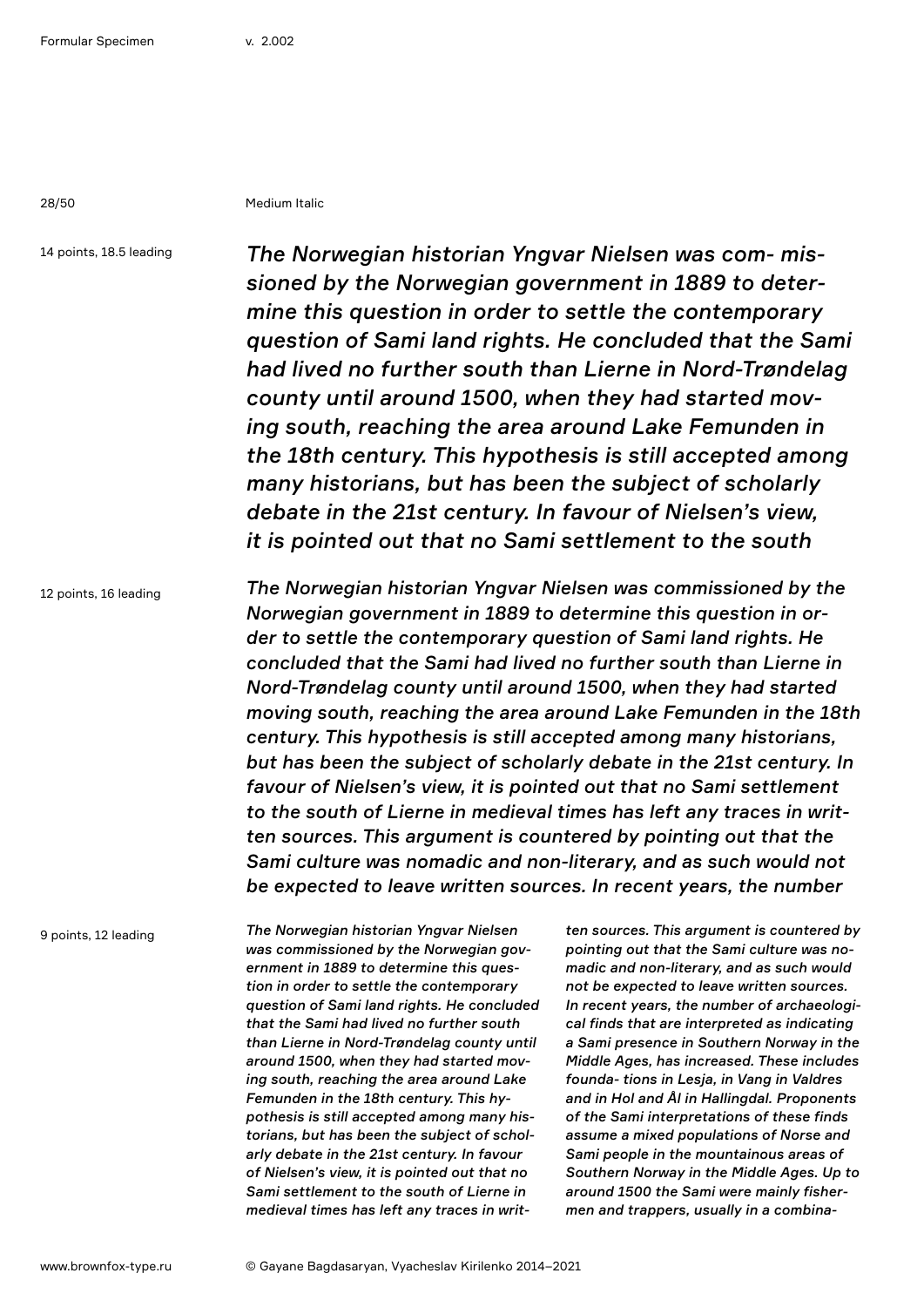German, French 9 points, 12 leading

### 29/50 Medium Italic

*Er warf sich auf sein Bett und nahm vom Waschtisch einen schönen Apfel, den er sich gestern abend für das Frühstück vorbereitet hatte. Jetzt war er sein einziges Frühstück und jedenfalls, wie er sich beim ersten großen Bissen versicherte, viel besser, als das Frühstück aus dem schmutzigen Nachtcafé gewesen wäre, das er durch die Gnade der Wächter hätte bekommen können. Er fühlte sich wohl und zuversichtlich, in der Bank versäumte er zwar heute vormittag seinen Dienst, aber das war bei der verhältnismäßig hohen Stellung, die er dort einnahm, leicht entschuldigt. Sollte er die wirkliche Entschuldigung anführen? Er gedachte es zu tun, Würde man ihm* 

Danish, Spanish 9 points, 12 leading

Czech, Russian 9 points, 12 leading

*Dersom der ingen evig Bevidsthed var i et Menneske, dersom der til Grund for Alt kun laae en vildt gjærende Magt, der vridende sig i dunkle Lidenskaber frembragte Alt, hvad der var stort og hvad der var ubetydeligt, dersom en bundløs Tomhed, aldrig mættet, skjulte sig under Alt, hvad var da Livet Andet end Fortvivlelse? Dersom det forholdt sig saaledes, dersom der intet helligt Baand var, der sammenknyttede Menneskeheden, dersom den ene Slægt stod op efter den anden som Løvet i Skoven, dersom den ene Slægt afløste den anden som Fuglesangen i Skoven, dersom Slægten gik gjennem Verden, som Skibet gaaer gjennem Havet, som Veiret gjennem* 

*Pocítil tehdy nevysvětlitelnou lásku k té téměř neznámé dívce; zdálo se mu, že je to dítě, které někdo položil do ošatky vytřené smolou a poslal po vodě řeky, aby ji Tomáš vylovil na břeh své postele. Zůstala u něho týden, než se uzdravila, a pak zase odjela do svého města vzdáleného dvě stě kilometrů od Prahy. A tehdy přišla ta chvíle, o které jsem mluvil a která mi připadá jako klíč k jeho životu: stoj í u okna, dívá se do dvora na zdi protěj ších činžáků a přemýšlí: Má ji pozvat do Prahy natrvalo? Bál se té odpovědnosti. Kdyby ji teď k sobě pozval, přijela by za ním, aby mu nabídla celý svůj život. Anebo se j í už nemá hlásit? To by znamenalo, že Tereza zůstane servírkou* 

*Ma mère, quand il fut question d'avoir pour la première fois M. de Norpois à dîner, ayant exprimé le regret que le Professeur Cottard fût en voyage et qu'elle-même eût entièrement cessé de fréquenter Swann, car l'un et l'autre eussent sans doute intéressé l'ancien Ambassadeur, mon père répondit qu'un convive éminent, un savant illustre, comme Cottard, ne pouvait jamais mal faire dans un dîner, mais que Swann, avec son ostentation, avec sa manière de crier sur les toits ses moindres relations, était un vulgaire esbrouffeur que le Marquis de Norpois eût sans doute trouvé selon son expression, puant. Or cette réponse de mon père demande quelques* 

*Muchos años después, frente al pelotón de fusilamiento, el coronel Aureliano Buendía había de recordar aquella tarde remota en que su padre lo llevó a conocer el hielo. Macondo era entonces una aldea de veinte casas de barro y cañabrava construidas a la orilla de un río de aguas diáfanas que se precipitaban por un lecho de piedras pulidas, blancas y enormes como huevos prehistóricos. El mundo era tan reciente, que muchas cosas carecían de nombre, y para mencionarlas había que señalarías con el dedo. Todos los años, por el mes de marzo, una familia de gitanos desarrapados plantaba su carpa cerca de la aldea, y con un grande alboroto de pitos y timba-*

*Сам Кречмар не только не был Магде противен — он даже нравился ей. У него была мягкая, благородная наружность, от него веяло душистым тальком и хорошим табаком. Разумеется, густое счастье её первой любви было неповторимо. Она запрещала себе вспоминать Мюллера, меловую бледность его щёк, горячий мясистый рот, длинные, всепонимающие руки. Когда она всё-таки вспоминала, как он покинул её, ей сразу опять хотелось выпрыгнуть из окна или открыть газовый кран. Кречмар мог до некоторой степени успокоить её, утолить жар, как те прохладные листья подорожника, которые так приятно прикладывать к*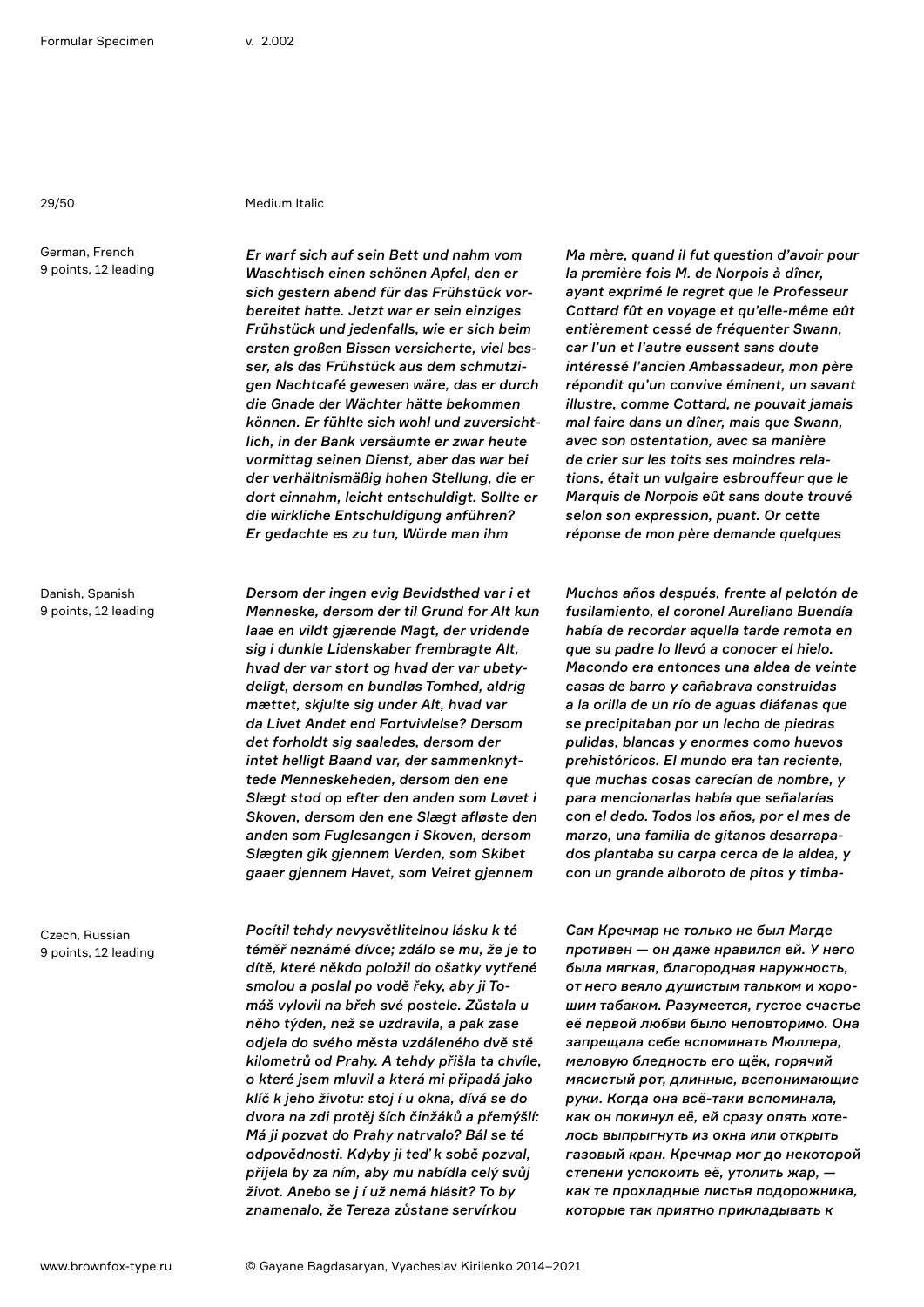30/50 Bold

## 48 points, 50 leading

**The Norwegian historian Yngvar Nielsen was commissioned**

**The Norwegian historian Yngvar Nielsen was commissioned by the Norwegian government in 1889 to** 

**The Norwegian historian Yngvar Nielsen was commissioned by the Norwegian government in 1889 to determine this question in order to settle the contemporary question of Sami land rights. He concluded that the** 

36 points, 40 leading

24 points, 28 leading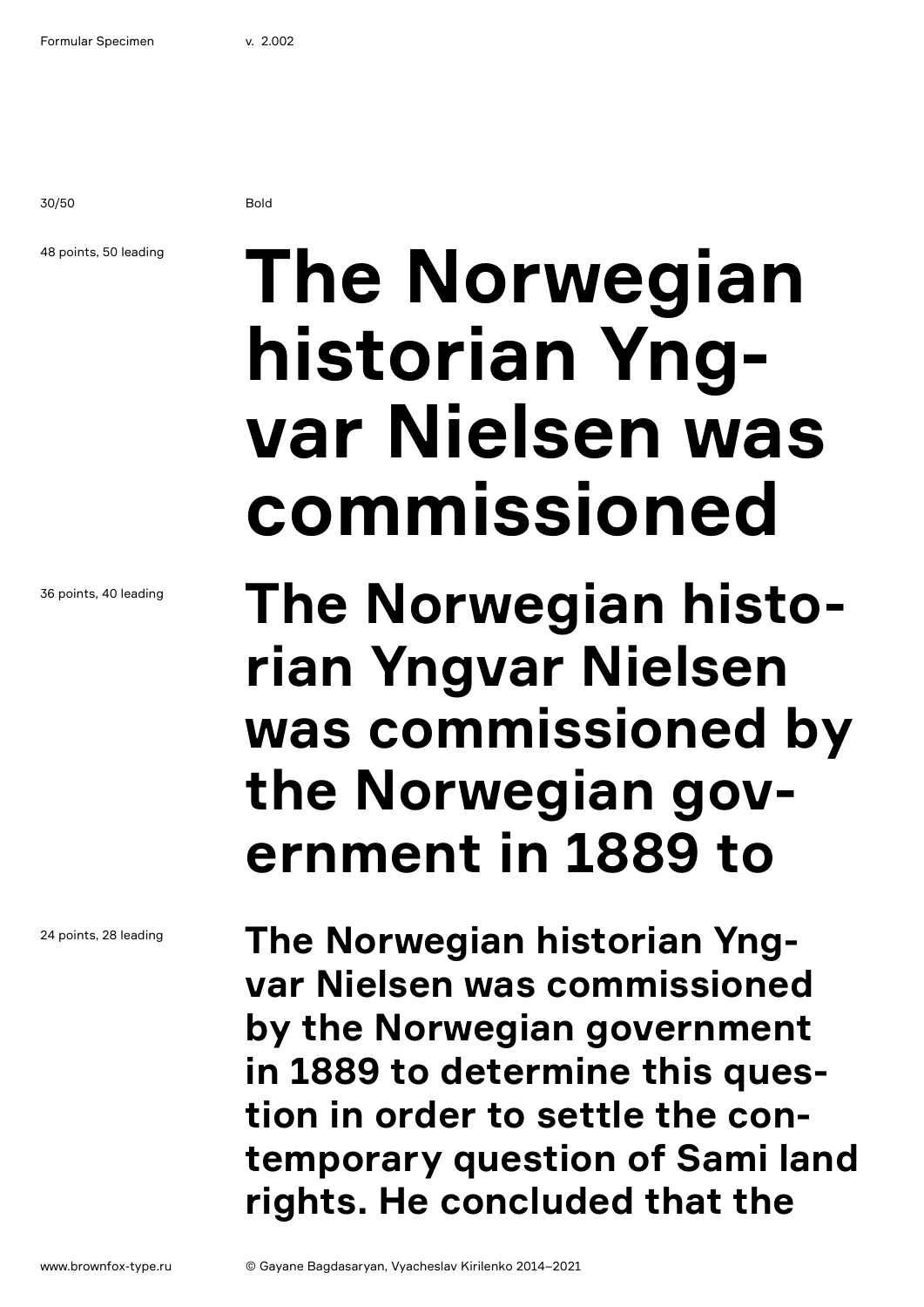31/50 Bold

14 points, 18.5 leading

**The Norwegian historian Yngvar Nielsen was com-missioned by the Norwegian government in 1889 to determine this question in order to settle the contemporary question of Sami land rights. He concluded that the Sami had lived no further south than Lierne in Nord-Trøndelag county until around 1500, when they had started moving south, reaching the area around Lake Femunden in the 18th century. This hypothesis is still accepted among many historians, but has been the subject of scholarly debate in the 21st century. In favour of Nielsen's view, it is pointed out that no Sami settlement** 

12 points, 16 leading

**The Norwegian historian Yngvar Nielsen was commissioned by the Norwegian government in 1889 to determine this question in order to settle the contemporary question of Sami land rights. He concluded that the Sami had lived no further south than Lierne in Nord-Trøndelag county until around 1500, when they had started moving south, reaching the area around Lake Femunden in the 18th century. This hypothesis is still accepted among many historians, but has been the subject of scholarly debate in the 21st century. In favour of Nielsen's view, it is pointed out that no Sami settlement to the south of Lierne in medieval times has left any traces in written sources. This argument is countered by pointing out that the Sami culture was nomadic and non-literary, and as such would not be expected to leave written sources. In recent** 

9 points, 12 leading

**The Norwegian historian Yngvar Nielsen was commissioned by the Norwegian government in 1889 to determine this question in order to settle the contemporary question of Sami land rights. He concluded that the Sami had lived no further south than Lierne in Nord-Trøndelag county until around 1500, when they had started moving south, reaching the area around Lake Femunden in the 18th century. This hypothesis is still accepted among many historians, but has been the subject of scholarly debate in the 21st century. In favour of Nielsen's view, it is pointed out that no Sami settlement to the south of Lierne in medieval times** 

**has left any traces in written sources. This argument is countered by pointing out that the Sami culture was nomadic and non-literary, and as such would not be expected to leave written sources. In recent years, the number of archaeological finds that are interpreted as indicating a Sami presence in Southern Norway in the Middle Ages, has increased. These includes founda- tions in Lesja, in Vang in Valdres and in Hol and Ål in Hallingdal. Proponents of the Sami interpretations of these finds assume a mixed populations of Norse and Sami people in the mountainous areas of Southern Norway in the Middle Ages. Up to around 1500 the Sami**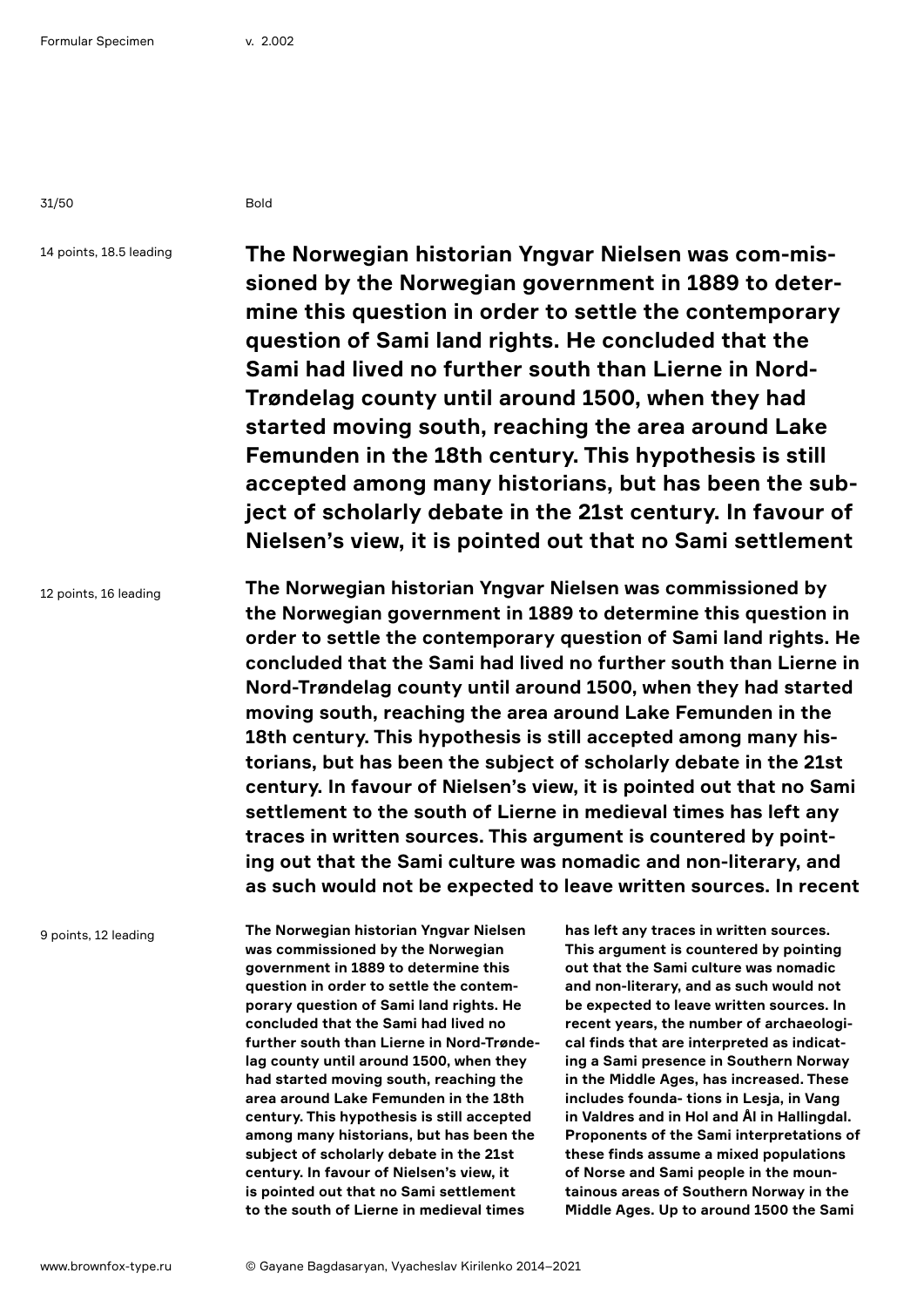32/50 Bold

German, French 9 points, 12 leading

Danish, Spanish 9 points, 12 leading

Czech, Russian 9 points, 12 leading

**Er warf sich auf sein Bett und nahm vom Waschtisch einen schönen Apfel, den er sich gestern abend für das Frühstück vorbereitet hatte. Jetzt war er sein einziges Frühstück und jedenfalls, wie er sich beim ersten großen Bissen versicherte, viel besser, als das Frühstück aus dem schmutzigen Nachtcafé gewesen wäre, das er durch die Gnade der Wächter hätte bekommen können. Er fühlte sich wohl und zuversichtlich, in der Bank versäumte er zwar heute vormittag seinen Dienst, aber das war bei der verhältnismäßig hohen Stellung, die er dort einnahm, leicht entschuldigt. Sollte er die wirkliche Entschuldigung anführen? Er gedachte es** 

**Dersom der ingen evig Bevidsthed var i et Menneske, dersom der til Grund for Alt kun laae en vildt gjærende Magt, der vridende sig i dunkle Lidenskaber frembragte Alt, hvad der var stort og hvad der var ubetydeligt, dersom en bundløs Tomhed, aldrig mættet, skjulte sig under Alt, hvad var da Livet Andet end Fortvivlelse? Dersom det forholdt sig saaledes, dersom der intet helligt Baand var, der sammenknyttede Menneskeheden, dersom den ene Slægt stod op efter den anden som Løvet i Skoven, dersom den ene Slægt afløste den anden som Fuglesangen i Skoven, dersom Slægten gik gjennem Verden, som Skibet gaaer gjennem Havet,** 

**Pocítil tehdy nevysvětlitelnou lásku k té téměř neznámé dívce; zdálo se mu, že je to dítě, které někdo položil do ošatky vytřené smolou a poslal po vodě řeky, aby ji Tomáš vylovil na břeh své postele. Zůstala u něho týden, než se uzdravila, a pak zase odjela do svého města vzdáleného dvě stě kilometrů od Prahy. A tehdy přišla ta chvíle, o které jsem mluvil a která mi připadá jako klíč k jeho životu: stoj í u okna, dívá se do dvora na zdi protěj ších činžáků a přemýšlí: Má ji pozvat do Prahy natrvalo? Bál se té odpovědnosti. Kdyby ji teď k sobě pozval, přijela by za ním, aby mu nabídla celý svůj život. Anebo se j í už nemá hlásit? To by znamenalo, že Tereza** 

**Ma mère, quand il fut question d'avoir pour la première fois M. de Norpois à dîner, ayant exprimé le regret que le Professeur Cottard fût en voyage et qu'elle-même eût entièrement cessé de fréquenter Swann, car l'un et l'autre eussent sans doute intéressé l'ancien Ambassadeur, mon père répondit qu'un convive éminent, un savant illustre, comme Cottard, ne pouvait jamais mal faire dans un dîner, mais que Swann, avec son ostentation, avec sa manière de crier sur les toits ses moindres relations, était un vulgaire esbrouffeur que le Marquis de Norpois eût sans doute trouvé selon son expression, «puant». Or cette réponse** 

**Muchos años después, frente al pelotón de fusilamiento, el coronel Aureliano Buendía había de recordar aquella tarde remota en que su padre lo llevó a conocer el hielo. Macondo era entonces una aldea de veinte casas de barro y cañabrava construidas a la orilla de un río de aguas diáfanas que se precipitaban por un lecho de piedras pulidas, blancas y enormes como huevos prehistóricos. El mundo era tan reciente, que muchas cosas carecían de nombre, y para mencionarlas había que señalarías con el dedo. Todos los años, por el mes de marzo, una familia de gitanos desarrapados plantaba su carpa cerca de la aldea, y con un grande alboro-**

**Сам Кречмар не только не был Магде противен — он даже нравился ей. У него была мягкая, благородная наружность, от него веяло душистым тальком и хорошим табаком. Разумеется, густое счастье её первой любви было неповторимо. Она запрещала себе вспоминать Мюллера, меловую бледность его щёк, горячий мясистый рот, длинные, всепонимающие руки. Когда она всё-таки вспоминала, как он покинул её, ей сразу опять хотелось выпрыгнуть из окна или открыть газовый кран. Кречмар мог до некоторой степени успокоить её, утолить жар, — как те прохладные листья подорожника, которые так**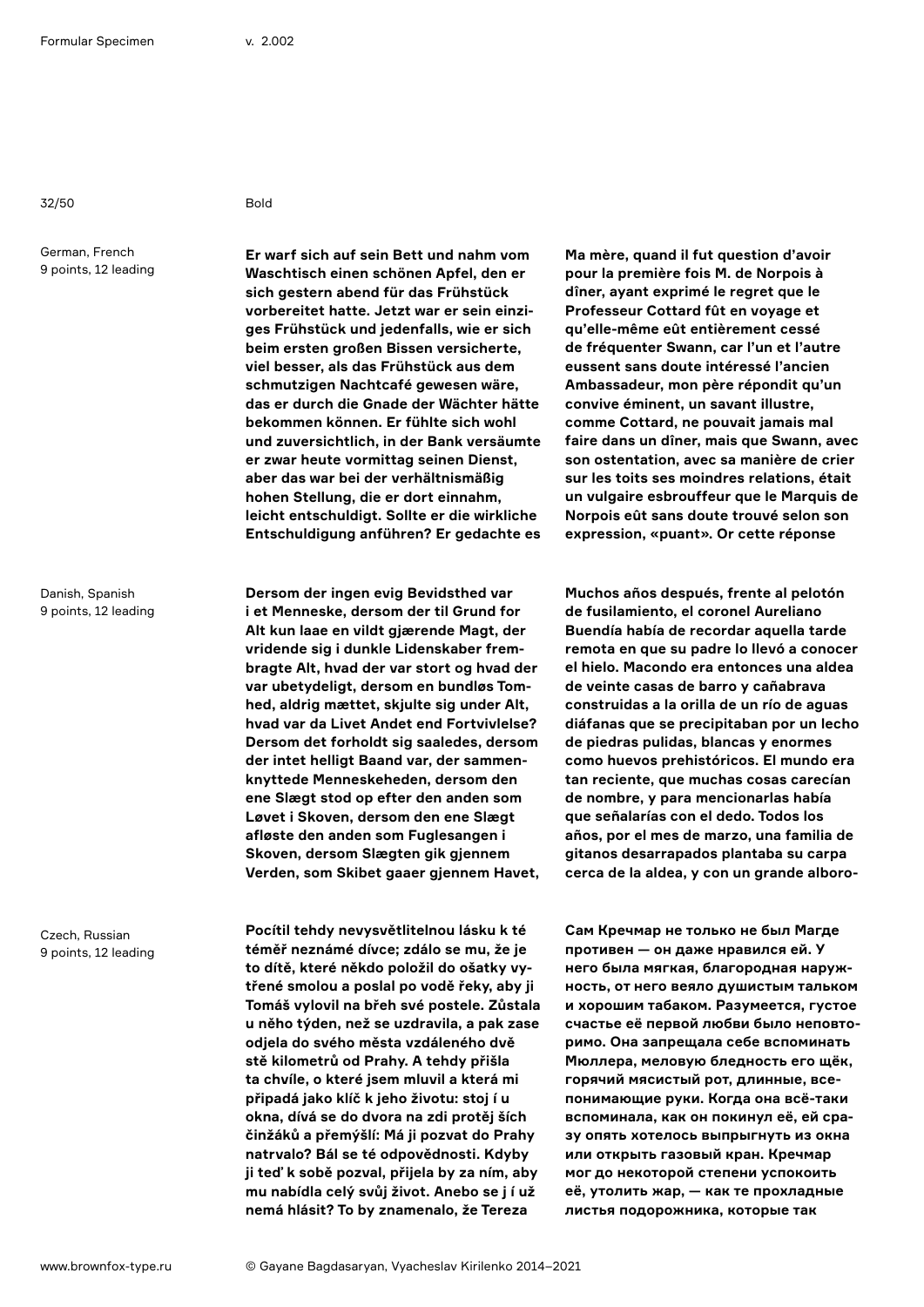33/50 Bold Italic

### 48 points, 50 leading

# *The Norwegian historian Yngvar Nielsen was commissioned*

*The Norwegian historian Yngvar Nielsen was commissioned by the Norwegian government in 1889 to* 

*The Norwegian historian Yngvar Nielsen was commissioned by the Norwegian government in 1889 to determine this question in order to settle the contemporary question of Sami land rights. He concluded that the* 

36 points, 40 leading

24 points, 28 leading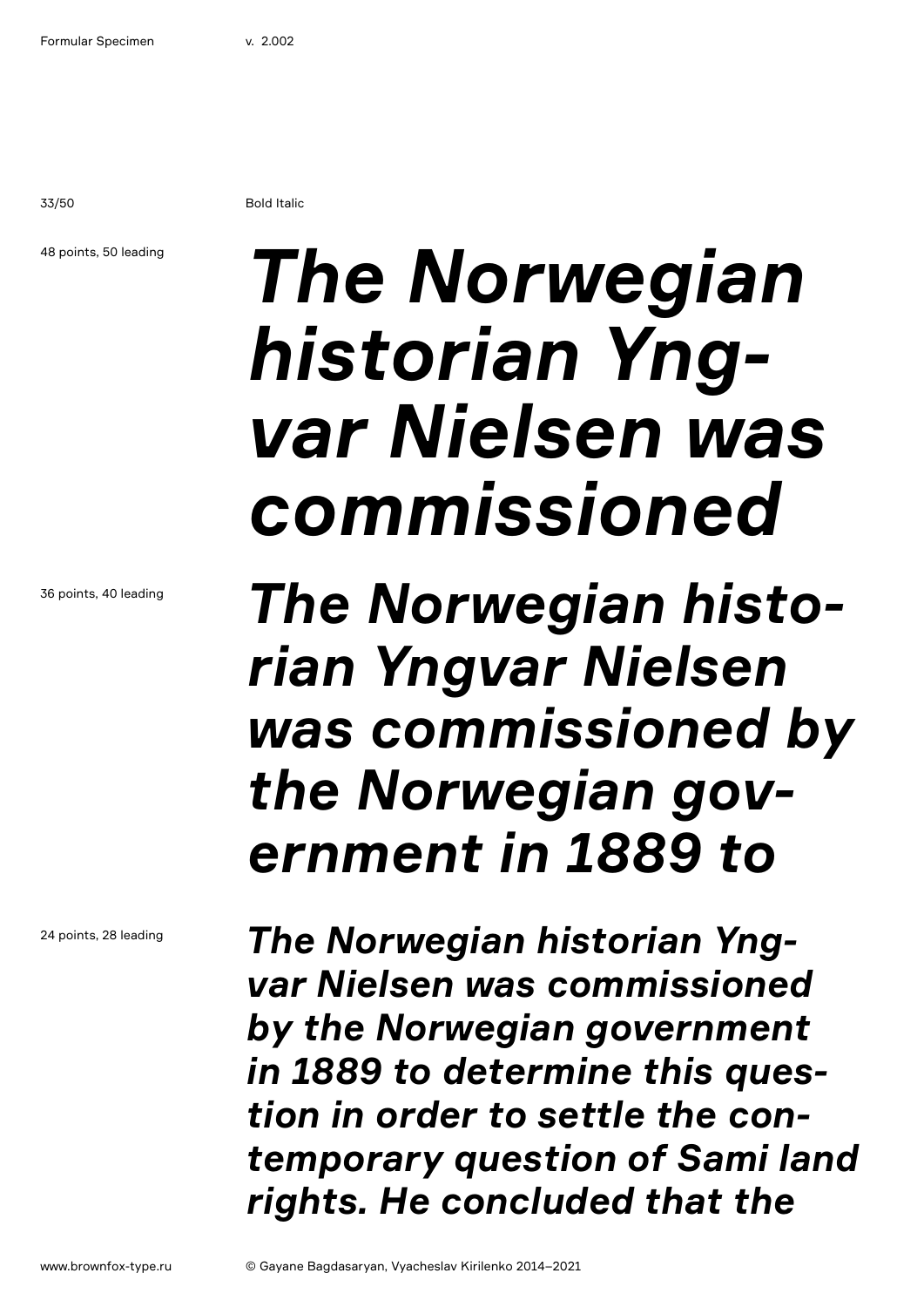34/50 Bold Italic

14 points, 18.5 leading

*The Norwegian historian Yngvar Nielsen was com- missioned by the Norwegian government in 1889 to determine this question in order to settle the contemporary question of Sami land rights. He concluded that the Sami had lived no further south than Lierne in Nord-Trøndelag county until around 1500, when they had started moving south, reaching the area around Lake Femunden in the 18th century. This hypothesis is still accepted among many historians, but has been the subject of scholarly debate in the 21st century. In favour of Nielsen's view, it is pointed out that no Sami settlement* 

12 points, 16 leading

*The Norwegian historian Yngvar Nielsen was commissioned by the Norwegian government in 1889 to determine this question in order to settle the contemporary question of Sami land rights. He concluded that the Sami had lived no further south than Lierne in Nord-Trøndelag county until around 1500, when they had started moving south, reaching the area around Lake Femunden in the 18th century. This hypothesis is still accepted among many historians, but has been the subject of scholarly debate in the 21st century. In favour of Nielsen's view, it is pointed out that no Sami settlement to the south of Lierne in medieval times has left any traces in written sources. This argument is countered by pointing out that the Sami culture was nomadic and non-literary, and as such would not be expected to leave written sources. In recent* 

9 points, 12 leading

*The Norwegian historian Yngvar Nielsen was commissioned by the Norwegian government in 1889 to determine this question in order to settle the contemporary question of Sami land rights. He concluded that the Sami had lived no further south than Lierne in Nord-Trøndelag county until around 1500, when they had started moving south, reaching the area around Lake Femunden in the 18th century. This hypothesis is still accepted among many historians, but has been the subject of scholarly debate in the 21st century. In favour of Nielsen's view, it is pointed out that no Sami settlement to the south of Lierne in medieval times* 

*has left any traces in written sources. This argument is countered by pointing out that the Sami culture was nomadic and non-literary, and as such would not be expected to leave written sources. In recent years, the number of archaeological finds that are interpreted as indicating a Sami presence in Southern Norway in the Middle Ages, has increased. These includes founda- tions in Lesja, in Vang in Valdres and in Hol and Ål in Hallingdal. Proponents of the Sami interpretations of these finds assume a mixed populations of Norse and Sami people in the mountainous areas of Southern Norway in the Middle Ages. Up to around 1500 the Sami*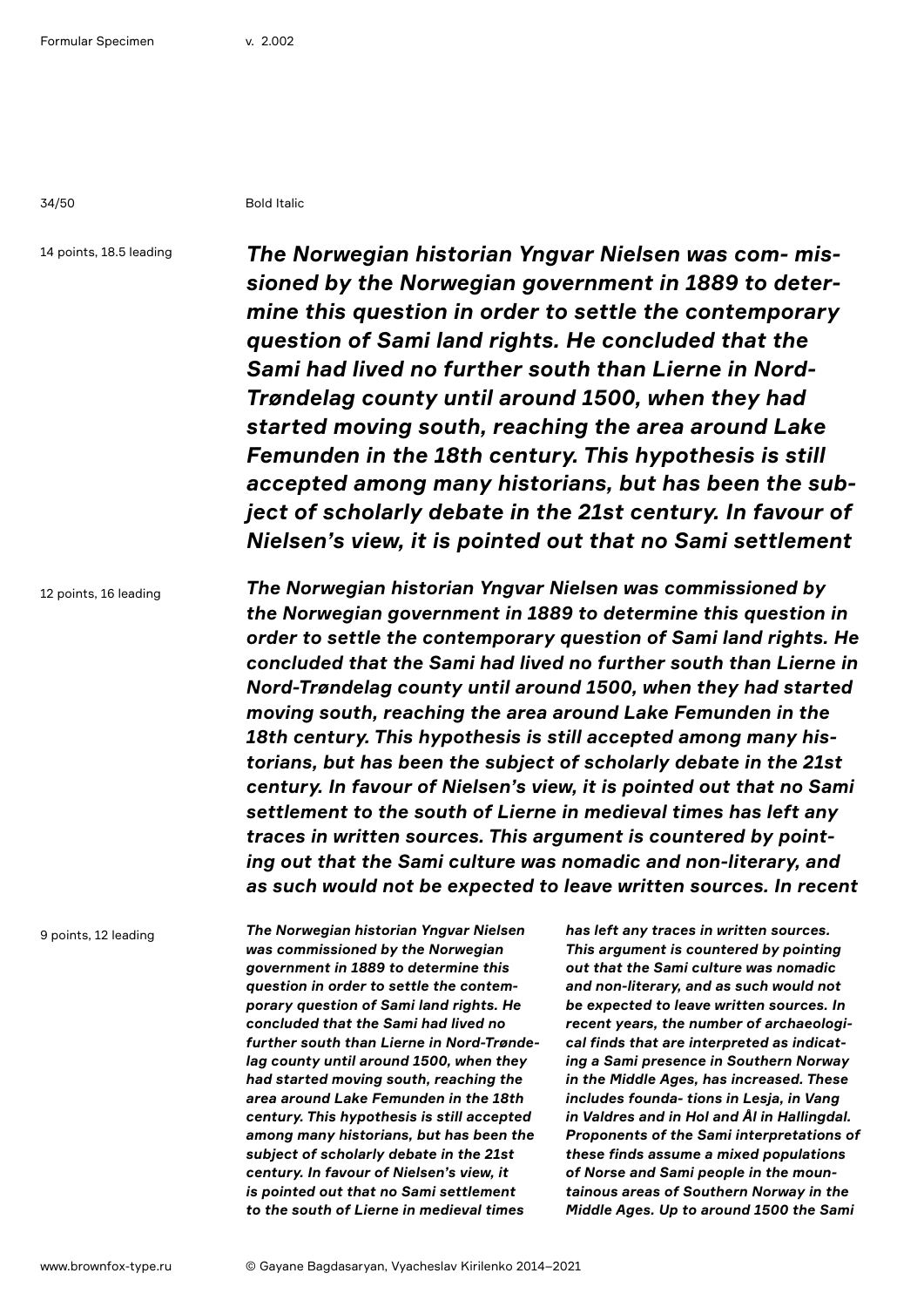German, French 9 points, 12 leading

Danish, Spanish 9 points, 12 leading

Czech, Russian 9 points, 12 leading

## 35/50 Bold Italic

*Er warf sich auf sein Bett und nahm vom Waschtisch einen schönen Apfel, den er sich gestern abend für das Frühstück vorbereitet hatte. Jetzt war er sein einziges Frühstück und jedenfalls, wie er sich beim ersten großen Bissen versicherte, viel besser, als das Frühstück aus dem schmutzigen Nachtcafé gewesen wäre, das er durch die Gnade der Wächter hätte bekommen können. Er fühlte sich wohl und zuversichtlich, in der Bank versäumte er zwar heute vormittag seinen Dienst, aber das war bei der verhältnismäßig hohen Stellung, die er dort einnahm, leicht entschuldigt. Sollte er die wirkliche Entschuldigung anführen? Er gedachte es* 

*Dersom der ingen evig Bevidsthed var i et Menneske, dersom der til Grund for Alt kun laae en vildt gjærende Magt, der vridende sig i dunkle Lidenskaber frembragte Alt, hvad der var stort og hvad der var ubetydeligt, dersom en bundløs Tomhed, aldrig mættet, skjulte sig under Alt, hvad var da Livet Andet end Fortvivlelse? Dersom det forholdt sig saaledes, dersom der intet helligt Baand var, der sammenknyttede Menneskeheden, dersom den ene Slægt stod op efter den anden som Løvet i Skoven, dersom den ene Slægt afløste den anden som Fuglesangen i Skoven, dersom Slægten gik gjennem Verden, som Skibet gaaer gjennem Havet,* 

*Pocítil tehdy nevysvětlitelnou lásku k té téměř neznámé dívce; zdálo se mu, že je to dítě, které někdo položil do ošatky vytřené smolou a poslal po vodě řeky, aby ji Tomáš vylovil na břeh své postele. Zůstala u něho týden, než se uzdravila, a pak zase odjela do svého města vzdáleného dvě stě kilometrů od Prahy. A tehdy přišla ta chvíle, o které jsem mluvil a která mi připadá jako klíč k jeho životu: stoj í u okna, dívá se do dvora na zdi protěj ších činžáků a přemýšlí: Má ji pozvat do Prahy natrvalo? Bál se té odpovědnosti. Kdyby ji teď k sobě pozval, přijela by za ním, aby mu nabídla celý svůj život. Anebo se j í už nemá hlásit? To by znamenalo, že Tereza* 

*Ma mère, quand il fut question d'avoir pour la première fois M. de Norpois à dîner, ayant exprimé le regret que le Professeur Cottard fût en voyage et qu'ellemême eût entièrement cessé de fréquenter Swann, car l'un et l'autre eussent sans doute intéressé l'ancien Ambassadeur, mon père répondit qu'un convive éminent, un savant illustre, comme Cottard, ne pouvait jamais mal faire dans un dîner, mais que Swann, avec son ostentation, avec sa manière de crier sur les toits ses moindres relations, était un vulgaire esbrouffeur que le Marquis de Norpois eût sans doute trouvé selon son expression, puant». Or cette réponse de mon père* 

*Muchos años después, frente al pelotón de fusilamiento, el coronel Aureliano Buendía había de recordar aquella tarde remota en que su padre lo llevó a conocer el hielo. Macondo era entonces una aldea de veinte casas de barro y cañabrava construidas a la orilla de un río de aguas diáfanas que se precipitaban por un lecho de piedras pulidas, blancas y enormes como huevos prehistóricos. El mundo era tan reciente, que muchas cosas carecían de nombre, y para mencionarlas había que señalarías con el dedo. Todos los años, por el mes de marzo, una familia de gitanos desarrapados plantaba su carpa cerca de la aldea, y con un grande alboro-*

*Сам Кречмар не только не был Магде противен — он даже нравился ей. У него была мягкая, благородная наружность, от него веяло душистым тальком и хорошим табаком. Разумеется, густое счастье её первой любви было неповторимо. Она запрещала себе вспоминать Мюллера, меловую бледность его щёк, горячий мясистый рот, длинные, всепонимающие руки. Когда она всё-таки вспоминала, как он покинул её, ей сразу опять хотелось выпрыгнуть из окна или открыть газовый кран. Кречмар мог до некоторой степени успокоить её, утолить жар, — как те прохладные листья подорожника, которые так*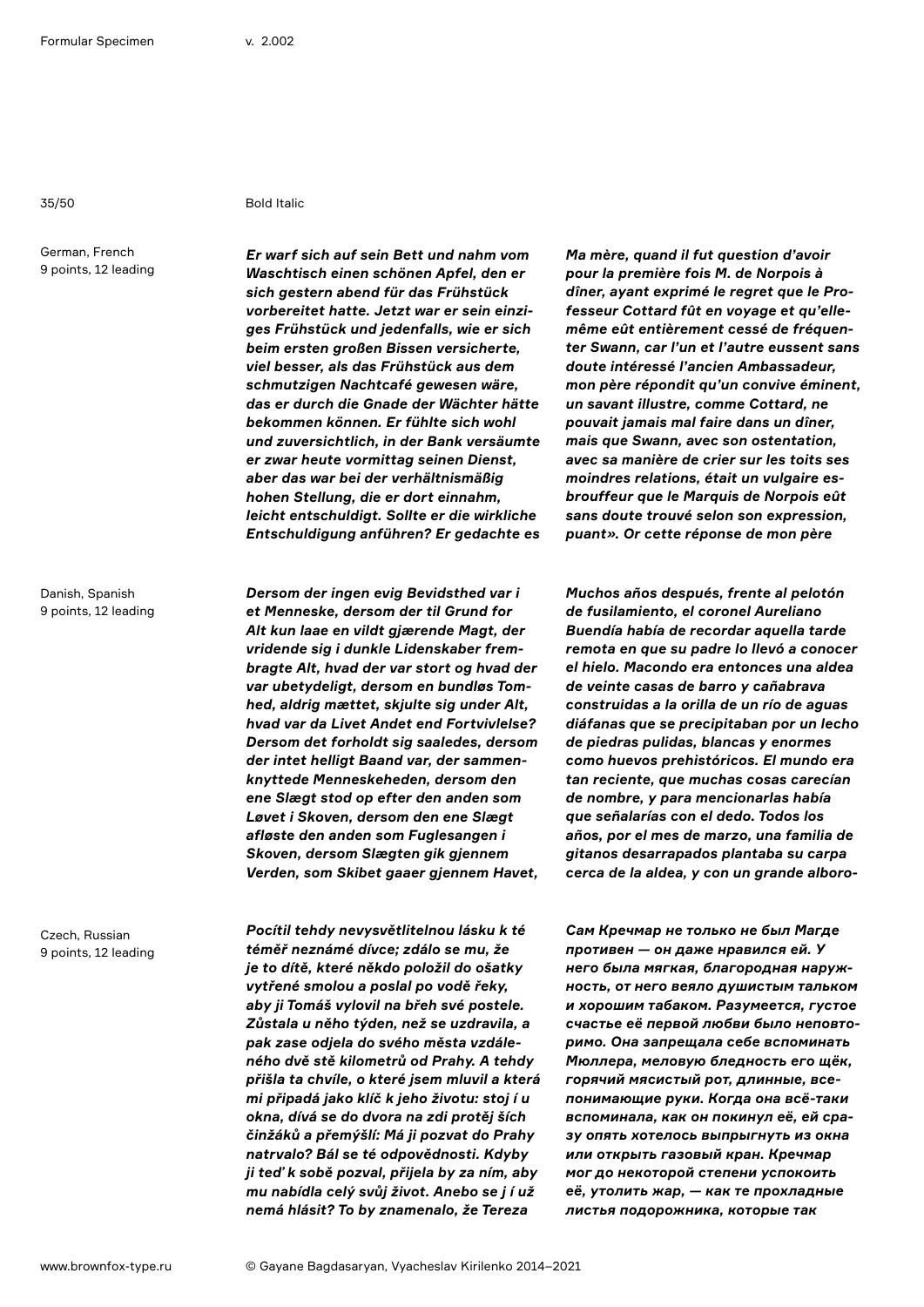36/50 Black

## 48 points, 50 leading

## The Norwegian historian Yngvar Nielsen was commissioned

## The Norwegian historian Yngvar Nielsen was commissioned by the Norwegian government in 1889 to

The Norwegian historian Yngvar Nielsen was commissioned by the Norwegian government in 1889 to determine this question in order to settle the contemporary question of Sami land rights. He concluded that

36 points, 40 leading

24 points, 28 leading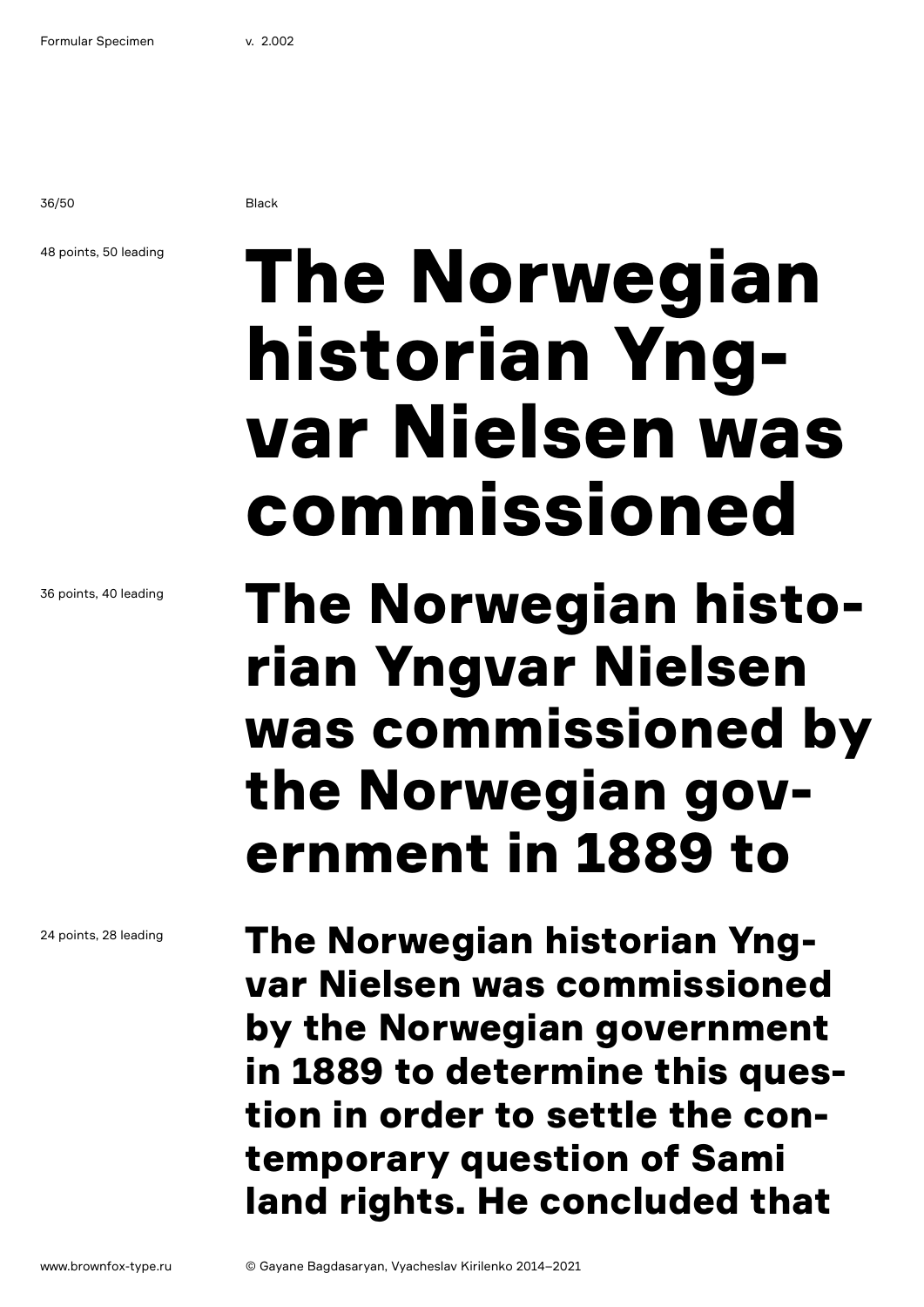37/50 Black

14 points, 18.5 leading

The Norwegian historian Yngvar Nielsen was com- missioned by the Norwegian government in 1889 to determine this question in order to settle the contemporary question of Sami land rights. He concluded that the Sami had lived no further south than Lierne in Nord-Trøndelag county until around 1500, when they had started moving south, reaching the area around Lake Femunden in the 18th century. This hypothesis is still accepted among many historians, but has been the subject of scholarly debate in the 21st century. In favour of Nielsen's view, it is pointed out that no Sami

12 points, 16 leading

The Norwegian historian Yngvar Nielsen was commissioned by the Norwegian government in 1889 to determine this question in order to settle the contemporary question of Sami land rights. He concluded that the Sami had lived no further south than Lierne in Nord-Trøndelag county until around 1500, when they had started moving south, reaching the area around Lake Femunden in the 18th century. This hypothesis is still accepted among many historians, but has been the subject of scholarly debate in the 21st century. In favour of Nielsen's view, it is pointed out that no Sami settlement to the south of Lierne in medieval times has left any traces in written sources. This argument is countered by pointing out that the Sami culture was nomadic and non-literary, and as such would not be ex-

9 points, 12 leading

The Norwegian historian Yngvar Nielsen was commissioned by the Norwegian government in 1889 to determine this question in order to settle the contemporary question of Sami land rights. He concluded that the Sami had lived no further south than Lierne in Nord-Trøndelag county until around 1500, when they had started moving south, reaching the area around Lake Femunden in the 18th century. This hypothesis is still accepted among many historians, but has been the subject of scholarly debate in the 21st century. In favour of Nielsen's view, it is pointed out that no Sami settlement to the south of Lierne in medi-

eval times has left any traces in written sources. This argument is countered by pointing out that the Sami culture was nomadic and non-literary, and as such would not be expected to leave written sources. In recent years, the number of archaeological finds that are interpreted as indicating a Sami presence in Southern Norway in the Middle Ages, has increased. These includes foundations in Lesja, in Vang in Valdres and in Hol and Ål in Hallingdal. Proponents of the Sami interpretations of these finds assume a mixed populations of Norse and Sami people in the mountainous areas of Southern Norway in the Middle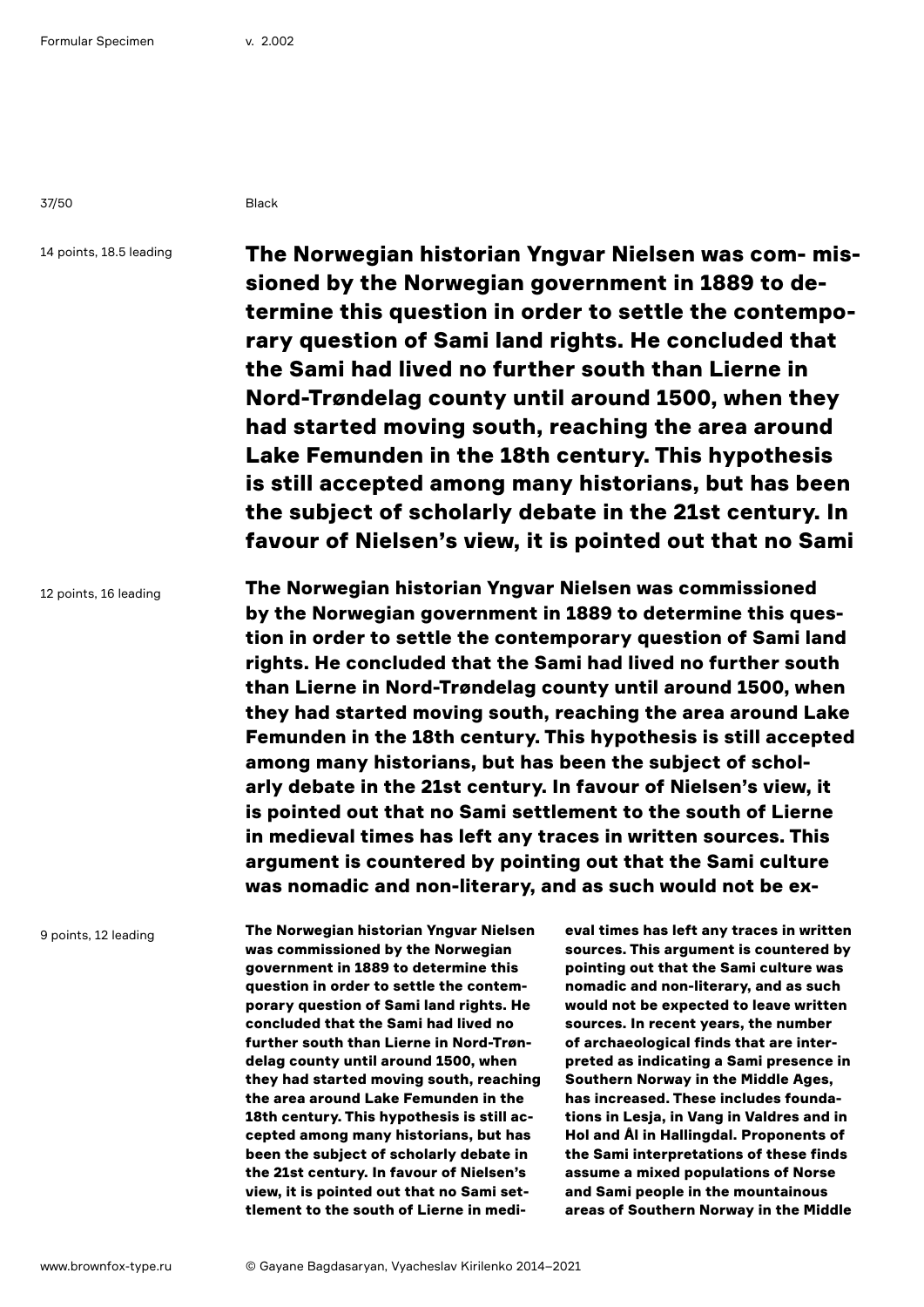38/50 Black

German, French 9 points, 12 leading

Danish, Spanish 9 points, 12 leading

Czech, Russian 9 points, 12 leading

Er warf sich auf sein Bett und nahm vom Waschtisch einen schönen Apfel, den er sich gestern abend für das Frühstück vorbereitet hatte. Jetzt war er sein einziges Frühstück und jedenfalls, wie er sich beim ersten großen Bissen versicherte, viel besser, als das Frühstück aus dem schmutzigen Nachtcafé gewesen wäre, das er durch die Gnade der Wächter hätte bekommen können. Er fühlte sich wohl und zuversichtlich, in der Bank versäumte er zwar heute vormittag seinen Dienst, aber das war bei der verhältnismäßig hohen Stellung, die er dort einnahm, leicht entschuldigt. Sollte er die wirkliche Entschuldigung

Dersom der ingen evig Bevidsthed var i et Menneske, dersom der til Grund for Alt kun laae en vildt gjærende Magt, der vridende sig i dunkle Lidenskaber frembragte Alt, hvad der var stort og hvad der var ubetydeligt, dersom en bundløs Tomhed, aldrig mættet, skjulte sig under Alt, hvad var da Livet Andet end Fortvivlelse? Dersom det forholdt sig saaledes, dersom der intet helligt Baand var, der sammenknyttede Menneskeheden, dersom den ene Slægt stod op efter den anden som Løvet i Skoven, dersom den ene Slægt afløste den anden som Fuglesangen i Skoven, dersom Slægten gik gjennem Verden, som Skibet gaaer

Pocítil tehdy nevysvětlitelnou lásku k té téměř neznámé dívce; zdálo se mu, že je to dítě, které někdo položil do ošatky vytřené smolou a poslal po vodě řeky, aby ji Tomáš vylovil na břeh své postele. Zůstala u něho týden, než se uzdravila, a pak zase odjela do svého města vzdáleného dvě stě kilometrů od Prahy. A tehdy přišla ta chvíle, o které jsem mluvil a která mi připadá jako klíč k jeho životu: stoj í u okna, dívá se do dvora na zdi protěj ších činžáků a přemýšlí: Má ji pozvat do Prahy natrvalo? Bál se té odpovědnosti. Kdyby ji teď k sobě pozval, přijela by za ním, aby mu nabídla celý svůj život. Anebo se j í už nemá hlásit?

Ma mère, quand il fut question d'avoir pour la première fois M. de Norpois à dîner, ayant exprimé le regret que le Professeur Cottard fût en voyage et qu'elle-même eût entièrement cessé de fréquenter Swann, car l'un et l'autre eussent sans doute intéressé l'ancien Ambassadeur, mon père répondit qu'un convive éminent, un savant illustre, comme Cottard, ne pouvait jamais mal faire dans un dîner, mais que Swann, avec son ostentation, avec sa manière de crier sur les toits ses moindres relations, était un vulgaire esbrouffeur que le Marquis de Norpois eût sans doute trouvé selon son expression, «puant».

Muchos años después, frente al pelotón de fusilamiento, el coronel Aureliano Buendía había de recordar aquella tarde remota en que su padre lo llevó a conocer el hielo. Macondo era entonces una aldea de veinte casas de barro y cañabrava construidas a la orilla de un río de aguas diáfanas que se precipitaban por un lecho de piedras pulidas, blancas y enormes como huevos prehistóricos. El mundo era tan reciente, que muchas cosas carecían de nombre, y para mencionarlas había que señalarías con el dedo. Todos los años, por el mes de marzo, una familia de gitanos desarrapados plantaba su carpa cerca de la aldea, y con

Сам Кречмар не только не был Магде противен — он даже нравился ей. У него была мягкая, благородная наружность, от него веяло душистым тальком и хорошим табаком. Разумеется, густое счастье её первой любви было неповторимо. Она запрещала себе вспоминать Мюллера, меловую бледность его щёк, горячий мясистый рот, длинные, всепонимающие руки. Когда она всё-таки вспоминала, как он покинул её, ей сразу опять хотелось выпрыгнуть из окна или открыть газовый кран. Кречмар мог до некоторой степени успокоить её, утолить жар, — как те прохладные листья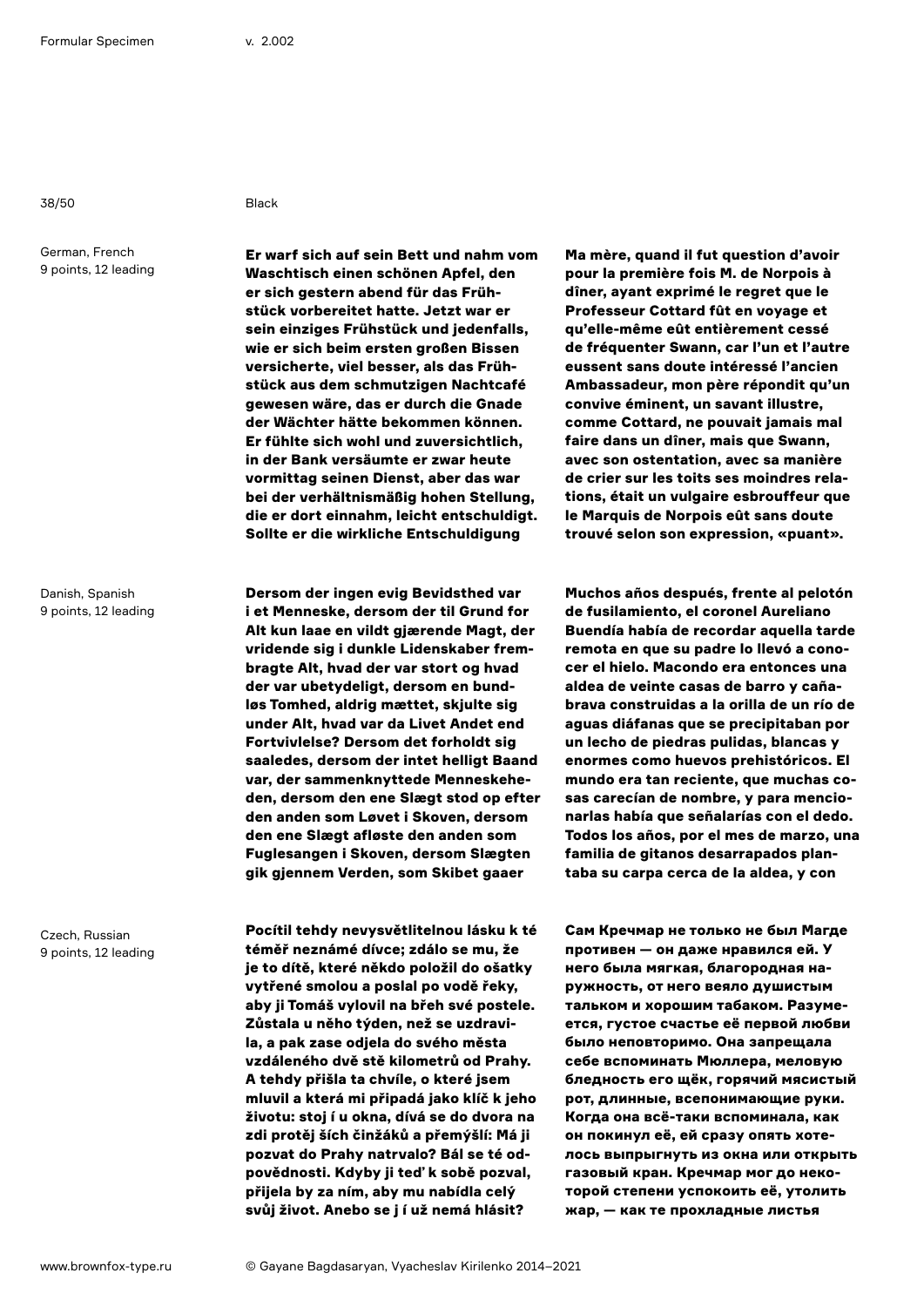39/50 Black Italic

### 48 points, 50 leading

# *The Norwegian historian Yngvar Nielsen was commissioned*

## *The Norwegian historian Yngvar Nielsen was commissioned by the Norwegian government in 1889 to*

*The Norwegian historian Yngvar Nielsen was commissioned by the Norwegian government in 1889 to determine this question in order to settle the contemporary question of Sami land rights. He concluded that* 

36 points, 40 leading

24 points, 28 leading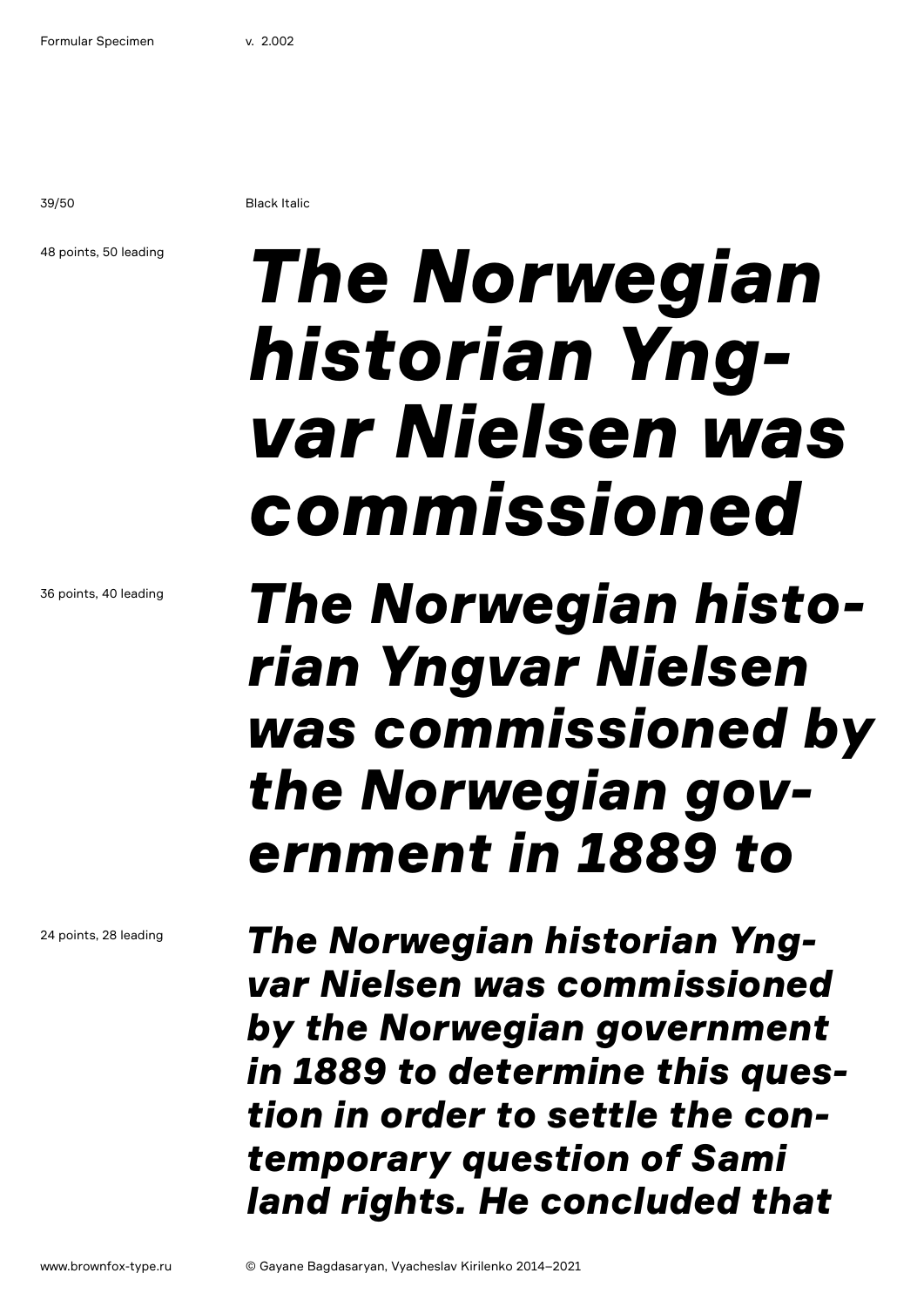40/50 Black Italic

14 points, 18.5 leading

*The Norwegian historian Yngvar Nielsen was com- missioned by the Norwegian government in 1889 to determine this question in order to settle the contemporary question of Sami land rights. He concluded that the Sami had lived no further south than Lierne in Nord-Trøndelag county until around 1500, when they had started moving south, reaching the area around Lake Femunden in the 18th century. This hypothesis is still accepted among many historians, but has been the subject of scholarly debate in the 21st century. In favour of Nielsen's view, it is pointed out that no Sami* 

12 points, 16 leading

*The Norwegian historian Yngvar Nielsen was commissioned by the Norwegian government in 1889 to determine this question in order to settle the contemporary question of Sami land rights. He concluded that the Sami had lived no further south than Lierne in Nord-Trøndelag county until around 1500, when they had started moving south, reaching the area around Lake Femunden in the 18th century. This hypothesis is still accepted among many historians, but has been the subject of scholarly debate in the 21st century. In favour of Nielsen's view, it is pointed out that no Sami settlement to the south of Lierne in medieval times has left any traces in written sources. This argument is countered by pointing out that the Sami culture was nomadic and non-literary, and as such would not be expected* 

9 points, 12 leading

*The Norwegian historian Yngvar Nielsen was commissioned by the Norwegian government in 1889 to determine this question in order to settle the contemporary question of Sami land rights. He concluded that the Sami had lived no further south than Lierne in Nord-Trøndelag county until around 1500, when they had started moving south, reaching the area around Lake Femunden in the 18th century. This hypothesis is still accepted among many historians, but has been the subject of scholarly debate in the 21st century. In favour of Nielsen's view, it is pointed out that no Sami settlement to the south of Lierne in medi-* *eval times has left any traces in written sources. This argument is countered by pointing out that the Sami culture was nomadic and non-literary, and as such would not be expected to leave written sources. In recent years, the number of archaeological finds that are interpreted as indicating a Sami presence in Southern Norway in the Middle Ages, has increased. These includes foundations in Lesja, in Vang in Valdres and in Hol and Ål in Hallingdal. Proponents of the Sami interpretations of these finds assume a mixed populations of Norse and Sami people in the mountainous areas of Southern Norway in the Middle*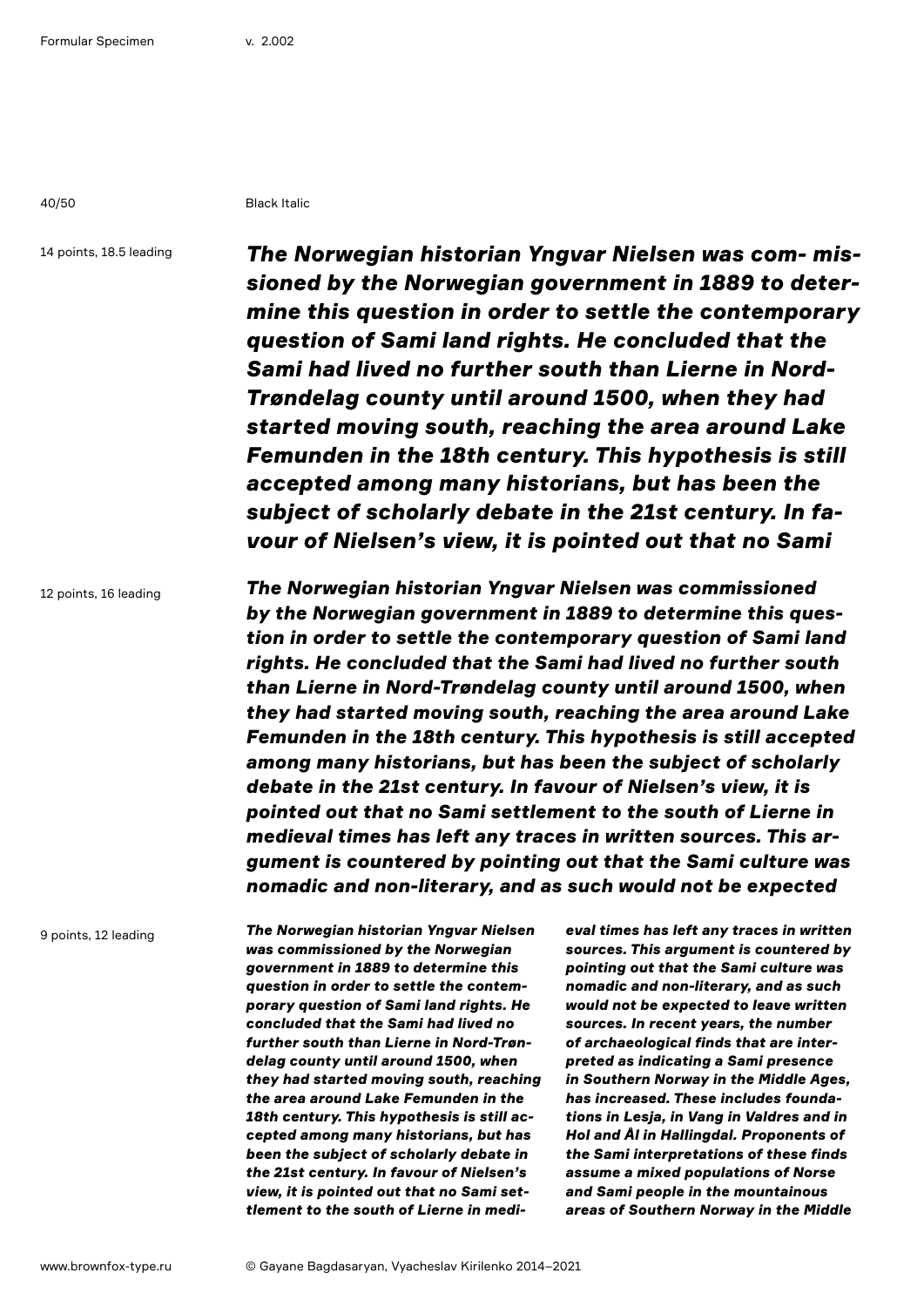German, French 9 points, 12 leading

Danish, Spanish 9 points, 12 leading

Czech, Russian 9 points, 12 leading

41/50 Black Italic

*Er warf sich auf sein Bett und nahm vom Waschtisch einen schönen Apfel, den er sich gestern abend für das Frühstück vorbereitet hatte. Jetzt war er sein einziges Frühstück und jedenfalls, wie er sich beim ersten großen Bissen versicherte, viel besser, als das Frühstück aus dem schmutzigen Nachtcafé gewesen wäre, das er durch die Gnade der Wächter hätte bekommen können. Er fühlte sich wohl und zuversichtlich, in der Bank versäumte er zwar heute vormittag seinen Dienst, aber das war bei der verhältnismäßig hohen Stellung, die er dort einnahm, leicht entschuldigt. Sollte er die wirkliche Entschuldigung* 

*Dersom der ingen evig Bevidsthed var i et Menneske, dersom der til Grund for Alt kun laae en vildt gjærende Magt, der vridende sig i dunkle Lidenskaber frembragte Alt, hvad der var stort og hvad der var ubetydeligt, dersom en bundløs Tomhed, aldrig mættet, skjulte sig under Alt, hvad var da Livet Andet end Fortvivlelse? Dersom det forholdt sig saaledes, dersom der intet helligt Baand var, der sammenknyttede Menneskeheden, dersom den ene Slægt stod op efter den anden som Løvet i Skoven, dersom den ene Slægt afløste den anden som Fuglesangen i Skoven, dersom Slægten gik gjennem Verden, som Skibet gaaer* 

*Pocítil tehdy nevysvětlitelnou lásku k té téměř neznámé dívce; zdálo se mu, že je to dítě, které někdo položil do ošatky vytřené smolou a poslal po vodě řeky, aby ji Tomáš vylovil na břeh své postele. Zůstala u něho týden, než se uzdravila, a pak zase odjela do svého města vzdáleného dvě stě kilometrů od Prahy. A tehdy přišla ta chvíle, o které jsem mluvil a která mi připadá jako klíč k jeho životu: stoj í u okna, dívá se do dvora na zdi protěj ších činžáků a přemýšlí: Má ji pozvat do Prahy natrvalo? Bál se té odpovědnosti. Kdyby ji teď k sobě pozval, přijela by za ním, aby mu nabídla celý svůj život. Anebo se j í už nemá hlá-* *Ma mère, quand il fut question d'avoir pour la première fois M. de Norpois à dîner, ayant exprimé le regret que le Professeur Cottard fût en voyage et qu'elle-même eût entièrement cessé de fréquenter Swann, car l'un et l'autre eussent sans doute intéressé l'ancien Ambassadeur, mon père répondit qu'un convive éminent, un savant illustre, comme Cottard, ne pouvait jamais mal faire dans un dîner, mais que Swann, avec son ostentation, avec sa manière de crier sur les toits ses moindres relations, était un vulgaire esbrouffeur que le Marquis de Norpois eût sans doute trouvé selon son expression, «puant».* 

*Muchos años después, frente al pelotón de fusilamiento, el coronel Aureliano Buendía había de recordar aquella tarde remota en que su padre lo llevó a conocer el hielo. Macondo era entonces una aldea de veinte casas de barro y cañabrava construidas a la orilla de un río de aguas diáfanas que se precipitaban por un lecho de piedras pulidas, blancas y enormes como huevos prehistóricos. El mundo era tan reciente, que muchas cosas carecían de nombre, y para mencionarlas había que señalarías con el dedo. Todos los años, por el mes de marzo, una familia de gitanos desarrapados plantaba su carpa cerca de la aldea, y con* 

*Сам Кречмар не только не был Магде противен — он даже нравился ей. У него была мягкая, благородная наружность, от него веяло душистым тальком и хорошим табаком. Разумеется, густое счастье её первой любви было неповторимо. Она запрещала себе вспоминать Мюллера, меловую бледность его щёк, горячий мясистый рот, длинные, всепонимающие руки. Когда она всё-таки вспоминала, как он покинул её, ей сразу опять хотелось выпрыгнуть из окна или открыть газовый кран. Кречмар мог до некоторой степени успокоить её, утолить жар, — как те прохладные листья*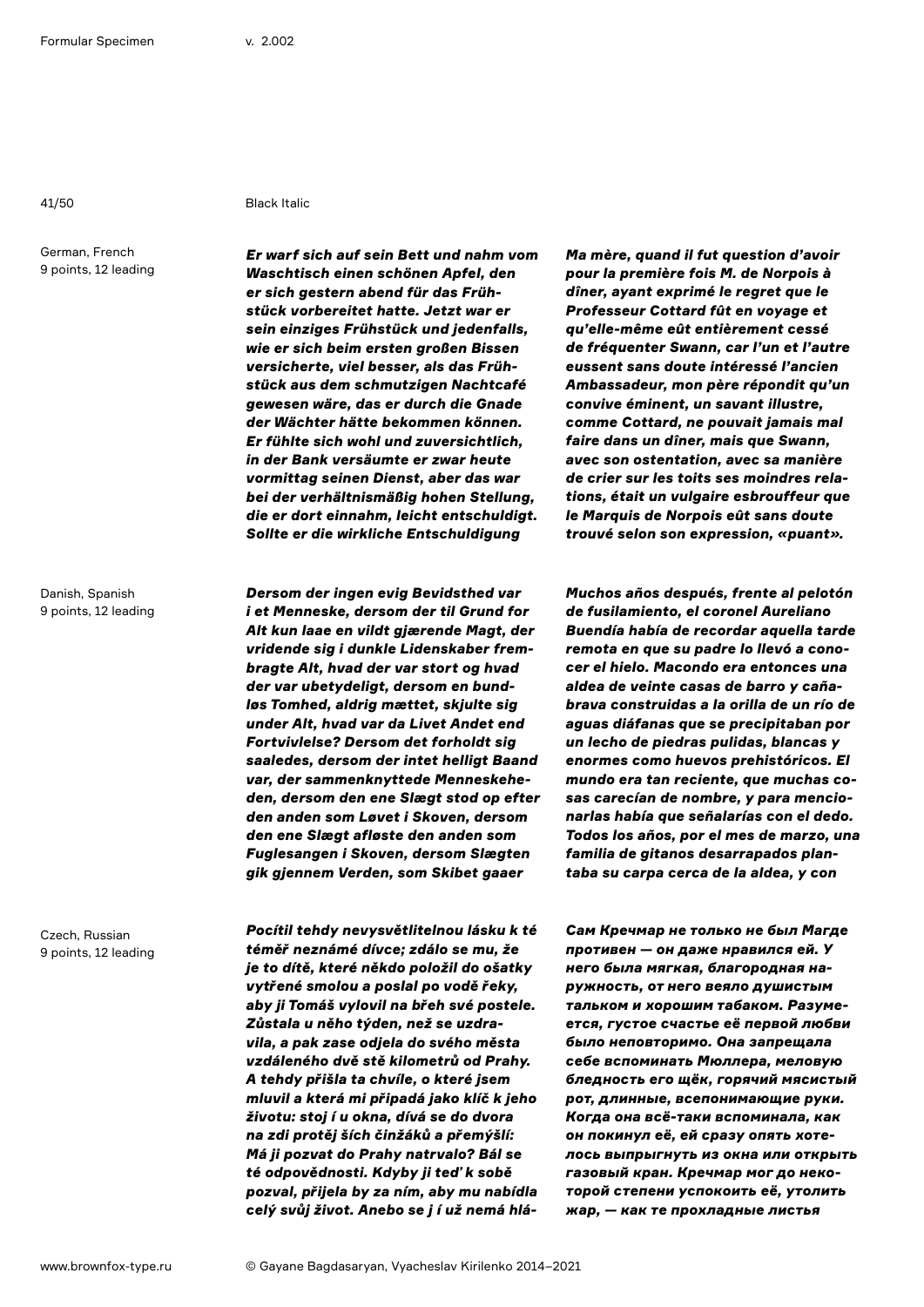42/50 Ultra

## 48 points, 50 leading

# The Norwegian historian Yngvar Nielsen was commissioned

## The Norwegian historian Yngvar Nielsen was commissioned by the Norwegian government in 1889

The Norwegian historian Yngvar Nielsen was commissioned by the Norwegian government in 1889 to determine this question in order to settle the contemporary question of Sami land rights. He concluded that

36 points, 40 leading

24 points, 28 leading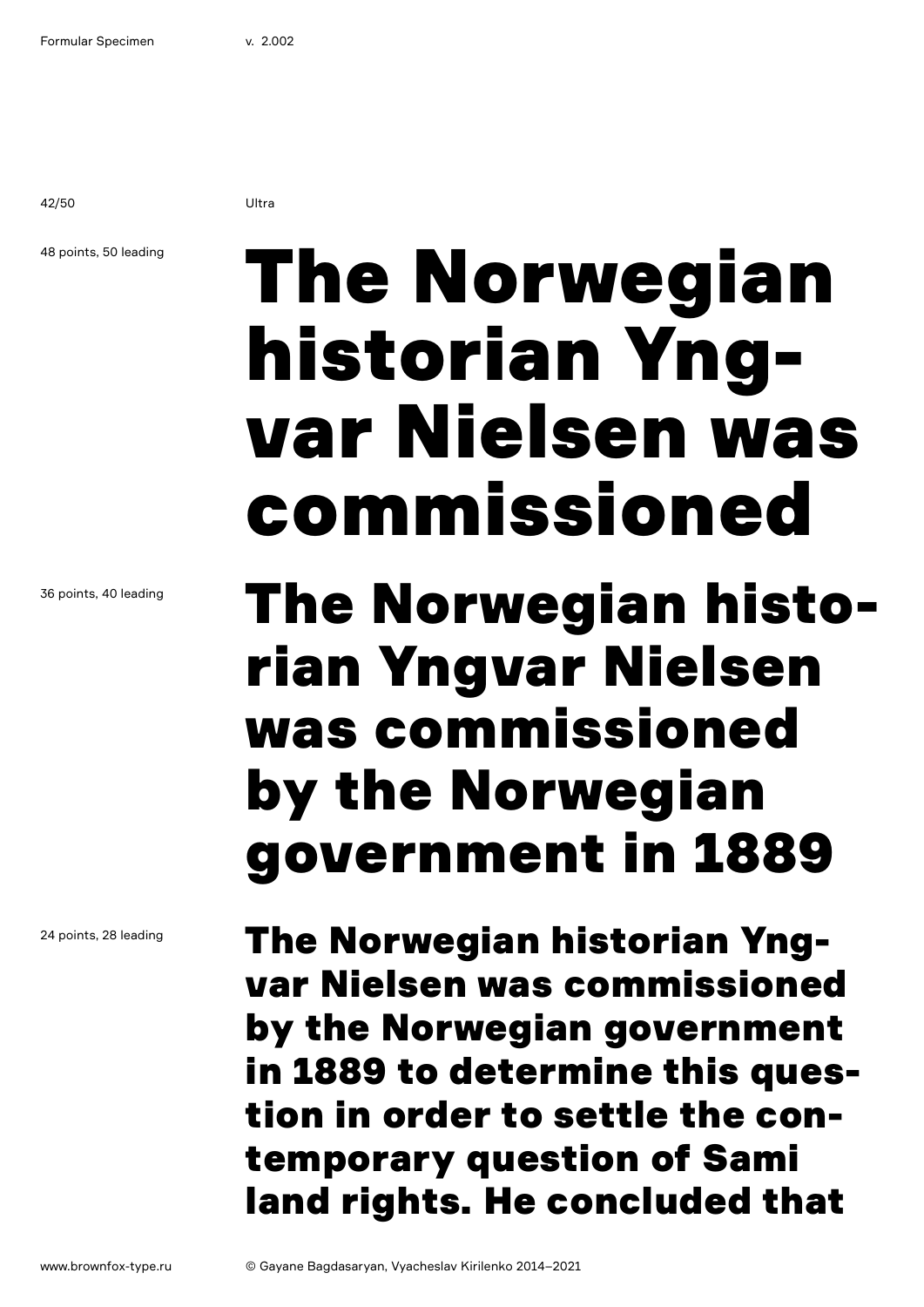43/50 Ultra

14 points, 18.5 leading

The Norwegian historian Yngvar Nielsen was commissioned by the Norwegian government in 1889 to determine this question in order to settle the contemporary question of Sami land rights. He concluded that the Sami had lived no further south than Lierne in Nord-Trøndelag county until around 1500, when they had started moving south, reaching the area around Lake Femunden in the 18th century. This hypothesis is still accepted among many historians, but has been the subject of scholarly debate in the 21st century. In favour of Nielsen's view, it is point-

12 points, 16 leading

The Norwegian historian Yngvar Nielsen was commissioned by the Norwegian government in 1889 to determine this question in order to settle the contemporary question of Sami land rights. He concluded that the Sami had lived no further south than Lierne in Nord-Trøndelag county until around 1500, when they had started moving south, reaching the area around Lake Femunden in the 18th century. This hypothesis is still accepted among many historians, but has been the subject of scholarly debate in the 21st century. In favour of Nielsen's view, it is pointed out that no Sami settlement to the south of Lierne in medieval times has left any traces in written sources. This argument is countered by pointing out that the Sami culture was nomadic and non-literary, and as such would

9 points, 12 leading

The Norwegian historian Yngvar Nielsen was commissioned by the Norwegian government in 1889 to determine this question in order to settle the contemporary question of Sami land rights. He concluded that the Sami had lived no further south than Lierne in Nord-Trøndelag county until around 1500, when they had started moving south, reaching the area around Lake Femunden in the 18th century. This hypothesis is still accepted among many historians, but has been the subject of scholarly debate in the 21st century. In favour of Nielsen's view, it is pointed out that no Sami settlement to the south of Lierne

in medieval times has left any traces in written sources. This argument is countered by pointing out that the Sami culture was nomadic and non-literary, and as such would not be expected to leave written sources. In recent years, the number of archaeological finds that are interpreted as indicating a Sami presence in Southern Norway in the Middle Ages, has increased. These includes founda- tions in Lesja, in Vang in Valdres and in Hol and Ål in Hallingdal. Proponents of the Sami interpretations of these finds assume a mixed populations of Norse and Sami people in the mountainous areas of Southern Nor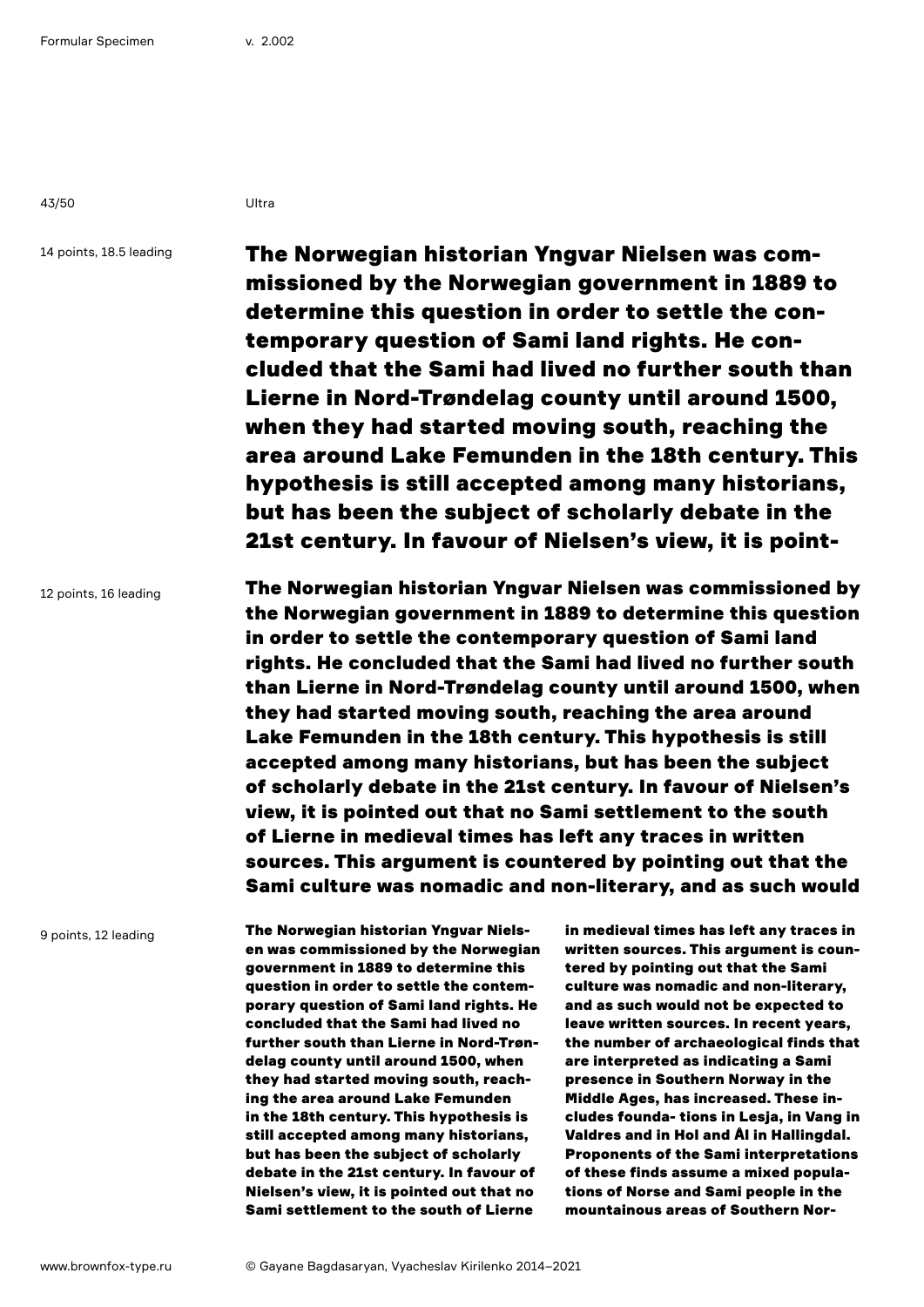44/50 Ultra

German, French 9 points, 12 leading

Danish, Spanish 9 points, 12 leading

Czech, Russian 9 points, 12 leading

Er warf sich auf sein Bett und nahm vom Waschtisch einen schönen Apfel, den er sich gestern abend für das Frühstück vorbereitet hatte. Jetzt war er sein einziges Frühstück und jedenfalls, wie er sich beim ersten großen Bissen versicherte, viel besser, als das Frühstück aus dem schmutzigen Nachtcafé gewesen wäre, das er durch die Gnade der Wächter hätte bekommen können. Er fühlte sich wohl und zuversichtlich, in der Bank versäumte er zwar heute vormittag seinen Dienst, aber das war bei der verhältnismäßig hohen Stellung, die er dort einnahm, leicht entschuldigt. Sollte er die wirkliche

Dersom der ingen evig Bevidsthed var i et Menneske, dersom der til Grund for Alt kun laae en vildt gjærende Magt, der vridende sig i dunkle Lidenskaber frembragte Alt, hvad der var stort og hvad der var ubetydeligt, dersom en bundløs Tomhed, aldrig mættet, skjulte sig under Alt, hvad var da Livet Andet end Fortvivlelse? Dersom det forholdt sig saaledes, dersom der intet helligt Baand var, der sammenknyttede Menneskeheden, dersom den ene Slægt stod op efter den anden som Løvet i Skoven, dersom den ene Slægt afløste den anden som Fuglesangen i Skoven, dersom Slægten gik gjennem Verden,

Pocítil tehdy nevysvětlitelnou lásku k té téměř neznámé dívce; zdálo se mu, že je to dítě, které někdo položil do ošatky vytřené smolou a poslal po vodě řeky, aby ji Tomáš vylovil na břeh své postele. Zůstala u něho týden, než se uzdravila, a pak zase odjela do svého města vzdáleného dvě stě kilometrů od Prahy. A tehdy přišla ta chvíle, o které jsem mluvil a která mi připadá jako klíč k jeho životu: stoj í u okna, dívá se do dvora na zdi protěj ších činžáků a přemýšlí: Má ji pozvat do Prahy natrvalo? Bál se té odpovědnosti. Kdyby ji teď k sobě pozval, přijela by za ním, aby mu nabídla celý svůj život. Anebo se j

Ma mère, quand il fut question d'avoir pour la première fois M. de Norpois à dîner, ayant exprimé le regret que le Professeur Cottard fût en voyage et qu'elle-même eût entièrement cessé de fréquenter Swann, car l'un et l'autre eussent sans doute intéressé l'ancien Ambassadeur, mon père répondit qu'un convive éminent, un savant illustre, comme Cottard, ne pouvait jamais mal faire dans un dîner, mais que Swann, avec son ostentation, avec sa manière de crier sur les toits ses moindres relations, était un vulgaire esbrouffeur que le Marquis de Norpois eût sans doute trouvé selon son expression, «puant».

Muchos años después, frente al pelotón de fusilamiento, el coronel Aureliano Buendía había de recordar aquella tarde remota en que su padre lo llevó a conocer el hielo. Macondo era entonces una aldea de veinte casas de barro y cañabrava construidas a la orilla de un río de aguas diáfanas que se precipitaban por un lecho de piedras pulidas, blancas y enormes como huevos prehistóricos. El mundo era tan reciente, que muchas cosas carecían de nombre, y para mencionarlas había que señalarías con el dedo. Todos los años, por el mes de marzo, una familia de gitanos desarrapados plantaba su carpa cerca

Сам Кречмар не только не был Магде противен — он даже нравился ей. У него была мягкая, благородная наружность, от него веяло душистым тальком и хорошим табаком. Разумеется, густое счастье её первой любви было неповторимо. Она запрещала себе вспоминать Мюллера, меловую бледность его щёк, горячий мясистый рот, длинные, всепонимающие руки. Когда она всё-таки вспоминала, как он покинул её, ей сразу опять хотелось выпрыгнуть из окна или открыть газовый кран. Кречмар мог до некоторой степени успокоить её, утолить жар, — как те прохладные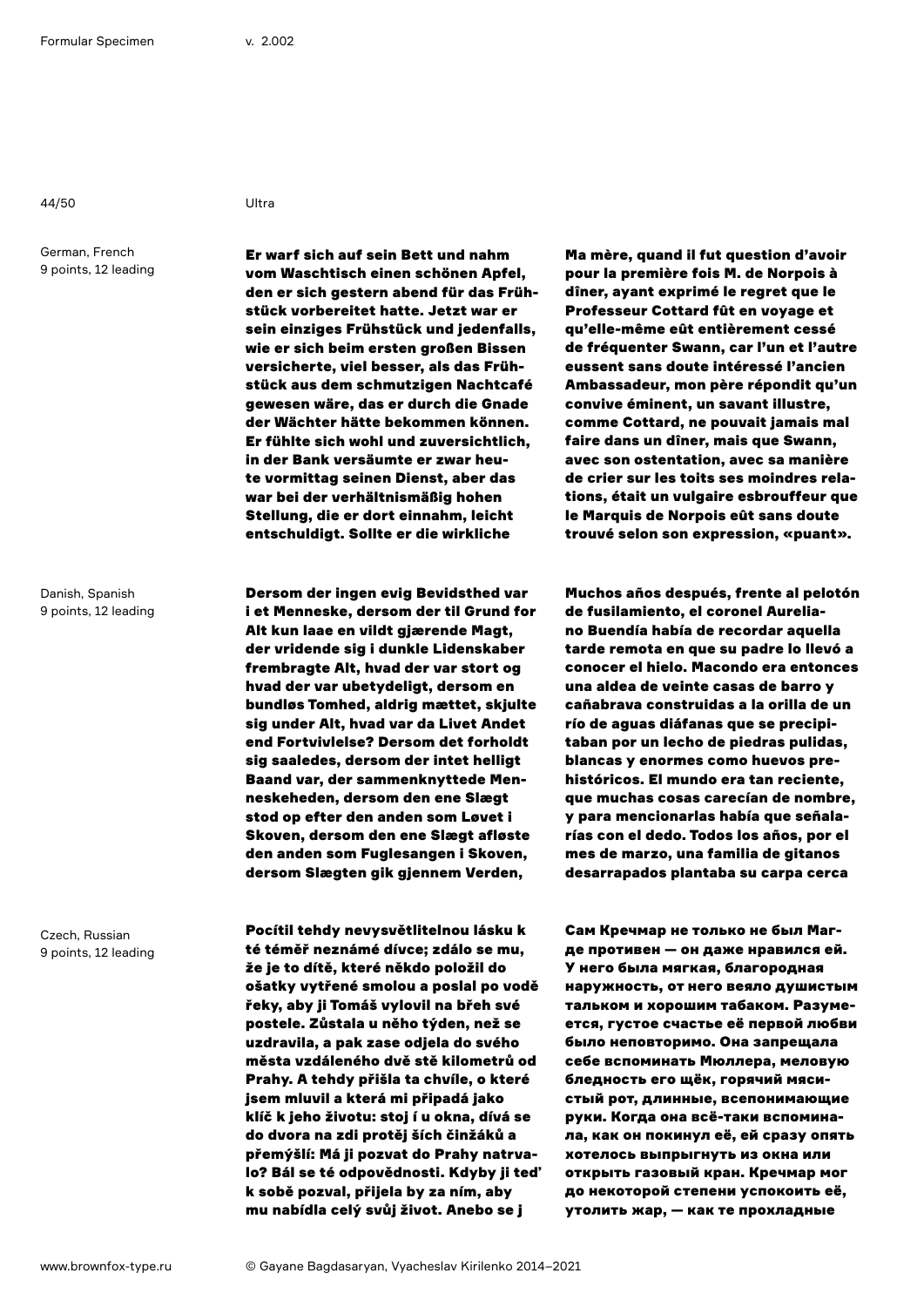45/50 Ultra Italic

### 48 points, 50 leading

# *The Norwegian historian Yngvar Nielsen was commissioned*

## *The Norwegian historian Yngvar Nielsen was commissioned by the Norwegian government in 1889*

*The Norwegian historian Yngvar Nielsen was commissioned by the Norwegian government in 1889 to determine this question in order to settle the contemporary question of Sami land rights. He concluded that* 

36 points, 40 leading

24 points, 28 leading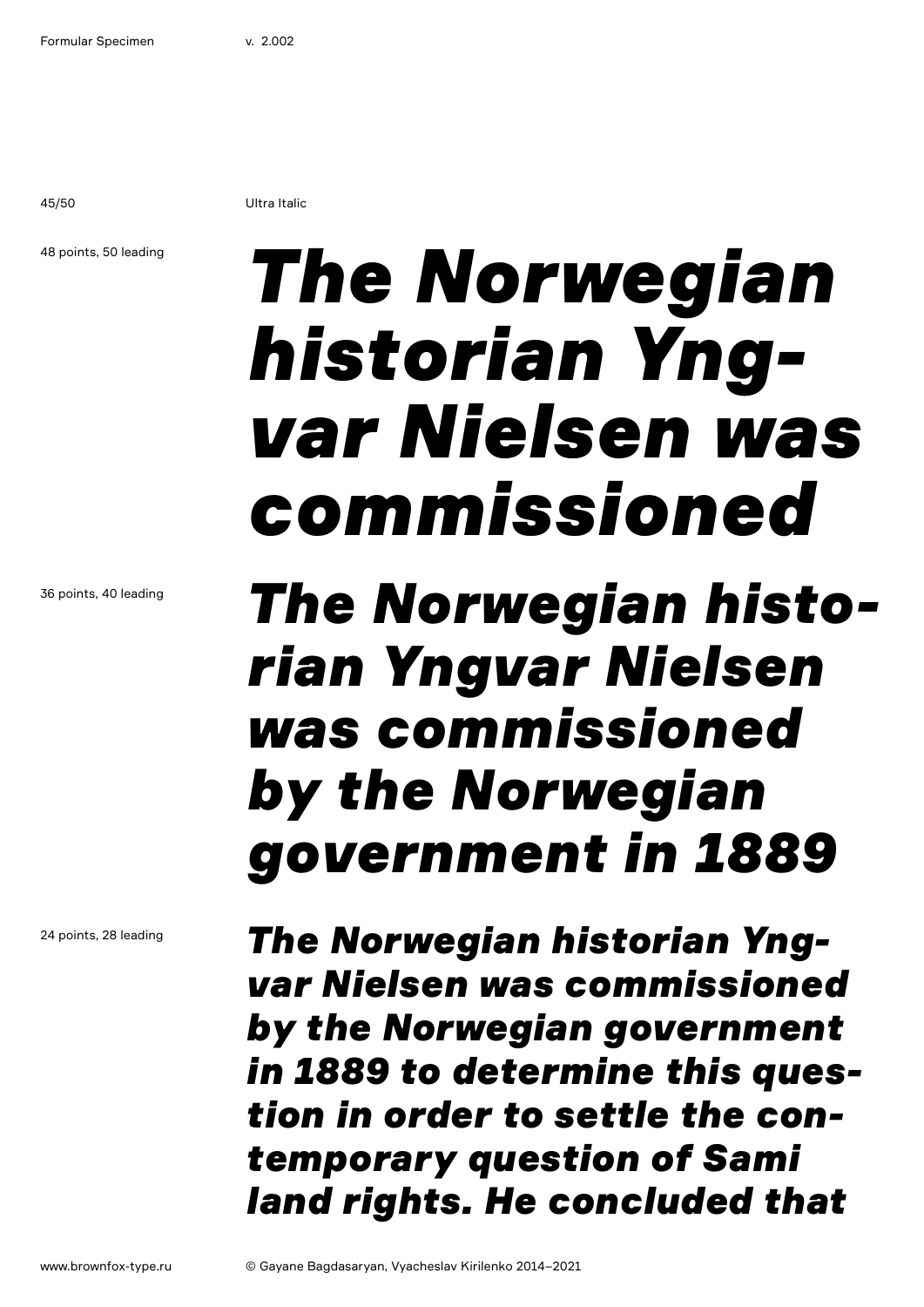46/50 Ultra Italic

14 points, 18.5 leading

*The Norwegian historian Yngvar Nielsen was commissioned by the Norwegian government in 1889 to determine this question in order to settle the contemporary question of Sami land rights. He concluded that the Sami had lived no further south than Lierne in Nord-Trøndelag county until around 1500, when they had started moving south, reaching the area around Lake Femunden in the 18th century. This hypothesis is still accepted among many historians, but has been the subject of scholarly debate in the 21st century. In favour of Nielsen's view, it is point-*

12 points, 16 leading

*The Norwegian historian Yngvar Nielsen was commissioned by the Norwegian government in 1889 to determine this question in order to settle the contemporary question of Sami land rights. He concluded that the Sami had lived no further south than Lierne in Nord-Trøndelag county until around 1500, when they had started moving south, reaching the area around Lake Femunden in the 18th century. This hypothesis is still accepted among many historians, but has been the subject of scholarly debate in the 21st century. In favour of Nielsen's view, it is pointed out that no Sami settlement to the south of Lierne in medieval times has left any traces in written sources. This argument is countered by pointing out that the Sami culture was nomadic and non-literary, and as such would* 

9 points, 12 leading

*The Norwegian historian Yngvar Nielsen was commissioned by the Norwegian government in 1889 to determine this question in order to settle the contemporary question of Sami land rights. He concluded that the Sami had lived no further south than Lierne in Nord-Trøndelag county until around 1500, when they had started moving south, reaching the area around Lake Femunden in the 18th century. This hypothesis is still accepted among many historians, but has been the subject of scholarly debate in the 21st century. In favour of Nielsen's view, it is pointed out that no Sami settlement to the south of Lierne* 

*in medieval times has left any traces in written sources. This argument is countered by pointing out that the Sami culture was nomadic and non-literary, and as such would not be expected to leave written sources. In recent years, the number of archaeological finds that are interpreted as indicating a Sami presence in Southern Norway in the Middle Ages, has increased. These includes foundations in Lesja, in Vang in Valdres and in Hol and Ål in Hallingdal. Proponents of the Sami interpretations of these finds assume a mixed populations of Norse and Sami people in the mountainous areas of Southern Nor-*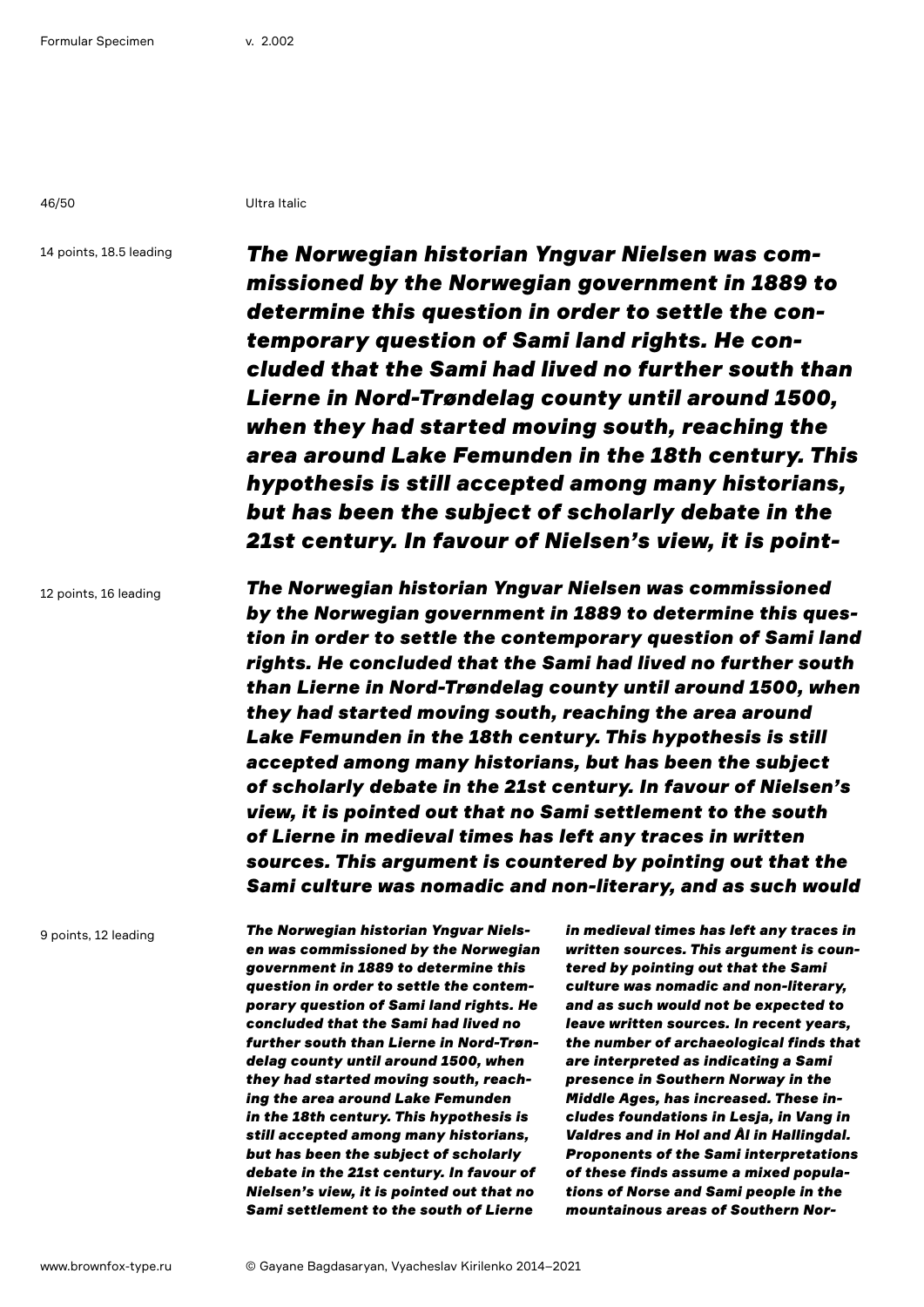German, French 9 points, 12 leading

Danish, Spanish 9 points, 12 leading

Czech, Russian 9 points, 12 leading

## 47/50 Ultra Italic

*Er warf sich auf sein Bett und nahm vom Waschtisch einen schönen Apfel, den er sich gestern abend für das Frühstück vorbereitet hatte. Jetzt war er sein einziges Frühstück und jedenfalls, wie er sich beim ersten großen Bissen versicherte, viel besser, als das Frühstück aus dem schmutzigen Nachtcafé gewesen wäre, das er durch die Gnade der Wächter hätte bekommen können. Er fühlte sich wohl und zuversichtlich, in der Bank versäumte er zwar heute vormittag seinen Dienst, aber das war bei der verhältnismäßig hohen Stellung, die er dort einnahm, leicht entschuldigt. Sollte er die wirkliche* 

*Dersom der ingen evig Bevidsthed var i et Menneske, dersom der til Grund for Alt kun laae en vildt gjærende Magt, der vridende sig i dunkle Lidenskaber frembragte Alt, hvad der var stort og hvad der var ubetydeligt, dersom en bundløs Tomhed, aldrig mættet, skjulte sig under Alt, hvad var da Livet Andet end Fortvivlelse? Dersom det forholdt sig saaledes, dersom der intet helligt Baand var, der sammenknyttede Menneskeheden, dersom den ene Slægt stod op efter den anden som Løvet i Skoven, dersom den ene Slægt afløste den anden som Fuglesangen i Skoven, dersom Slægten gik gjennem Verden,* 

*Pocítil tehdy nevysvětlitelnou lásku k té téměř neznámé dívce; zdálo se mu, že je to dítě, které někdo položil do ošatky vytřené smolou a poslal po vodě řeky, aby ji Tomáš vylovil na břeh své postele. Zůstala u něho týden, než se uzdravila, a pak zase odjela do svého města vzdáleného dvě stě kilometrů od Prahy. A tehdy přišla ta chvíle, o které jsem mluvil a která mi připadá jako klíč k jeho životu: stoj í u okna, dívá se do dvora na zdi protěj ších činžáků a přemýšlí: Má ji pozvat do Prahy natrvalo? Bál se té odpovědnosti. Kdyby ji teď k sobě pozval, přijela by za ním, aby mu nabídla celý svůj život. Anebo se j* 

*Ma mère, quand il fut question d'avoir pour la première fois M. de Norpois à dîner, ayant exprimé le regret que le Professeur Cottard fût en voyage et qu'elle-même eût entièrement cessé de fréquenter Swann, car l'un et l'autre eussent sans doute intéressé l'ancien Ambassadeur, mon père répondit qu'un convive éminent, un savant illustre, comme Cottard, ne pouvait jamais mal faire dans un dîner, mais que Swann, avec son ostentation, avec sa manière de crier sur les toits ses moindres relations, était un vulgaire esbrouffeur que le Marquis de Norpois eût sans doute trouvé selon son expression, «puant».* 

*Muchos años después, frente al pelotón de fusilamiento, el coronel Aureliano Buendía había de recordar aquella tarde remota en que su padre lo llevó a conocer el hielo. Macondo era entonces una aldea de veinte casas de barro y cañabrava construidas a la orilla de un río de aguas diáfanas que se precipitaban por un lecho de piedras pulidas, blancas y enormes como huevos prehistóricos. El mundo era tan reciente, que muchas cosas carecían de nombre, y para mencionarlas había que señalarías con el dedo. Todos los años, por el mes de marzo, una familia de gitanos desarrapados plantaba su carpa cerca* 

*Сам Кречмар не только не был Магде противен — он даже нравился ей. У него была мягкая, благородная наружность, от него веяло душистым тальком и хорошим табаком. Разумеется, густое счастье её первой любви было неповторимо. Она запрещала себе вспоминать Мюллера, меловую бледность его щёк, горячий мясистый рот, длинные, всепонимающие руки. Когда она всё-таки вспоминала, как он покинул её, ей сразу опять хотелось выпрыгнуть из окна или открыть газовый кран. Кречмар мог до некоторой степени успокоить её, утолить жар, — как те прохладные*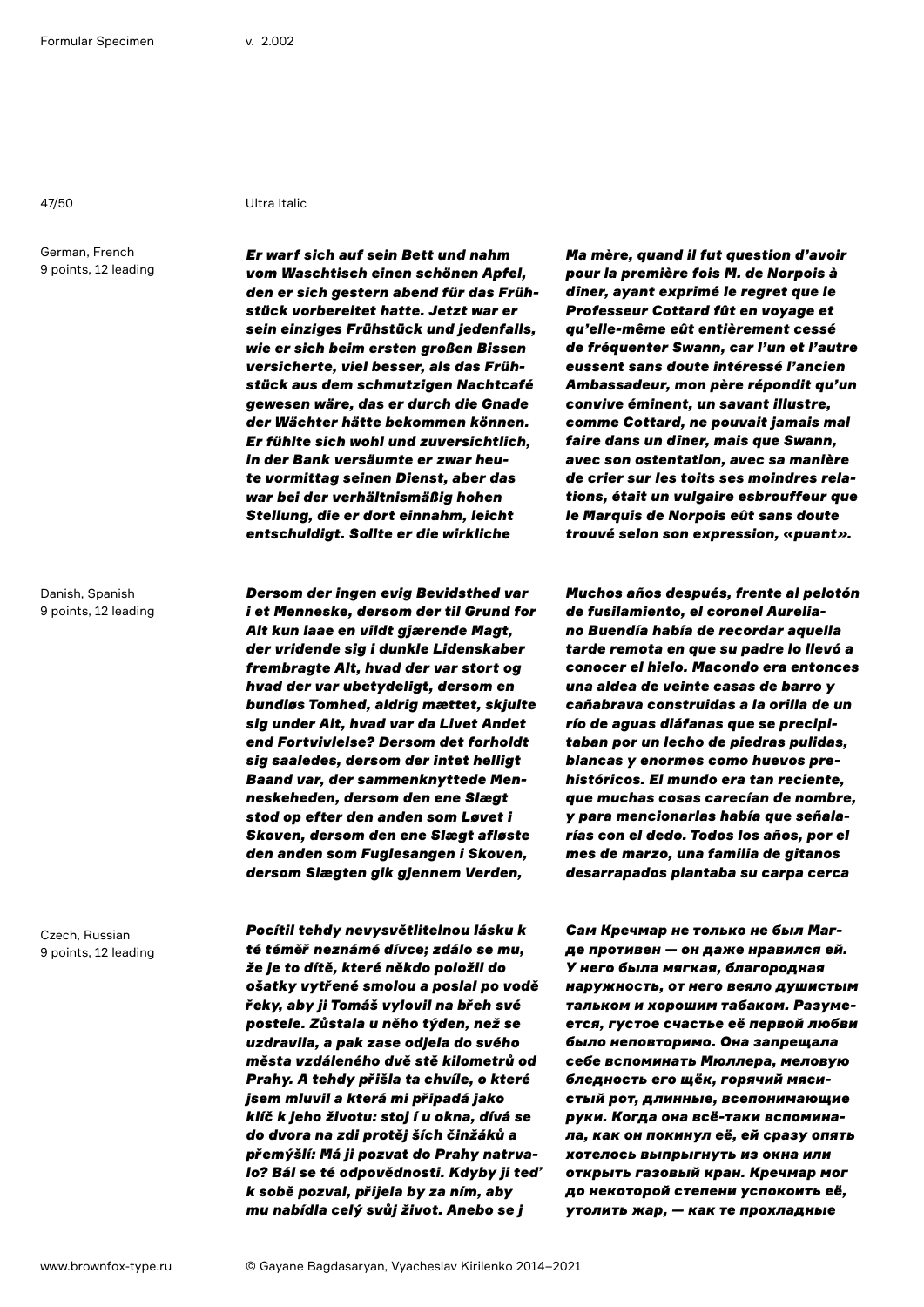48/50 Mono

48 points, 50 leading

36 points, 40 leading

24 points, 28 leading

# The Norwegian historian Yngvar Nielsen was commis-

The Norwegian historian Yngvar Nielsen was commissioned by the Norwegian govern-

The Norwegian historian Yngvar Nielsen was commissioned by the Norwegian government in 1889 to determine this question in order to settle the contemporary question of Sami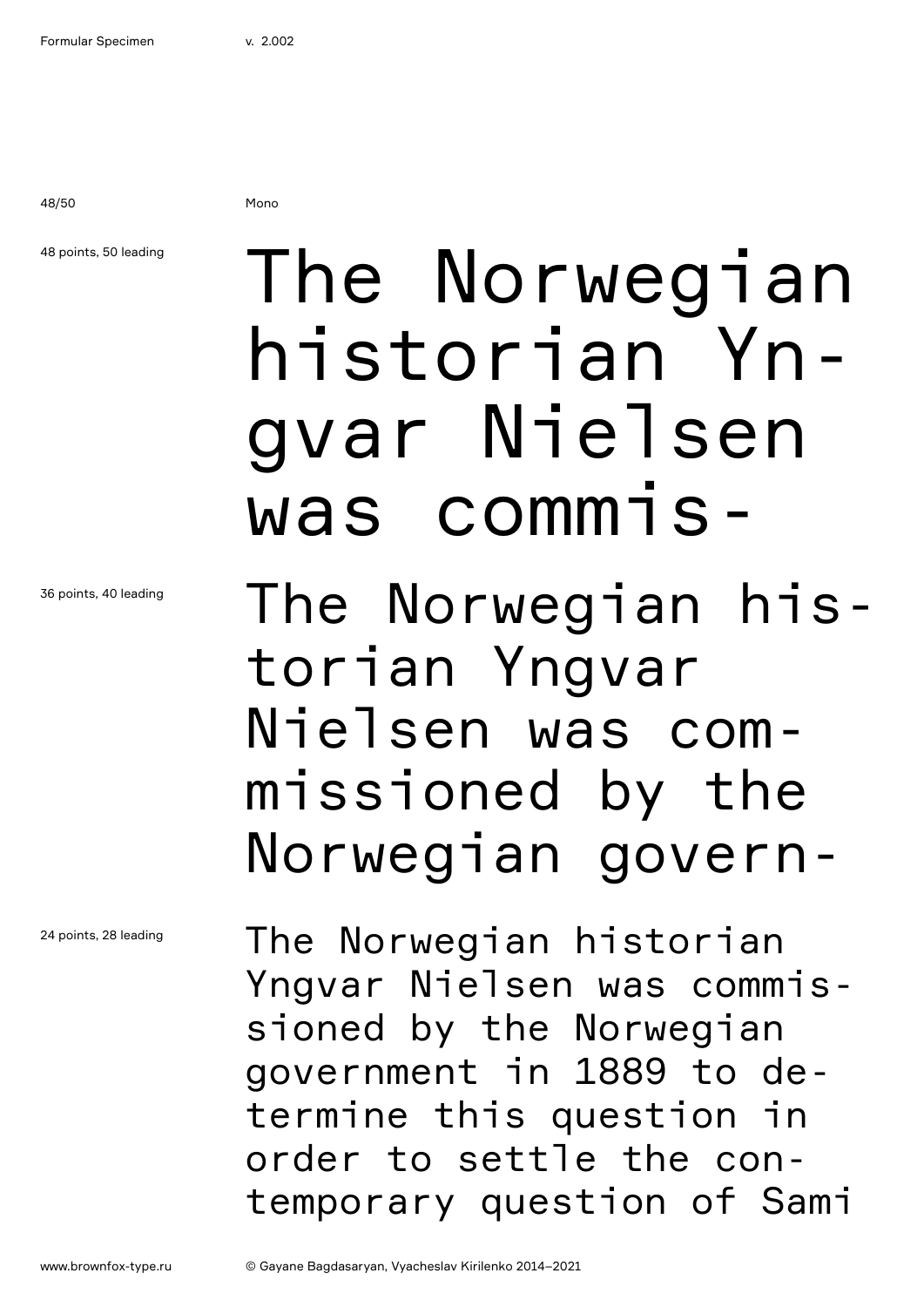49/50 Mono

14 points, 18.5 leading

The Norwegian historian Yngvar Nielsen was com- missioned by the Norwegian government in 1889 to determine this question in order to settle the contemporary question of Sami land rights. He concluded that the Sami had lived no further south than Lierne in Nord-Trøndelag county until around 1500, when they had started moving south, reaching the area around Lake Femunden in the 18th century. This hypothesis is still accepted among many historians, but has been the subject of

12 points, 16 leading The Norwegian historian Yngvar Nielsen was commissioned by the Norwegian government in 1889 to determine this question in order to settle the contemporary question of Sami land rights. He concluded that the Sami had lived no further south than Lierne in Nord-Trøndelag county until around 1500, when they had started moving south, reaching the area around Lake Femunden in the 18th century. This hypothesis is still accepted among many historians, but has been the subject of scholarly debate in the 21st century. In favour of Nielsen's view, it is pointed out that no Sami settlement to the south of Lierne in medieval times has left any traces in written

9 points, 12 leading

The Norwegian historian Yngvar Nielsen was commissioned by the Norwegian government in 1889 to determine this question in order to settle the contemporary question of Sami land rights. He concluded that the Sami had lived no further south than Lierne in Nord-Trøndelag county until around 1500, when they had started moving south, reaching the area around Lake Femunden in the 18th century. This hypothesis is still accepted among many historians, but has been the subject of scholarly debate in the 21st

century. In favour of Nielsen's view, it is pointed out that no Sami settlement to the south of Lierne in medieval times has left any traces in written sources. This argument is countered by pointing out that the Sami culture was nomadic and non-literary, and as such would not be expected to leave written sources. In recent years, the number of archaeological finds that are interpreted as indicating a Sami presence in Southern Norway in the Middle Ages, has increased. These includes founda- tions in